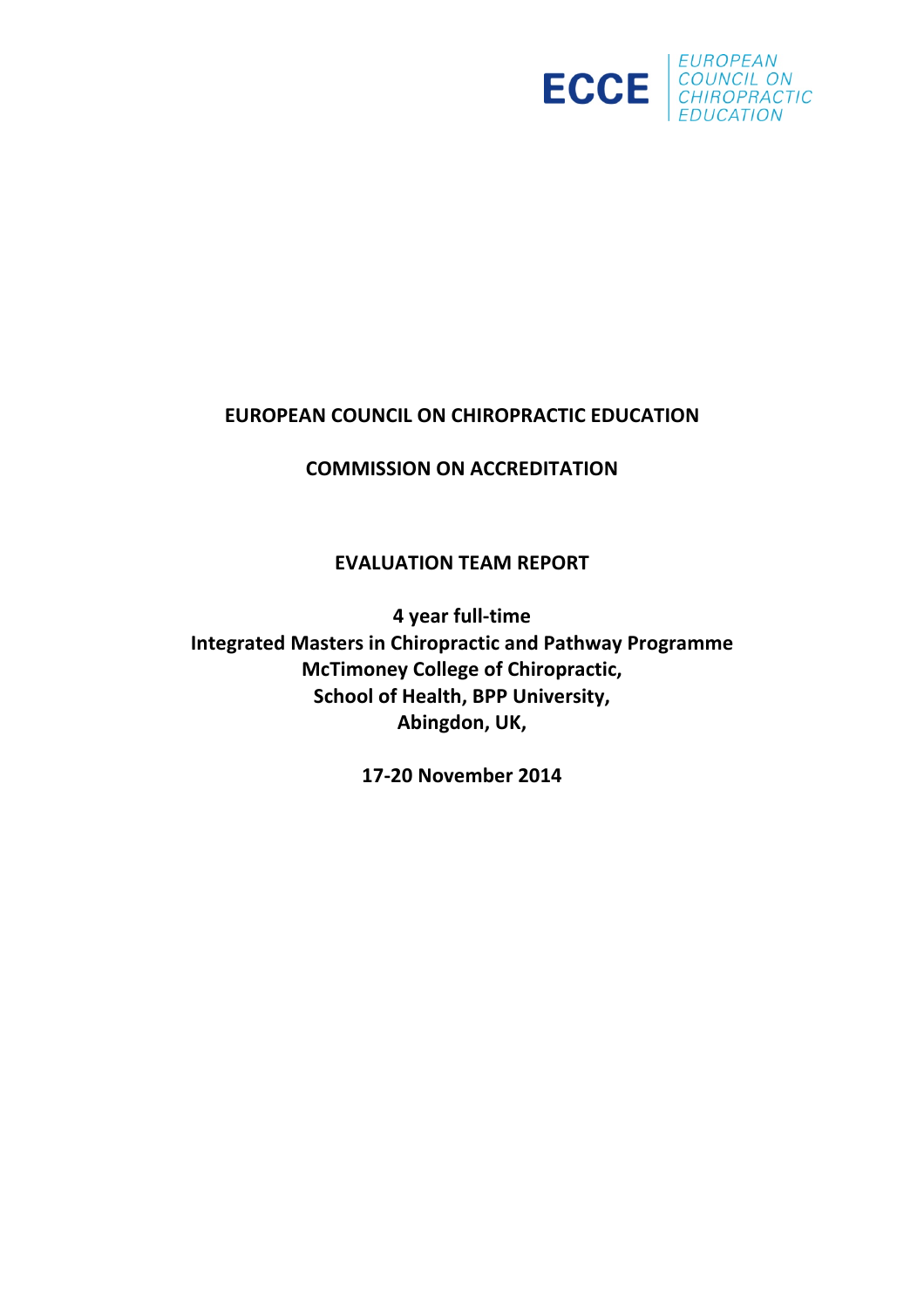## **TABLE OF CONTENTS**

| 3                 |                                                |    |  |  |  |
|-------------------|------------------------------------------------|----|--|--|--|
| 5                 |                                                |    |  |  |  |
| 7                 |                                                |    |  |  |  |
|                   |                                                |    |  |  |  |
| 4.1               |                                                | 8  |  |  |  |
| 4.2               |                                                | 10 |  |  |  |
| 4.3               |                                                | 20 |  |  |  |
| 4.4               |                                                | 22 |  |  |  |
| 4.5               |                                                | 24 |  |  |  |
| 4.6               |                                                | 26 |  |  |  |
| 4.7               | THE RELATIONSHIP BETWEEN TEACHING AND RESEARCH | 29 |  |  |  |
| 4.8               |                                                | 31 |  |  |  |
| 4.9               |                                                | 33 |  |  |  |
| 4.10              |                                                | 35 |  |  |  |
| 36                |                                                |    |  |  |  |
| 5.1               |                                                | 36 |  |  |  |
| 5.2               |                                                | 36 |  |  |  |
| 5.3               |                                                | 37 |  |  |  |
| <b>APPENDIX 1</b> |                                                | 38 |  |  |  |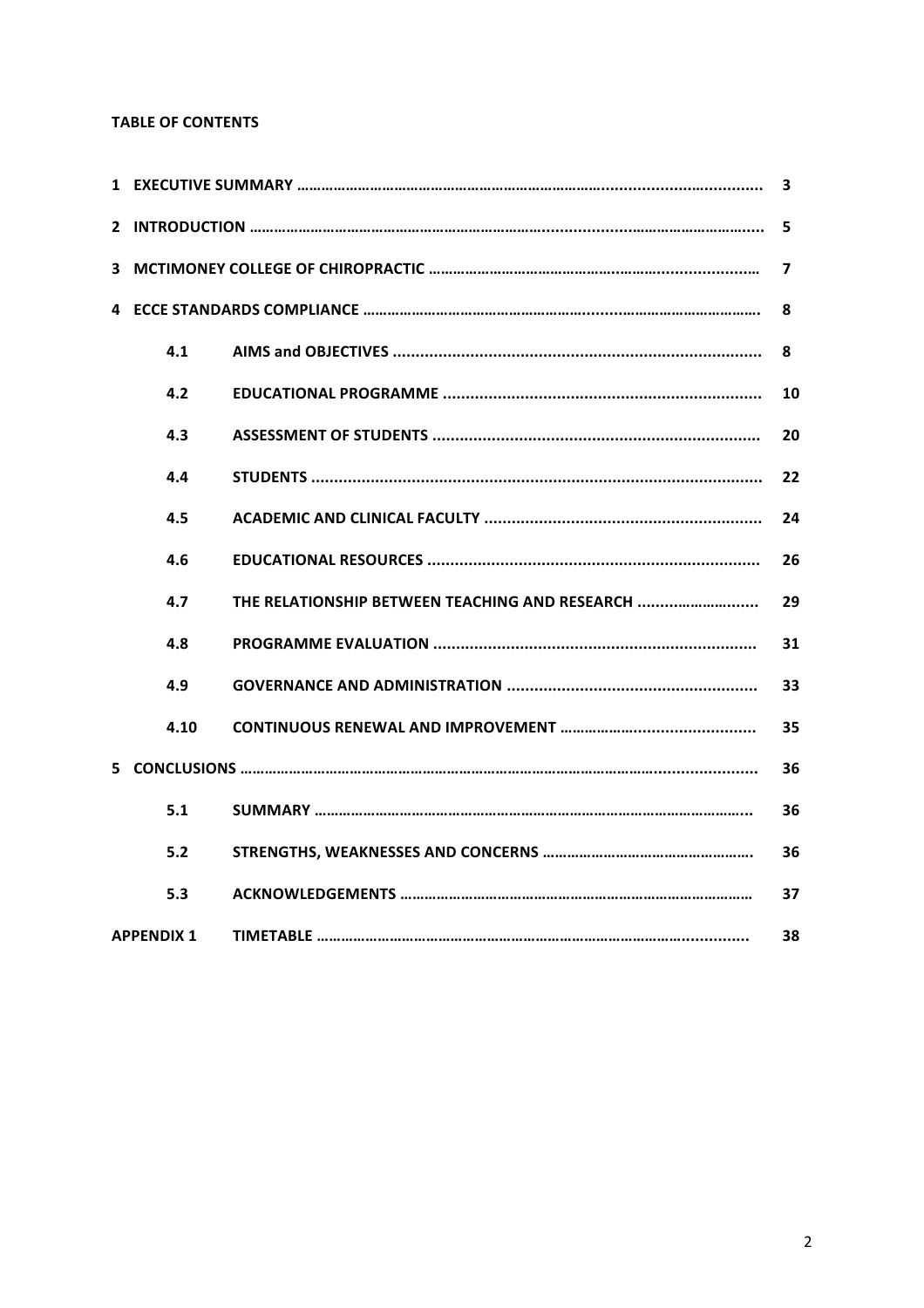## **1. EXECUTIVE SUMMARY**

- 1.1 McTimoney College of Chiropractic (MCC) is a long established chiropractic education and training institution, the Oxfordshire College of Chiropractic, admitting students for the first time in 1972, although the name McTimoney Chiropractic College was used between 1982 and 1998 and renamed as McTimoney College of Chiropractic in 1998. It has always been associated with the McTimoney technique that was developed by its founder, John McTimoney and subsequent owners. The college was managed and developed by McTimoney Trust as an international centre for learning "McTimoney chiropractic" although the college maintains its independence from the Trust.
- 1.2 The chiropractic programmes of the college were validated by the University of Wales between 1997 and 2013. In 2011 the College was merged into the structures of BPP University which has guided the developments in chiropractic education within its School of Health. Therefore, the relationship to the McTimoney Trust has altered slightly since BPP has become the managing university; the Trust is now only an Advisory Board. Nevertheless, the McTimoney Trust continues to have an input mainly philanthropically into the work of the College. The College was accredited by the General Chiropractic Council most recently in 2013.
- 1.3 In November 2010, McTimoney College gained Candidate (for Accredited) Status with the European Council on Chiropractic Education (ECCE).
- 1.4 In April 2014, McTimoney College submitted its Self-Study Report (SSR) for full accredited status with the ECCE for its four year integrated programme in chiropractic (MChiro) and the one year Pathway Programme. The Commission on Accreditation (CoA) of the ECCE reviewed the documents at its meeting on 30 June 2014 and, on this basis, decided that an evaluation visit could and should proceed.
- 1.5 A four day evaluation visit took place between17 and 20 November 2014. The evaluation visit provided further evidence to that submitted in the SSR. McTimoney College was given feedback at the end of the visit and informed verbally of any commendations, recommendations and concerns regarding its provision of chiropractic education and training.
- 1.6 Members of the Evaluation Team extend their thanks to the Principal, senior staff, teaching and administrative staff and students at McTimoney College and BPP University for the courtesy and hospitality shown to them during the Evaluation Visit, and for conducting the visit in an open and transparent manner.
- 1.7 This document is the Evaluation Report (henceforth referred to as the Report, or Evaluation Report) compiled by the Evaluation Team based on the evidence provided beforehand and during the on-site visit to McTimoney College. The Report was sent in draft format to McTimoney College for factual verification on 21 December 2014, and the final Report was submitted to CoA on 19 January 2015.
- 1.10 The Chair invited McTimoney College to send representatives to the CoA meeting in London (07 February 2015) where the Report will be discussed and a decision made on full accreditation of McTimoney College.
- 1.11 This Report addresses the compliance of McTimoney College with each of the ECCE Standards in the provision of chiropractic education and training. In this document the term "college" refers to McTimoney College of Chiropractic, School of Health, BPP University. The term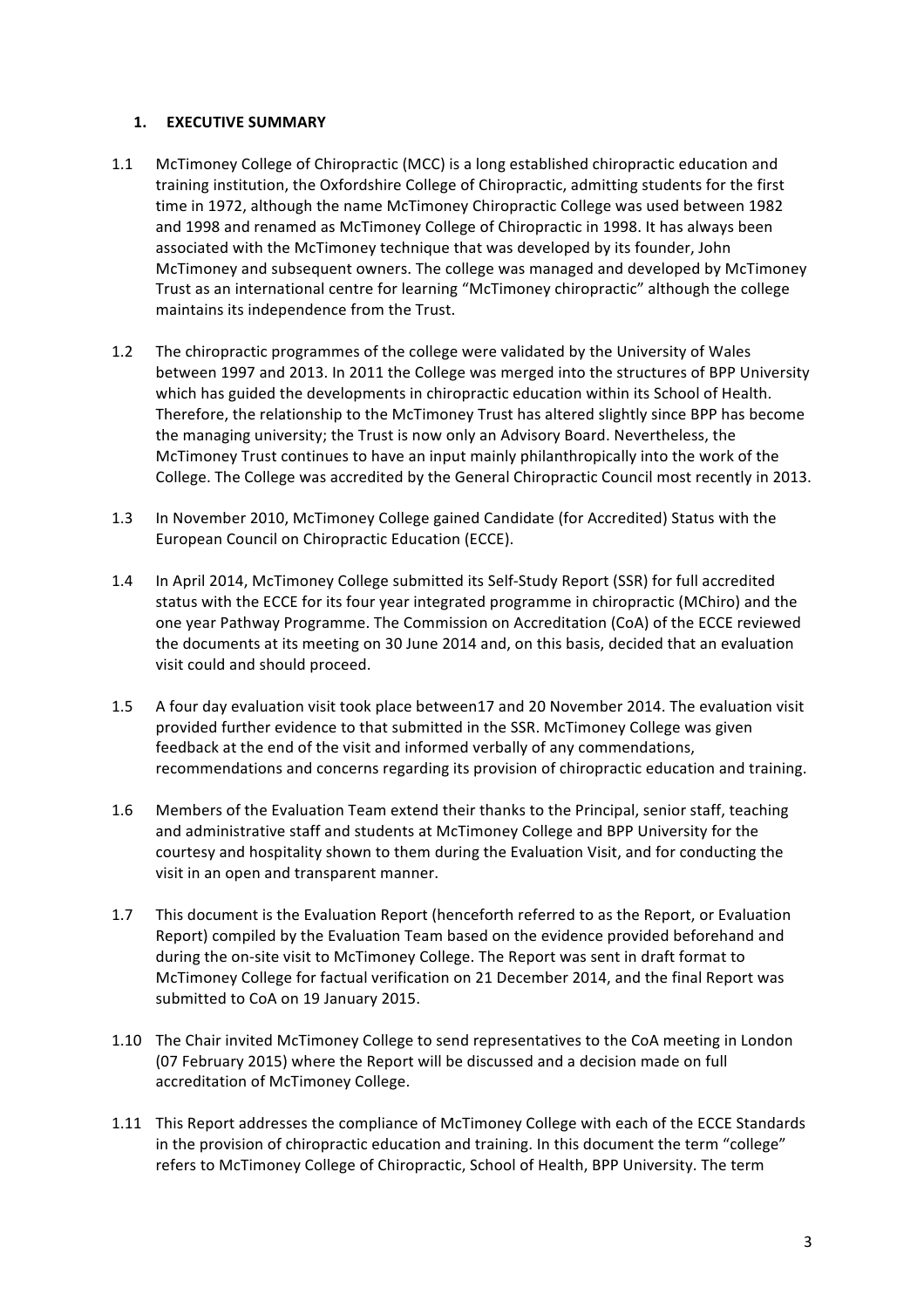University will refer to BPP University. All conclusions in Section 4 of the report will refer to "McTimoney College (BPP)". The outcomes of the Report are as follows:

## **Commendations:**

- The advantages afforded by being part of the School of Health, BPP University rather than a small college supported by a Trust.
- The quality of leadership provided by the Principal supported by the senior management team.
- The dedication of all faculty and staff in creating a learning environment that enables a wide range of students to achieve their professional goals.
- The use of the Pathway Programme to broaden the entry profile in both age and ability terms, which has enabled the college to demonstrate value added to a broad range of applicants.
- The exceptional student support systems provided by both the college and the wider university.
- The excellent IT infrastructure and library facilities provided by the University that underpin learning in and beyond the classroom.
- The involvement of patients as stakeholders and their role in educational processes.
- The opportunities provided by being the sole occupier of a modern building that has been converted into a contemporary educational facility

## **Recommendations:**

- The type, rigor, breadth and depth of the summative assessments should be investigated and supported by a wider spectrum of external examiners drawn from the chiropractic profession and chiropractic education.
- The teaching and assessment of radiology should be brought into line with the needs of the chiropractor practicing in a primary care environment.
- The apparent mismatch between the declared management team's aim to broaden the approaches to chiropractic management and the adherence of students and staff to the more limited "McTimoney" approach should be addressed.
- The clinic facilities should move towards greater use of digital record keeping and patient encounter recording to match with modern clinic practice. This will enable greater use of electronic tools already in use such as Care Response in patient management.
- The current clinic monitoring system, while impressive, places a great burden on a single tutor and its operation should be revised.
- The video recordings of patient encounters in the clinic should be considered in order to improve the quality of clinical assessment.

## **Concern:**

• The college has largely subscribed to the McTimoney philosophy and whole body approach, which to our knowledge has a limited scientific evidence base, often to the exclusion of treatments with a much stronger evidence base giving the graduating student a limited range of treatments to use in patient management.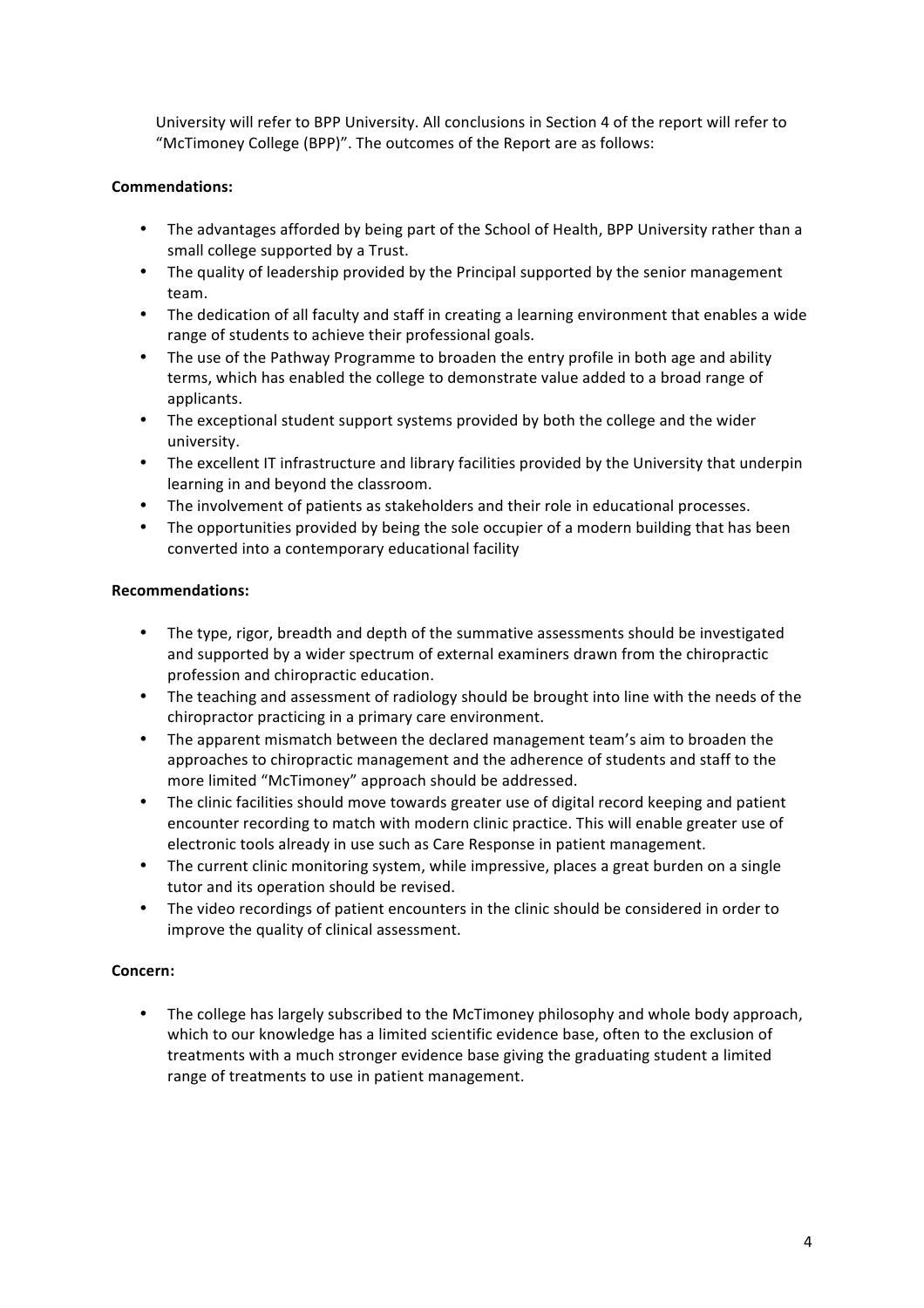## **2. INTRODUCTION**

- 2.1 On 14 May 2010 the CoA reviewed the Self Study Report for the four-year integrated Masters in Chiropractic plus foundation year programme from McTimoney College of Chiropractic, School of Health, (BPP University). At this time CoA granted candidate status to the college for 5 years.
- 2.2 In November 2013 the college applied to the ECCE for fully accredited status because it had graduated its first cohort of students from the integrated Masters in Chiropractic in the summer of 2013. It was agreed that an Evaluation Team should visit McTimoney College in November 2014 and to report back to the CoA.
- 2.3 Members of the Evaluation Team were nominated by the ECCE Executive and each member received the Self-Study Report (SSR), and written comments from CoA related to the documents prior to the visit. The members of the Evaluation Team were:

| Lise Lothe, DC MSc,   | Private practitioner, Norway. Researcher Oslo University        |  |  |
|-----------------------|-----------------------------------------------------------------|--|--|
| <b>FEAC</b>           | Hospital, Norway. Registrar European Academy of Chiropractic,   |  |  |
|                       | Chair                                                           |  |  |
| Cynthia Peterson, RN, | Professor, Departments of Chiropractic Medicine and             |  |  |
| DC, DACBR,            | Radiology, Orthopaedic University Hospital Balgrist, University |  |  |
| M.Med.Ed              | of Zurich. Director, Post-graduate programme, Swiss Academy     |  |  |
|                       | of Chiropractic, Bern, Switzerland                              |  |  |
| Charlotte Leboeuf-    | Professor at the University of Southern Denmark, Denmark and    |  |  |
| Yde, PhD,             | Research Director at IFEC, France                               |  |  |
| Johannes Mackeprang   | Final year student at the University of Southern Denmark,       |  |  |
|                       | Denmark                                                         |  |  |
| David Burtenshaw      | Evaluation Secretary ECCE, formerly Director Collaborative      |  |  |
| MA, PgCE, FRGS,       | Programme Development, University of Portsmouth. Chair of       |  |  |
| FEAC. MCIE            | Examiners, Welsh Joint Examinations Council, Cardiff.           |  |  |

Mr David Burtenshaw acted as Secretary to the Team, and also as a member of the team. The members of the team were allocated specific sections of the report as their areas of responsibilities before arriving at the University. ECCE secretary Mandy Stagg was an observer on one day of the evaluation visit.

- 2.4 The purpose of the Evaluation Visit was to verify the SSR and other evidence presented by the university, and to evaluate the institution in terms of its compliance with the ECCE Standards in Chiropractic Education and Training (hereafter referred to as the ECCE Standards, or Standards). On the basis of the SSR and its supporting documents, and on oral, visual and other documentary evidence given and consulted during the on-site visit, an Evaluation Report compiled by the Team was submitted to the university for correction of any factual errors, and thereafter to the Commission on Accreditation for a decision on the full accreditation of the McTimoney College of Chiropractic (BPP University).
- 2.5 All members of the Team were presented by name beforehand to the College, and no objection to any member was received. All members of the Team signed confidentiality and conflict of interest statements before the on-site visit. No conflicts of interest by any of the members were declared.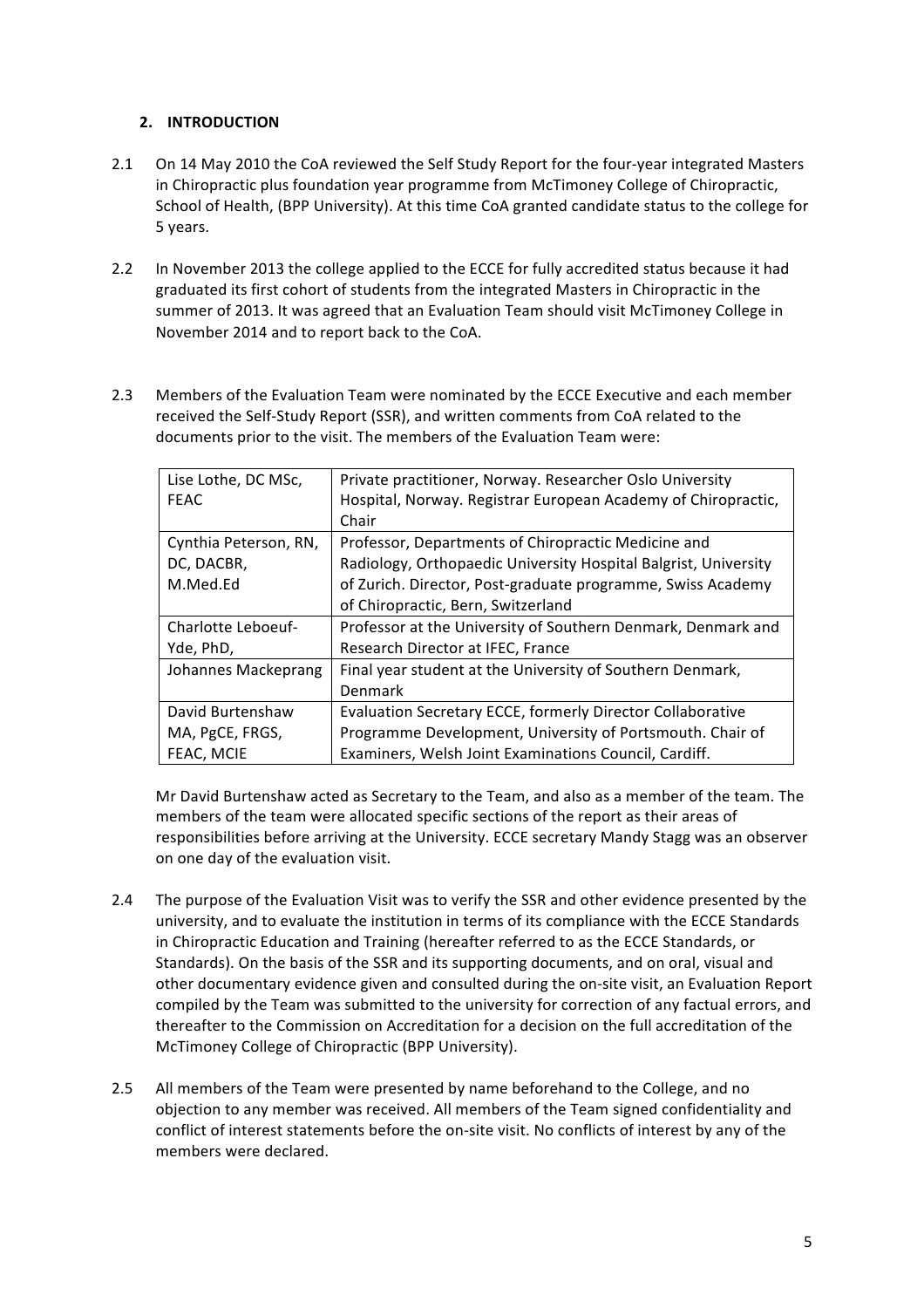- 2.6 A draft timetable for the visit was sent to the college on 01 October 2014, and the final schedule agreed with the college on 01 November 2014. A copy of the schedule is appended to this Report (Appendix 1).
- 2.8 Members of the Team arrived in Abingdon on 16 November 2014. The Team held a preliminary meeting prior to the on-site visit which was from 17 to 20 November 2014 (inclusive). Meetings were held with the institution over the first three days and time was allocated for the Team to hold private meetings as the visit proceeded. The Report was compiled on an on-going basis during the visit, and the final day (20 November) was set aside to complete the draft report and feedback orally to the institution.
- 2.9 Members of the Team were very well hosted by the college, afforded every courtesy and had full access to documentation and to staff, students and other stakeholders in the institution. Members of the Team and the ECCE extend their thanks and appreciation to McTimoney College and BPP University.
- 2.10 The draft Report was finalised by the Chair of the Team, and sent to Team members for comments. Based on these, the final draft Report was sent to the college for factual verification on 21 December 2014. The response was received from the college on 12 January 2015. The Chair and Secretary finalised the Report and this was submitted to the Chair CoA on 19 January 2015. The Chair of the Evaluation Team presented the Report to CoA members on 07 February 2015 in London.
- 2.11 The Report includes an Executive Summary, a description of McTimoney College of Chiropractic (BPP University) and the findings of the Team regarding compliance of McTimoney College with the ECCE Standards. The Report ends with the Conclusions of the Team and any Strengths, Weaknesses and/or Concerns the Team wishes to draw to the attention of the CoA. The Evaluation Report was based on the European Association for Quality Assurance in Higher Education (ENQA) Guidelines for external reviews of quality assurance agencies in the European Higher Education Area (www.enqa.eu).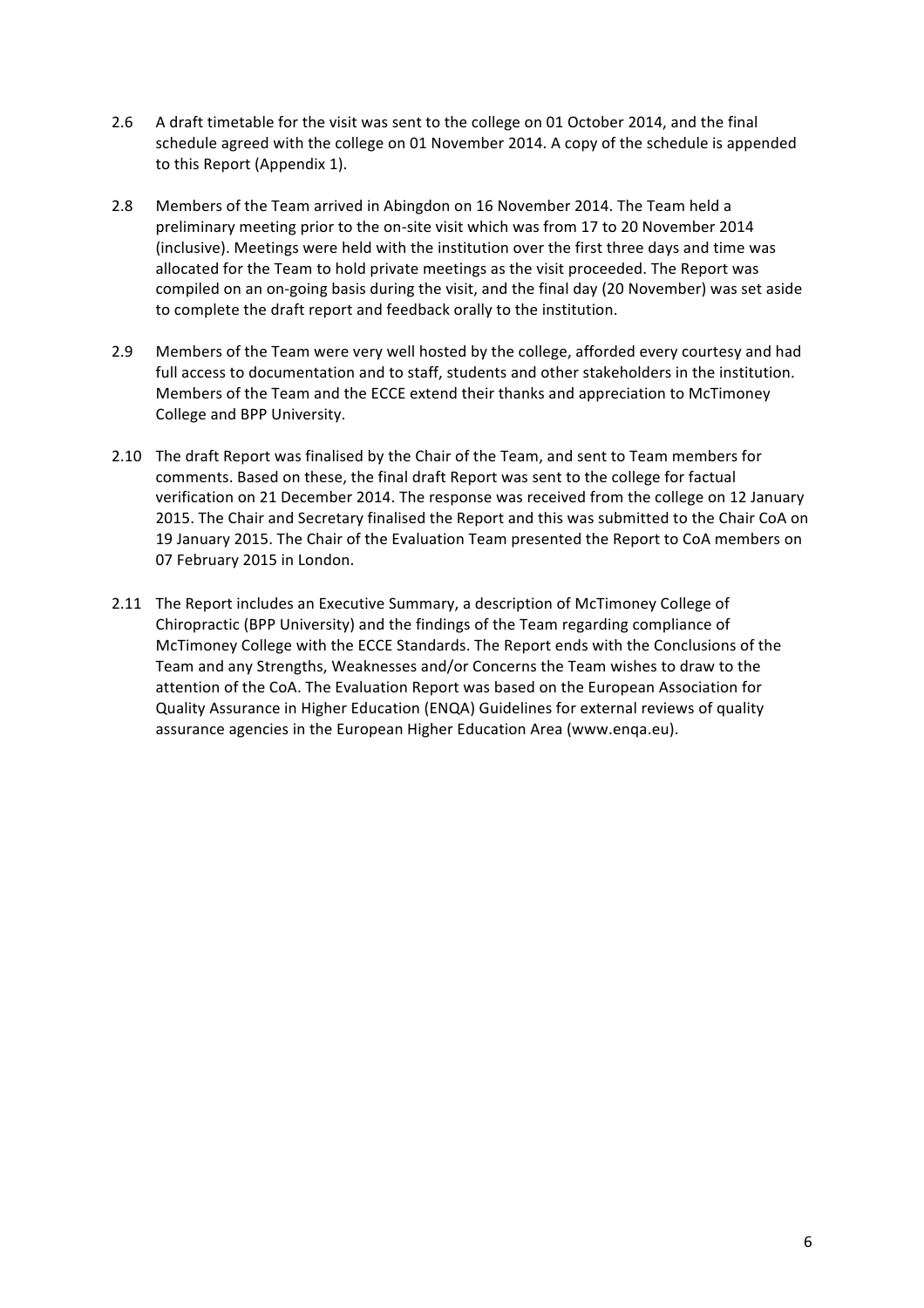## **3. MCTIMONEY COLLEGE OF CHIROPRACTIC, SCHOOL OF HEALTH, BPP UNIVERSITY**

- 3.1 McTimoney College of Chiropractic was founded in 1972 in Oxford as a private institution to train chiropractors in the treatments (McTimoney methods) that the founder had developed. In 1982 the college was taken over by three former students who emphasised the recruitment of mature students on to part-time programmes.
- 3.2 In 2001 the college applied for Candidate for Accreditation status with the ECCE. The application was unsuccessful because, at that time, the programme was a part-time programme which did not meet the ECCE criteria for accreditation.
- 3.3 The McTimoney Chiropractic programmes were formerly validated by the University of Wales. The University of Wales withdrew its validation of the undergraduate chiropractic programme along with many other externally validated programmes in other subjects in other institutions in 2011. The college had already commenced discussions with BPP in 2010.
- 3.4 The College has been accredited by the General Chiropractic Council (GCC) since the first round of accreditations in 1999. The Principal is a member of the GCC Council.
- 3.5 Since 2012 the integrated Masters in Chiropractic has been validated by the BPP University. BPP is part of the larger Apollo Education Group based in Phoenix, USA. Besides BPP the group includes nine higher education institutions in the USA. Since 2007 BPP has received degree awarding powers from the British Government. BPP University, which describes itself as teaching university, currently comprises a Law School, founded in 1992, a School of Business, a School of Foundation and English Language Studies and the School of Health. The School of Health is administered from the McTimoney campus in Abingdon and has other sites in London and Manchester. Currently the School delivers undergraduate programmes in Chiropractic, Psychology, Nursing, and Health and Social Care. It is also responsible for postgraduate courses in Animal Manipulation, Chiropractic Paediatrics, Health Service Leadership and Clinical Dentistry. The School is also responsible for a CPD programme in Medico-Legal studies. The current McTimoney College Principal is the Dean of the School of Health.
- 3.6 The college is applying for accreditation only of its 4 year integrated Masters programme and its Foundation (Pathway) programme.
- 3.7 The colour coded system outlined below was used by the evaluation team to indicate the level of compliance with each standard:



Green = Fully compliant/no risk (This is on track and good.)



Light green = Substantially compliant/low risk. (Broadly on track with some areas which need to be addressed.)



Yellow = Partially compliant/medium risk. (Some significant areas which could be detrimental if not addressed.)



 $Red = Does not comply/high risk.$  (Serious concerns threaten this area; high risk in the organisation's overall performance.)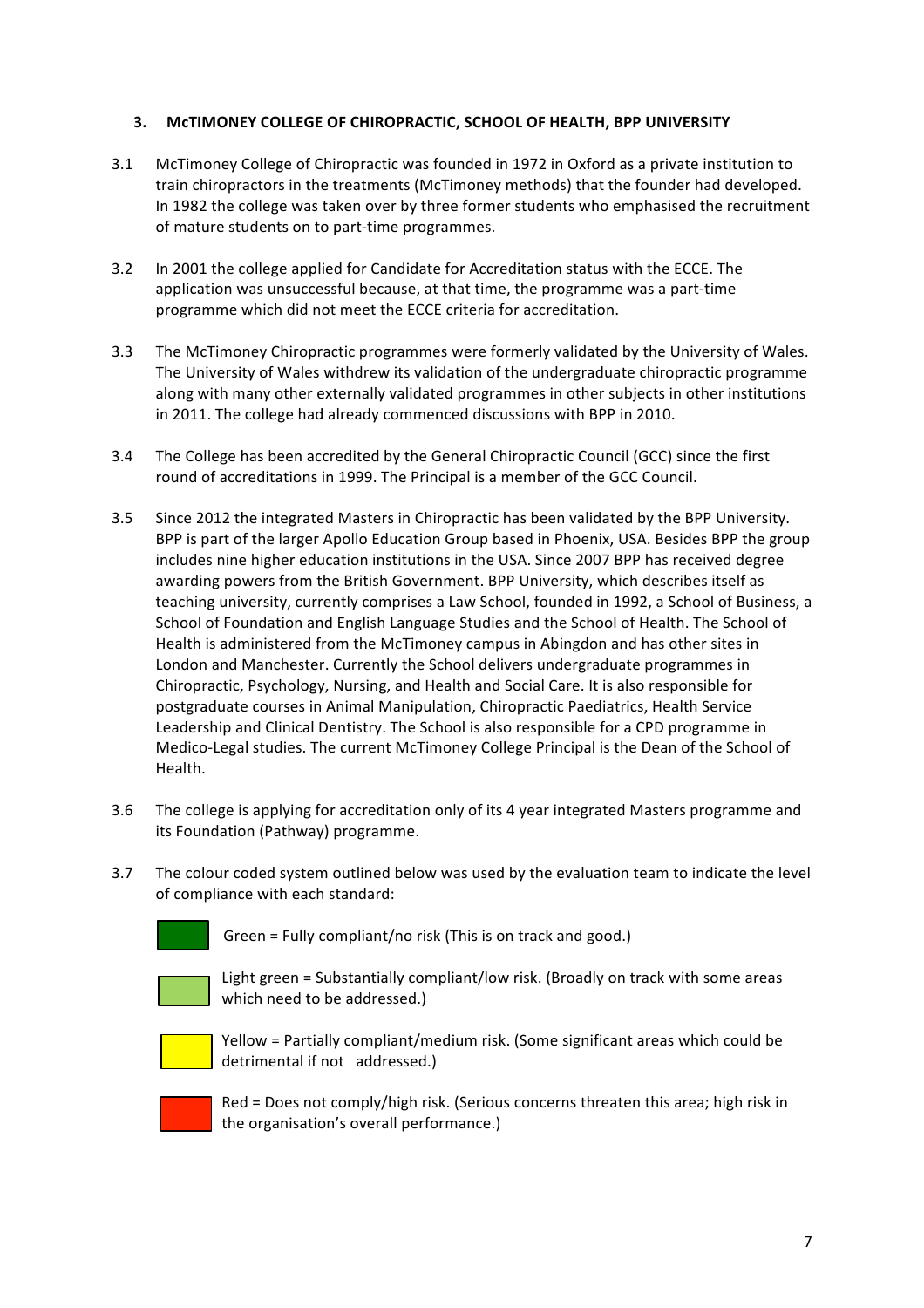## **4. ECCE STANDARDS COMPLIANCE**

## **4.1 AIMS AND OBJECTIVES**

## **4.1.1 Statement of Aims and Objectives**

The institution/programme must define the overall aims and objectives of the first qualification chiropractic programme and make them known to its stakeholders. The statements must describe the aims and objectives resulting in a chiropractor that is competent and safe to enter practice as a primary contact practitioner in the current healthcare environment, with the appropriate foundation for postgraduate education and training, and a commitment to, and capacity for, lifelong learning.

## *4.1.1a Description*

The SSR states that the purpose of the Integrated Undergraduate Masters in Chiropractic (MChiro) is to produce chiropractic graduate professionals who are able to deliver chiropractic care competently and safely within the standards of the profession and the laws of the land.

The Programme aims are to:

- educate and train students in the philosophy, science, and practice of safe and effective *chiropractic management of patients*
- *enhance students' knowledge of health, health promotion and other health related issues*
- *prepare students for their role of primary contact practitioners*
- develop skills that will enable students to think critically and to evaluate the current *research evidence base*
- *produce competent chiropractors capable of safe and effective chiropractic care*

An extensive list of objectives and a range of skills to be achieved by the end of the programme are listed in the supporting documentation.. The aims and objectives are available to staff, students and stakeholders in several forms such as on the University website and in the Programme Handbook.

## *4.1.1b Analysis*

The list of aims and objectives listed in the SSR encompasses the knowledge, skills and attitudes necessary for safe and competent practise as a primary contact practitioner in line with the competencies outlined in the ECCE standards.

## *4.1.1c Conclusion*

McTimoney College (BPP) fully complies with Standard 1.1.

## **4.1.2 Participation in formulation of Aims and Objectives**

The overall aims and objectives of the chiropractic programme must be defined by its principal **stakeholders.**

## *4.1.2a Description*

The aims and objectives of the current programme have evolved and build on the previous chiropractic programmes delivered over the last 40 years where staff and the McTimoney Trust have been consulted. Stakeholders have been involved in the development through surveys to graduates, and reviewed as part of internal and external validation and accreditation processes. The College's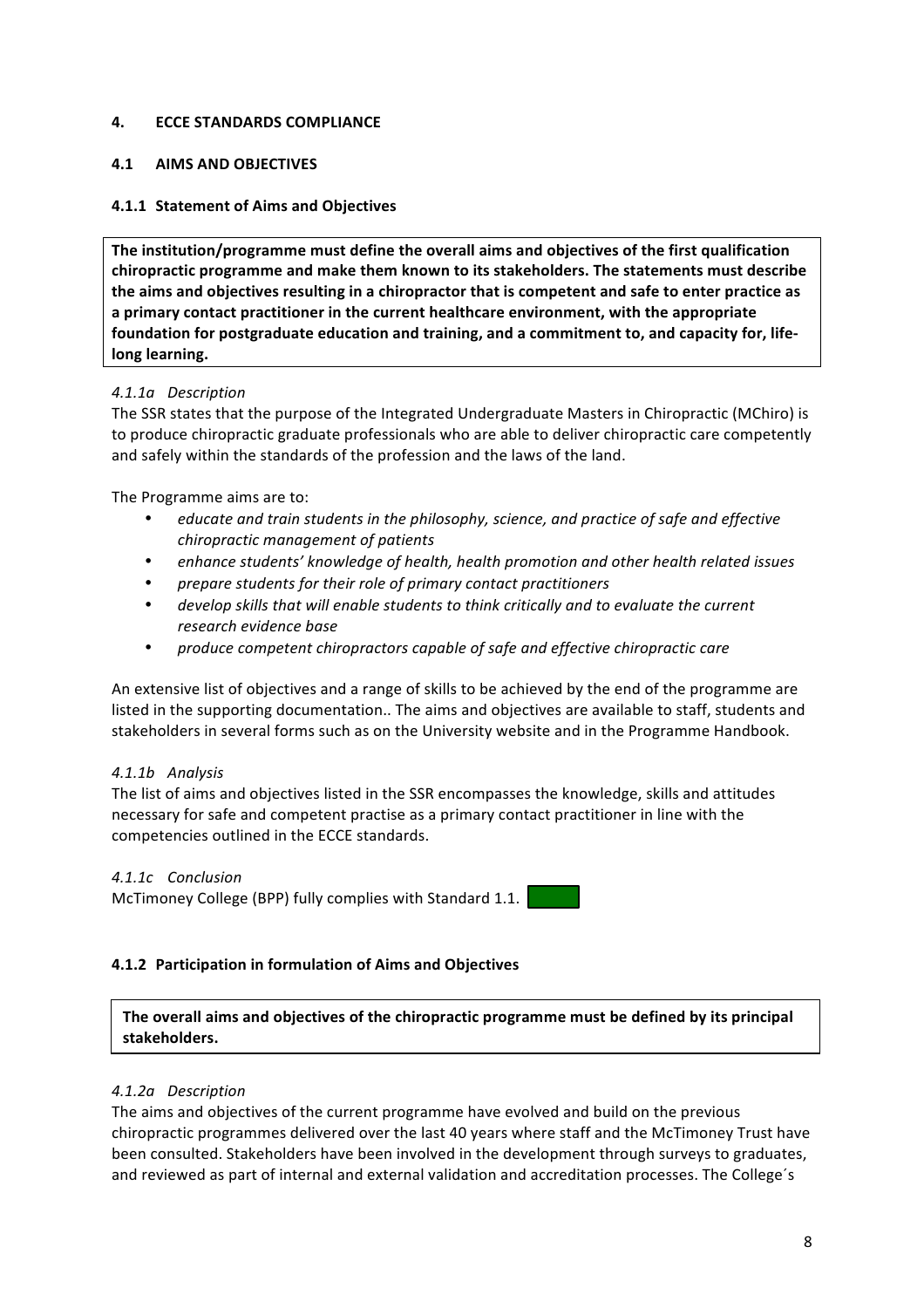Board of Trustees was informed and approved the aims and objectives before the University approval took place. As part of a university there are several systems in place to assure on-going developments of the aims and objectives through annual monitoring, internal review as well as external annual monitoring through GCC and ECCE. Emphasis is placed on the involvement of patients through the Patient Engagement Group throughout the programme. This group is not a patient organisation but individual patients who are encouraged to become involved at different areas of the programme. Patient satisfaction survey responses are also consulted in the internal review processes.

## *4.1.2b Analysis*

The faculty management and senior staff of the college comprise the main development team for the aims and objectives together with a broad representation from stakeholders that have been consulted in the renewal of the programme and in the development of the current aims and objectives. The addition of BBP University has broadened the stakeholder mix to give greater externality to the process of defining aims.

## *4.1.2c Conclusion*

McTimoney College (BPP) fully complies with Standard 1.2.

## **4.1.3 Academic autonomy**

#### The institution/programme must have sufficient autonomy to design and develop the curriculum.

#### *4.1.3a Description*

The college has been able to retain its independence within the structures of BPP's School of Health. The university validated the programme in 2012 and has enabled the college to continue to operate as an autonomous division of the university. At present, teaching is completely focused on the 4 year programme and its sister 5 year part time programme. In the past more control over the academic focus of the college was exerted by the McTimoney Trust. Several staff commented positively on the increased autonomy that BPP gave the college compared with the McTimoney Trust.

## *4.1.3b Analysis*

The autonomy enjoyed by the college within the structures of BPP has many aspects from the academic to the financial

## *4.1.3c Conclusion*

McTimoney College (BPP) fully complies with standard 1.3.

## **4.1.4 Educational outcome**

The institution/programme must define the competencies (exit outcomes) that students will exhibit on graduation in relation to their subsequent training and future roles in the profession and the wider healthcare system.

#### *4.1.4a Description*

The exit level outcomes are adequately described under the topics of knowledge, skills and attitudes but the terminology used is for learning *objectives* rather than learning *outcomes*. Specific learning outcomes and objectives are also included in each individual course outline.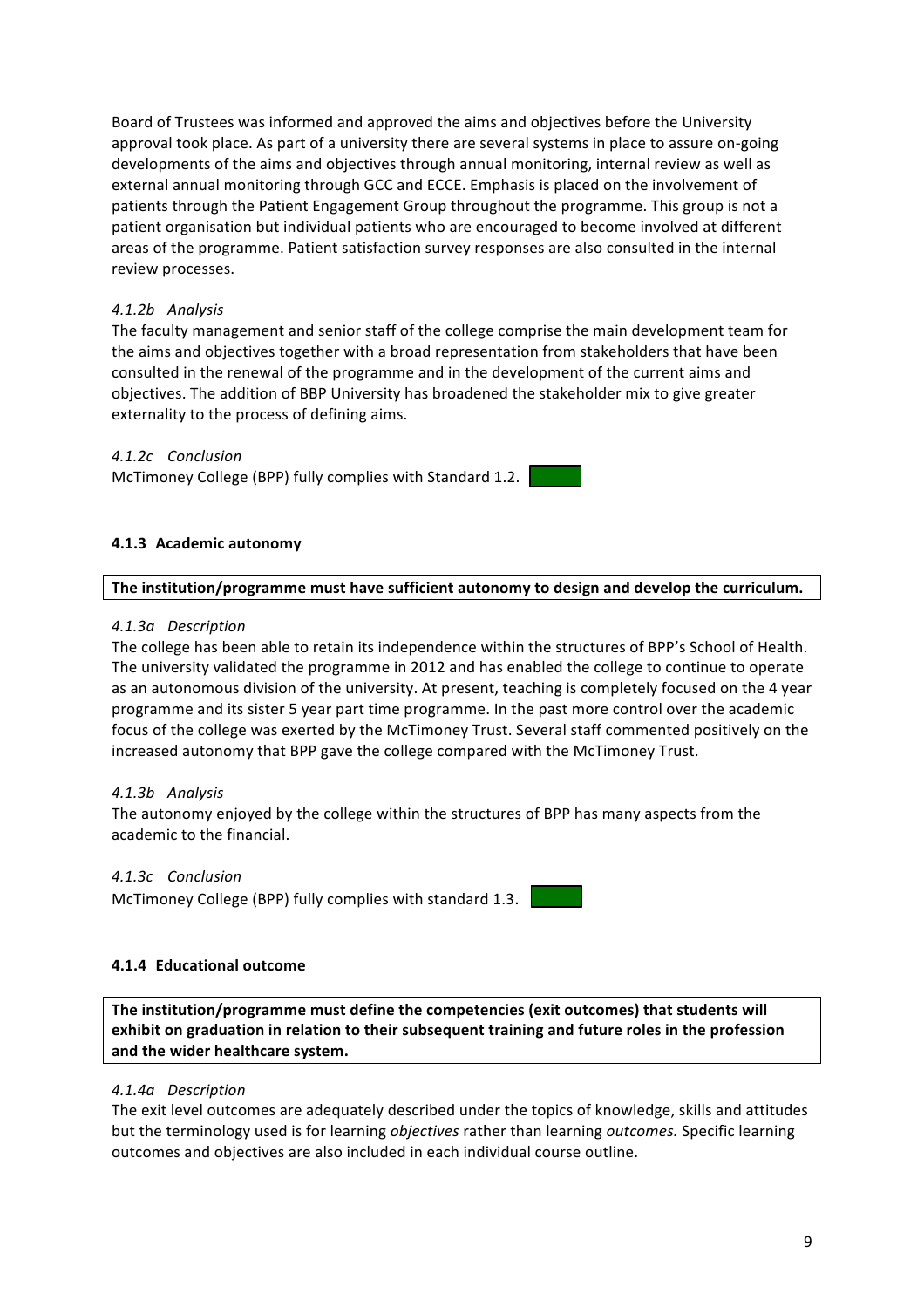## *4.1.4b Analysis*

The exit outcomes are appropriate and adequately covered. However, a mixture of learning objectives and learning outcomes terminology is used. Appropriate and consistent terminology is needed because it is sometimes used interchangeably. It might be that some expertise in health care education would solve this issue.

## *4.1.4c Conclusion*

McTimoney College (BPP) substantially complies with Standard 1.4.

## **4.2 EDUCATIONAL PROGRAMME**

## **4.2.1 Curriculum model and educational methods**

The institution/programme must define a curriculum model and educational (teaching and learning) methods consistent with the objectives of the curriculum. The curriculum and educational methods must ensure the students have responsibility for their learning, and prepare them for lifelong, self-directed learning throughout professional life.

## *4.2.1a Description*

The College provides a four year integrated masters' programme, which is fairly traditional in design with the first 2 years primarily focused on the basic sciences, year 3 on clinical topics and year 4 devoted to the clinical training. Integration between various subjects has been facilitated by linking the anatomy and physiology topics and pathology with pharmacology in Human Function I and II. Additionally, there is integration of content in the Chiropractic Studies course particularly with Anatomy. Early patient contact is facilitated with rotations and structured observations in the Clinic and discussions with clinical students and supervisors. Research methodology is introduced in year 1 and continues throughout the entire 4 years, culminating in the masters' research project. The Chiropractic Studies courses continue throughout the first 3 years of the programme. A couple of short rotations occur in a stroke unit as well as in a care home. Additionally, actual patients are brought into lectures a few times per year in the early years of the programme.

The teaching methods are primarily lectures during the first 3 years with additional small group sessions, seminars and practical classes. Year 4 is the clinical year as well as used for completing the masters' project. The basic science courses are taught primarily by a PhD scientist or chiropractors with additional science qualifications and there are no shared courses with other health care professions at this time. A medical practitioner, a chiropractor/PhD in neurology and McTimoney trained graduates teach the diagnosis and technique courses. All practical and clinical training is delivered by practising McTimoney trained chiropractors. Each course has a detailed course outline with additional learning materials available on the virtual learning environment and provided to the students by email.

Students are encouraged to become increasingly independent learners throughout the curriculum and to learn to identify and remedy their own learning needs.

## *4.2.1b Analysis*

The curriculum model is appropriate and improvements have recently been made. McTimoney trained chiropractors dominate the technique and clinical training part of the programme. Thus, the students have very little exposure to musculoskeletal health care providers other than McTimoney graduates and chiropractors, in part due to the political situation in chiropractic in the UK.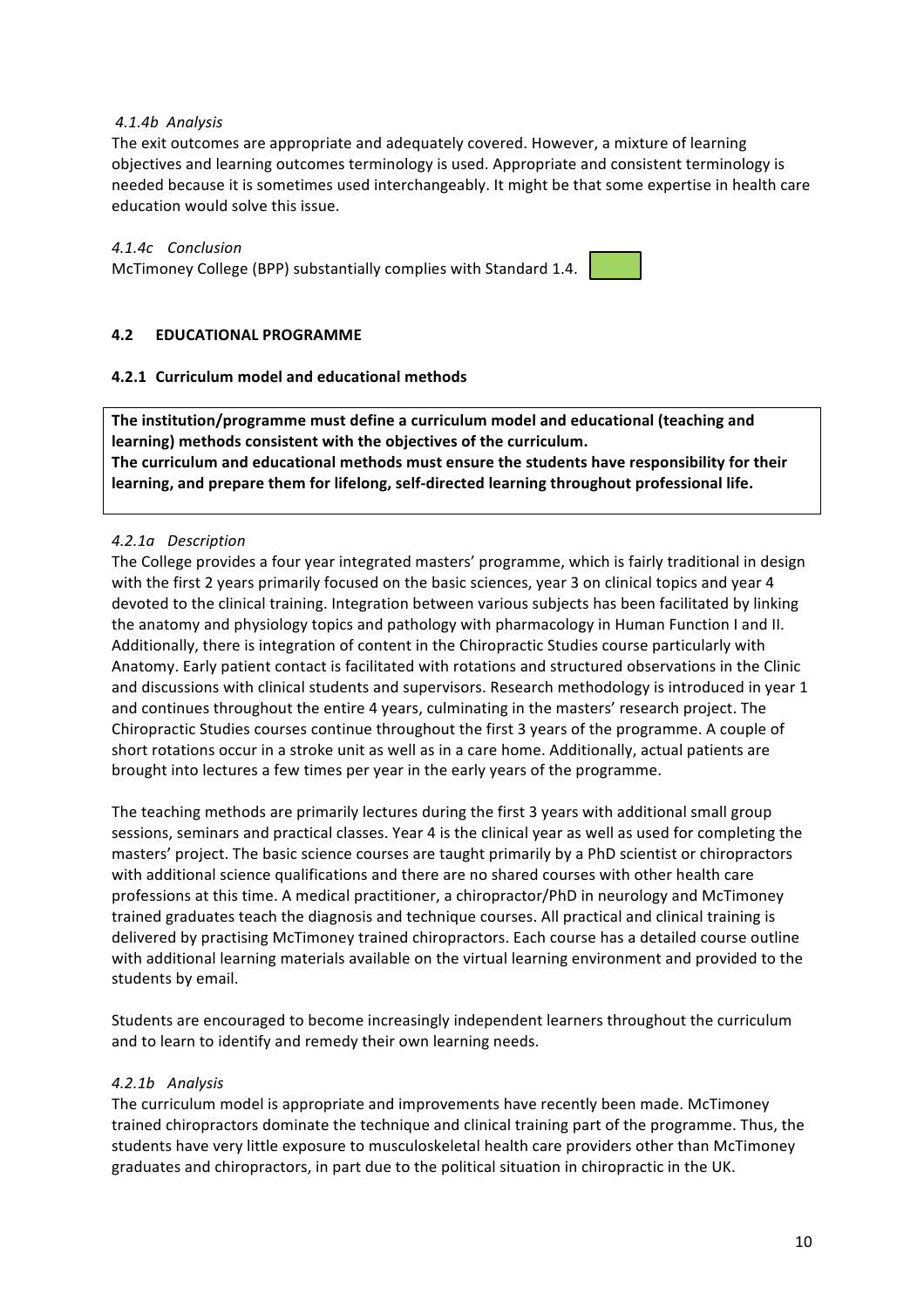

## **4.2.2 The Scientific Method**

The institution/programme must teach the scientific method, other forms of research inquiry and evidence-based practice, including analytical and critical thinking. The curriculum must include elements for training students in scientific thinking and research **methods.**

## *4.2.2a Description*

Research methodology is introduced in year 1 and the methods and skills for chiropractic research education builds throughout the entire programme, culminating in the masters' research project. This is designed to facilitate the evidence-informed practice approach and develop critical thinking throughout the programme. Relevant essay assignments requiring application of evidence-based practice and the scientific method are incorporated throughout the programme. A detailed Research Handbook is provided to students at the beginning of their studies. All research projects are submitted to the Ethics Committee for review, introducing to students and staff the need for "official" description of their projects.

The Research Director provides 'Research Alerts' to faculty approximately once per month including articles relevant to chiropractic practice.

The Ethics Committee includes members of staff but does not include a methodologist or a person with specific training in moral/ethical issues. It was not clear if anyone directly involved in a reviewed research project participated in decisions.

## *4.2.2b Analysis*

Staff and students need to be more firmly embedded in the principles of evidence-based practice.

For the students, evidence-based practice has been well integrated throughout the first three years of the programme with relevant assignments to underpin this process. But evidence-based practice is less well applied during the final clinical year in terms of determining appropriate evidence-based treatments for individual patients. It was apparent from the examination of clinical files that the McTimoney treatment technique was applied to most patients, independent of the clinical presentation.

Evidence-based practice principles need to be better understood and practised by all faculty members as most interviewed appeared to have an inadequate understanding of the various components of evidence-based practice. Further, there appears to be a limited understanding of the levels of evidence and relative academic quality of chiropractic journals.

The 'Research Alerts' circular is excellent but the number of articles per alert could be increased. The alerts should be expanded to include a wider search of relevant health journals (i.e. 'Spine', 'The Spine Journal' and 'European Spine Journal') for relevant abstracts.

The Ethics Committee would have its role enhanced if it included a methodologist and a person with an appreciation of moral/ethical issues. The committee should exclude anyone directly involved in the research project so as to avoid conflicts of interest.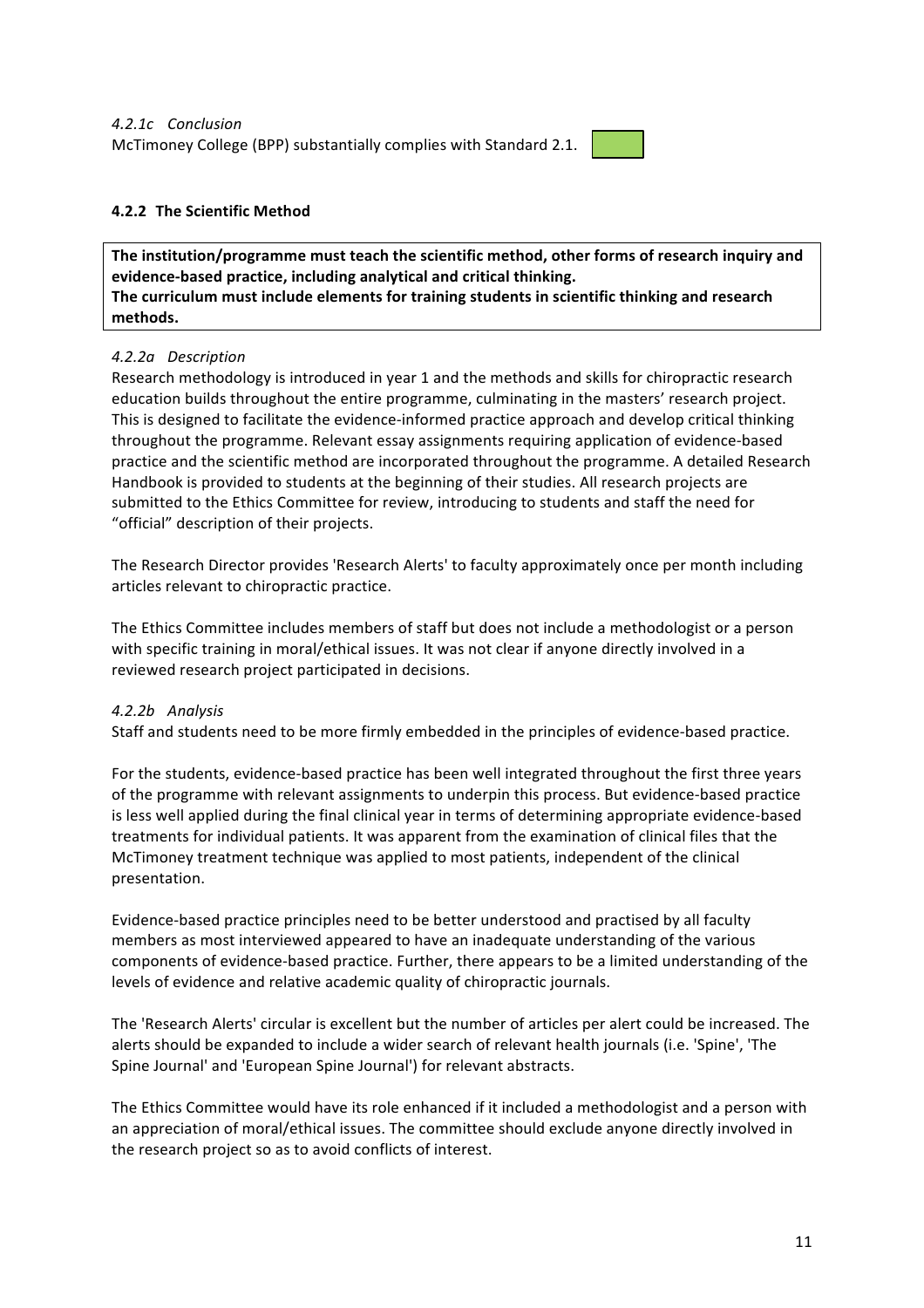## **4.2.3 Biomedical Sciences**

The institution/programme must identify and include in the curriculum those contributions of the basic biomedical sciences that enable a knowledge and understanding of the basic sciences applicable to the practice of chiropractic.

## *4.2.3a Description*

Biomedical Sciences delivery covers the necessary topics relevant for safe and competent chiropractic practice. These have been reorganised recently based on student feedback so that the integration and linkages between Anatomy and Physiology as well as Pathology with Pharmacology have been improved. At present the college does not have a dissection laboratory nor are there prosection specimens at the college. However, students have access to the anatomy laboratory in Oxford University. On-line anatomy programmes are available and used for the Anatomy course. Assessments in the Biomedical Sciences appear to be appropriate with a variety of assessment methods including MCQ, short answer, and application questions. The faculty are qualified in their subject areas. The basic sciences are integrated into the clinical sciences as needed.

## *4.2.3b Analysis*

There has been an effort to improve the delivery of Biomedical Sciences in recent years but some further improvements could be made by incorporating some of the modern pedagogic methods. More use of clinical cases in the Basic Science courses both in the teaching and the examinations would facilitate and enhance problem solving abilities and further underpin the relevance of the basic science courses to clinical practice.

## *4.2.3c Conclusion*

McTimoney College (BPP) substantially complies with Standard 2.3.

## **4.2.4 Behavioural and Social Sciences, Ethics and Jurisprudence**

The institution/programme must identify and include in the curriculum those contributions of the **behavioural sciences, social sciences, ethics, scope of practice and legal requirements that enable** effective communication, clinical decision-making and ethical practice.

## *4.2.4a Description*

The behavioural and social sciences are introduced throughout the curriculum from the Pathway programme right through to the clinic year. Law, relevant legal issues, and the Code of Practice and Standard of Proficiency in the UK are covered in the latter stages of the programme. Likewise, Ethics is delivered in Research III with reference to evidence-based health care.

The context of the social sciences is focused upon those aspects that help explain the interface between the mind and body. The social needs of patients are taught across the curriculum but form a major focus during the clinic year. Students receive contributions from outside speakers from the Royal College of Chiropractors, the GCC and an insurance company that prepare them for the world of working as a chiropractor. Aspects of clinical management including finance, auditing and risk management are introduced so that the student is prepared for work. There is an ethics committee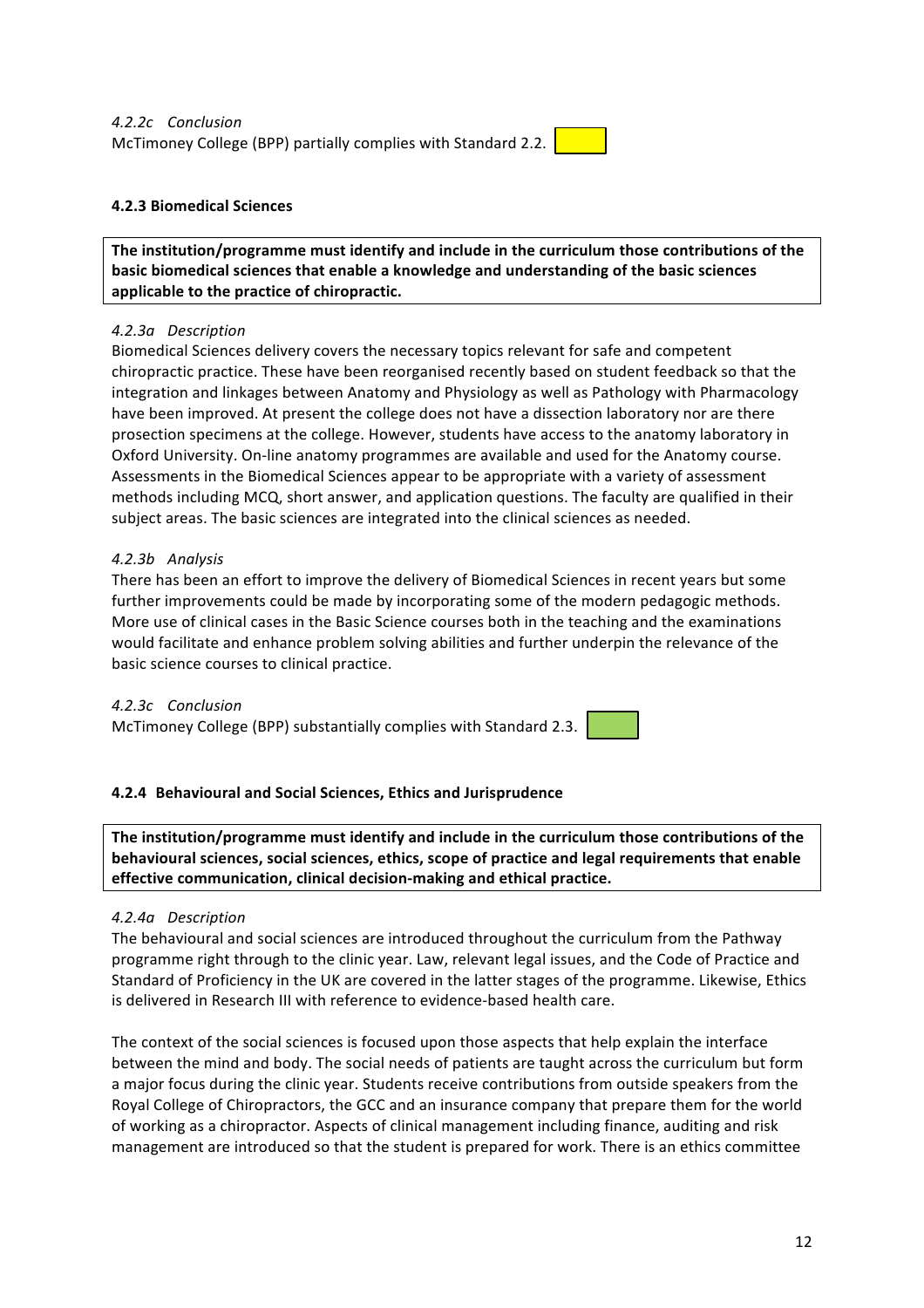that deals with both staff and student research proposals. However, this committee has student research supervisors among its members which may lead to conflicts of interest.

## *4.2.4b Analysis*

Contributions of the behavioural sciences, social sciences, ethics, scope of practice and legal requirements to the curriculum is well identified. Procedures for dealing with potential conflicts in regards to research supervisors on the ethics committee should be established.

## *4.2.4c Conclusion*

McTimoney College (BPP) substantially complies with Standard 2.4.

## **4.2.5 Clinical Sciences and Skills**

The institution/programme must identify and include in the curriculum those contributions of the clinical sciences that ensure students have acquired sufficient clinical knowledge and skills to apply to chiropractic practice in a primary contact setting.

## *4.2.5a Description*

The Clinical Sciences courses include Musculoskeletal Medicine, Clinical Medicine, and Neurology. Diagnostic Imaging is integrated into these courses. Orthopaedic and other physical examination procedures are integrated into the relevant courses. Special populations are also integrated into these courses. The Clinical Neurology course is very evidence based and taught by a chiropractor with a PhD in neurology. The Clinical Medicine courses are delivered by an MD. The practical neurology examination appears to be comprehensive.

The topics listed in the course outline for Medical Imaging are inclusive. A DACBR is brought in once per year for a 1 week intensive course on musculoskeletal radiology. However, this tutor is not involved in preparing or marking the examination. The college does not have an imaging interpretation library of cases for students to use to underpin their studies nor is there a radiology expert available regularly for discussion and consultation. The Clinic Entrance examination consists of 3 short cases and 1 long case. The short cases always include 1 spine case, 1 visceral case and 1 extremity case. The exact same examination plan is used for the Clinic Exit examination. No simulated patients are used in either of these examinations and students answer directly to the examiner. The same cases are not necessarily given to all students and students are not all examined on the same day in the same examination session. Students are aware of the case mix categories for the short cases.

## *4.2.5b Analysis*

The team were very aware of the issue of the depth of the Diagnostic Imaging teaching and its assessment. Diagnostic imaging is taught at a lower level than at comparable institutions and students have no access to interactive teaching cases (i.e. an imaging interpretation library) to underpin their imaging knowledge. The written and imaging interpretation examination, although including a wide variety of cases and using a problem solving approach, is still not at the level of clinical practice reality. The current absence of a diagnostic interactive film reading library inhibits students from enhancing their skills in this area. The college has experienced some difficulty recruiting a radiologist. The students met by the team were unaware that this area of their education is not adequate in order for them to take necessary steps to improve their abilities prior to taking up a clinical position upon graduation outside the UK.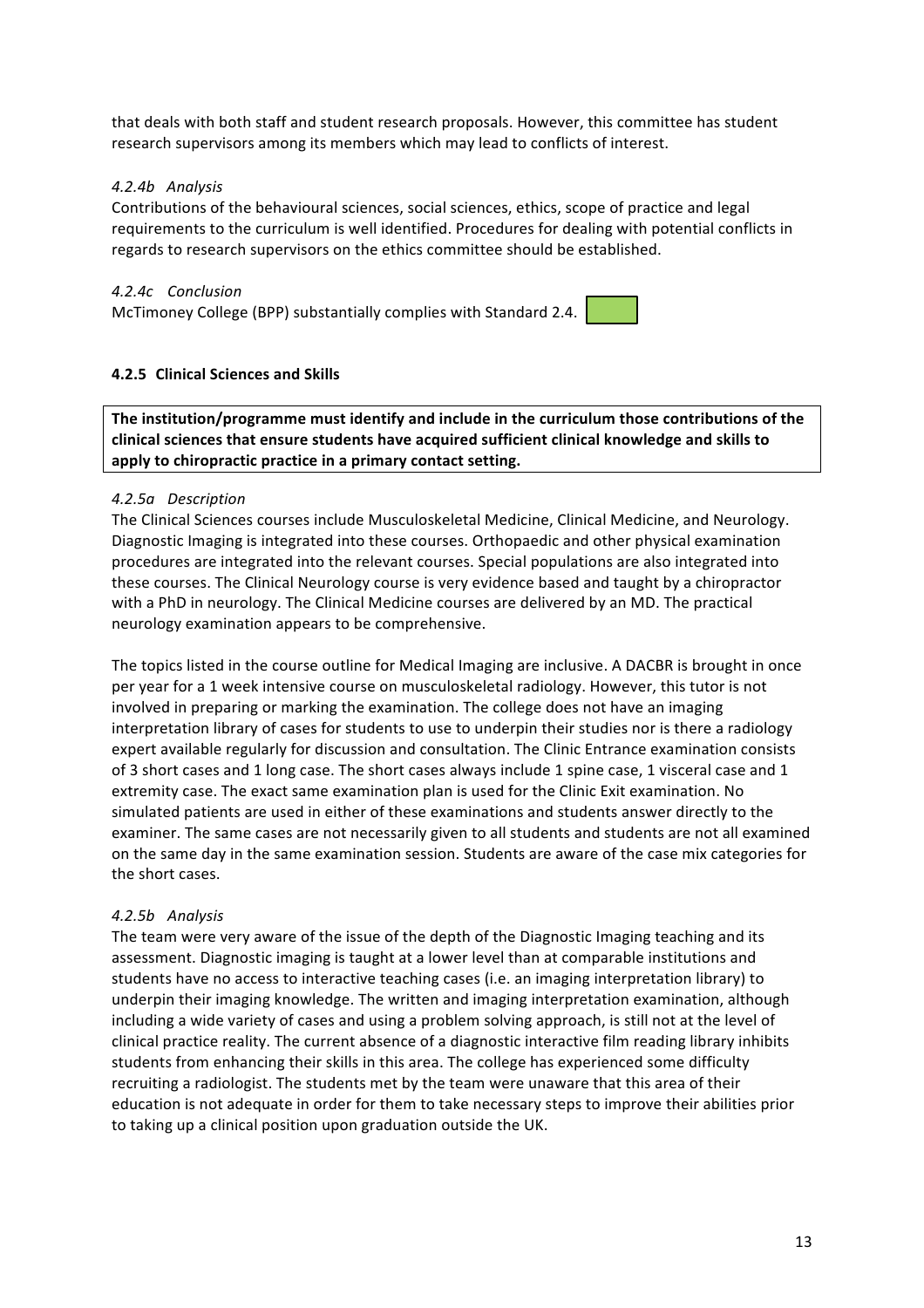The long clinical case used in the Clinic Entrance and Exit Examinations has been largely abandoned in health care education for many years due to a lack of reliability. The fact that all students do not receive the exact same cases in the Clinic Entrance and Exit examinations also means that these examinations do not have reliability. If an examination is not reliable then it lacks validity. A health care education expert at the College would help with these problems. The students are also well aware of the case mix prior to the examination. The case mix is small and should provide a better representation of conditions likely to present to chiropractic practice. Validity of an examination suffers with inadequate case numbers. Additionally, students speak to the examiner rather than to a patient or simulated patient during both the Clinic Entrance and Exit examinations. This does not simulate the realities of clinical practice and certainly communication skills are not assessed with this method. Qualified health educators with clinical expertise as external examiners would also solve many of these issues.

The course outlines for Clinical Medicine cover the necessary conditions but suffer from a lack of clearly written learning outcomes.

The neurology course appears to be excellently delivered and the Musculoskeletal Medicine and Clinical Medicine courses show no apparent problems other than those outlined above.

*4.2.5c Conclusion* McTimoney College (BPP) partially complies with Standard 2.5.

## **4.2.6 Chiropractic**

## The institution/programme must foster the ability to participate in the scientific development of **chiropractic.**

#### *4.2.6a Description*

The programme incorporates chiropractic principles and covers chiropractic history, philosophy and techniques in Philosophy I-III as well as in Chiropractic Studies I-III. Models of chiropractic care including the bio-psychosocial, musculoskeletal, subluxation, evidence informed practise, wellness and patient-centred models, are listed in the indicative syllabus for Philosophy II.

The ability to participate in the scientific development of chiropractic is dependent on the teaching institution's ability to impart to the student a professional identity and, at the same time, to be critical of historical explanations of the mechanisms behind spinal manipulation. Assessment of students mirrors the programme's ability to foster critical thinkers in this manner. Student examinations made available to the team show a range of responses, when comparing four chiropractic techniques that are not validated for effectiveness, from a student highlighting; "... real concern for the lack of scientific evidence underpinning the effectiveness of chiropractic techniques" to a response concluding that; " the techniques discussed have good logic and scientific evidence to back up their theories on how to find a subluxated area, plus how to adjust and remove the subluxation". Subluxation theory is taught from an historical perspective in Philosophy II and is used as the term of reference for where to manipulate in the McTimoney Technique Manual, last revised in 2012. 

The McTimoney protocol is the first choice for the management of patients in the clinic. The treatment rationale is to treat misalignments by delivering a shallow, quick release toggle movement to a misalignment found through light static palpation. There is no joint cavitation, as the manipulation is not aimed at mechanical joint restriction, but rather to influence misalignment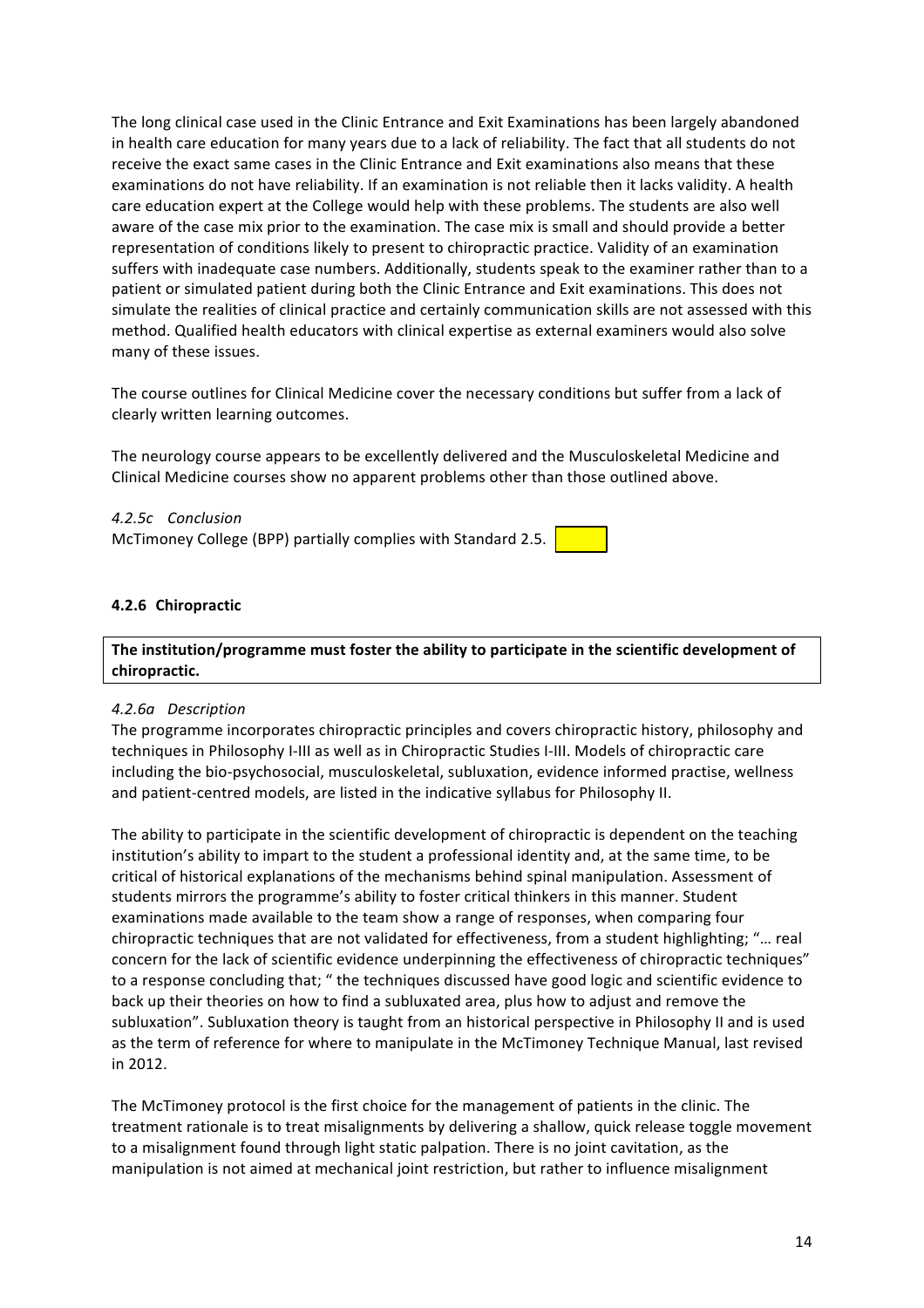through neurological reflex processes. The rationale is to balance the nervous system to allow for optimal health down to a molecular level. The description is clearly stated on the McTimoney Clinic website: "It is a simple, gentle and effective method of realigning the structure of your body to help relieve pain and discomfort, increase mobility and provide a route to better health."

The Thirty-Three Chiropractic Principles are found on display as part of the artwork in the teaching facility. The autonomic ("Meric" chart) as well as a chart entitled "Chiropractic Nerves" are found in every treatment room in the clinic.

## *4.2.6b Analysis*

The history and philosophy of Chiropractic is well covered in the programme. However, the engagement in the scientific development of chiropractic is lacking a breadth of perspectives. The programme neglects research underpinning the rationale behind spinal manipulative techniques or the breath of available manual treatment options.

## *4.2.6c Conclusion*

McTimoney (BPP) partially complies with Standard 2.6.

## **4.2.7 Clinical Training**

The institution/programme must identify and include a period of supervised clinical training to ensure the clinical knowledge and skills, communication skills and ethical appreciation accrued by the student can be applied in practice, and so enable the student to assume appropriate clinical responsibility upon graduation.

Every student must have early patient contact leading to participation in patient care.

## *4.2.7a Description*

The students have early contact with patients through shadowing students in the clinic and are required to have experienced chiropractic treatment themselves even before acceptance to the programme. Students are required to observe field chiropractors outside the programme and normally, with a wide range of practitioners, as indicated in the observation handbook. Students stated that these were normally, but not always, McTimoney trained providers. Students are also encouraged to observe other health care providers. Students are observers for a half-day each at a stroke unit and a nursing home. There is no training or quality assurance of the chiropractic observation clinics or formal assessment/reflective assignments of the students' clinical observation experience. 

The programme aims to teach the student to assess and treat patients with musculoskeletal complaints. During their clinic year (Year 4) students have a minimum of 8 hours of patient encounters a week and meet the GCC Standard on this account. Students are exposed to a mix of cases from the local community, students and student family including people with different health conditions including musculoskeletal pain complaints, maintenance and wellness care. Patient numbers are met during the clinic year. Students are encouraged to actively obtain new patients through screening sessions out in the field.

Students perform a comprehensive physical examination of the patient at first visit and perform orthopaedic and neurologic tests that have been shown to be sensitive and specific. A non-validated palpation test is used for assessing and reassessing "misaligned" vertebrae along the whole spine, which indicate the areas to treat with the McTimoney Toggle-Torque-Recoil Technique, which is a toggle technique with a rapid "return" of the hand after a shallow thrust has been given. This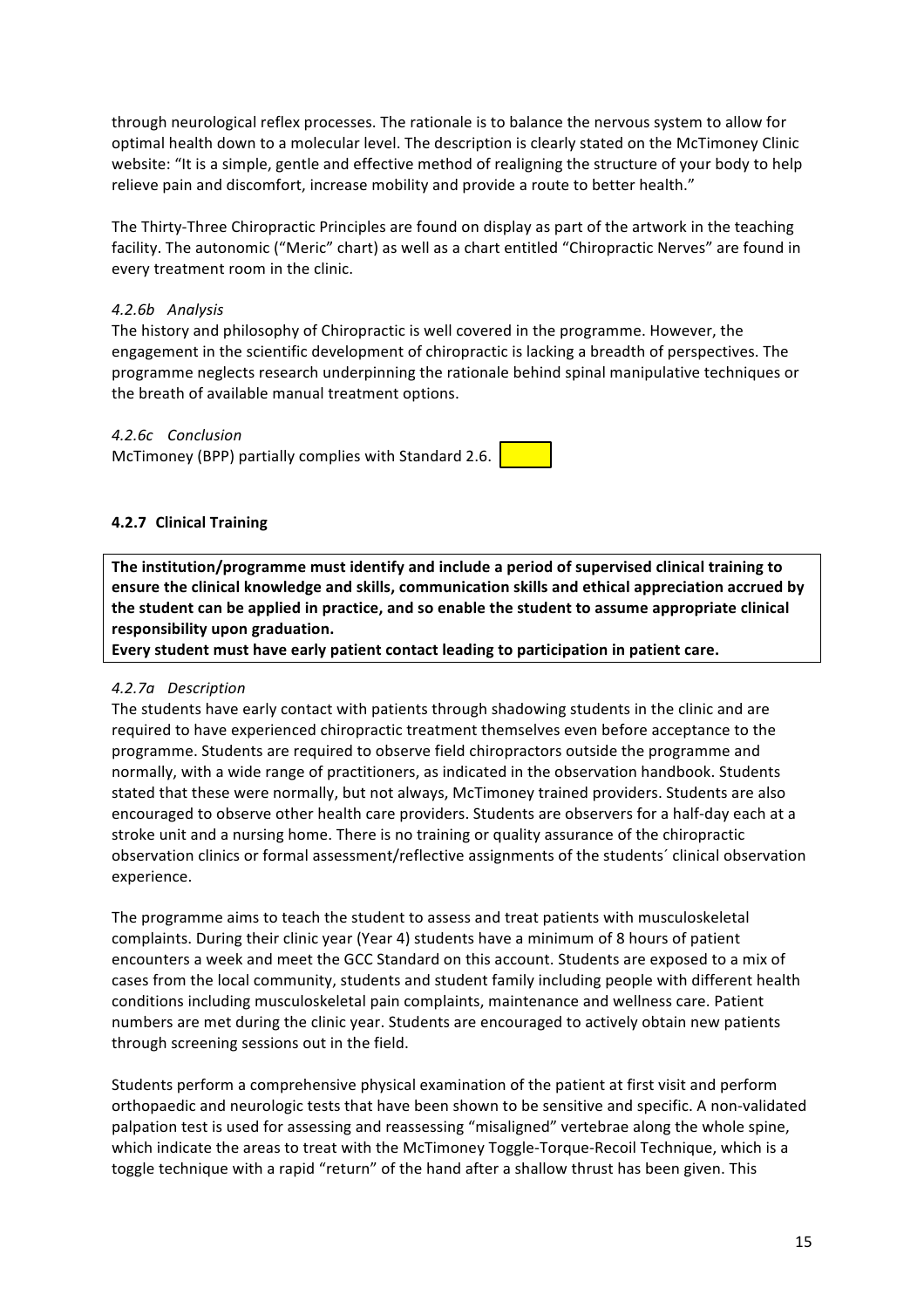technique has not been scientifically validated for clinical effect. Whilst motion palpation is taught in the programme, it was not seen in use in the student clinic nor did the Team observe the use of palpation for determining painful spinal segments (a method shown to be reproduceable). Other common tests such as active range of motion tests or pain provoking tests were not demonstrated being used during the team's time in the clinic.

The patient's physician is consulted if there is a need for further testing procedures. This includes requesting referral for diagnostic imaging.

After a thorough process to identify possible differential diagnoses, a working diagnosis is established and a treatment plan is suggested to the supervisor by the student. The usual treatment plan entails 4-6 weekly toggle release treatments before reassessment, which is the McTimoney primary treatment approach noted as "McT" in patient files. The aim of the treatment is to restore or improve misalignment, thereby "balancing" the nervous system.

The SSR emphasizes "the importance of research and the links with evidence-based practice". Yet there were several reports from students and some from staff on how "misalignment of joints" can cause pain and disease, how the McTimoney Toggle-Torque-Recoil Technique can realign these misaligned structures and that this would have a beneficial effect on health. This was unaccompanied by any type of factual evidence. One of the lecturers agreed with this concept and proposed that there was plenty of scientific evidence in its favour and there were no dissident voices heard in the group. It was also suggested that there could be a "philosophical" definition of vertebral misalignment.

The manual treatment is primarily performed through the McTimoney Toggle-Torque-Recoil Technique. In addition, stretching exercises are prescribed and lifestyle advice is given. All of the patient files made available to the evaluation team had either the standard McTimoney protocol or "gentle chiropractic" as the primary treatment option. Treatment was documented on a report sheet where it was noted whether the right or left side had been treated. Usually 20 or more spinal levels received the McTimoney Toggle-Torque-Recoil Technique treatment, seemingly regardless of area of pain complaint or diagnosis. In addition, extremity, rib and facial bones were treated with similar release techniques.

Upon reassessment at follow up visits the student could elect to use other treatment modalities such as diversified techniques. The diversified spinal manipulation techniques are taught in the College for use in the thoracic and lumbar regions, but not for the cervical spine. As none of the files that were provided for the evaluation team had annotations of other treatments, the evaluation team asked for examples of files where the student had used such other manual treatment techniques. The Team subsequently received six additional files where diversified manipulation had been used, three in the thoracic spine and three in the lumbar spine. All non-McTimoney treatments were an adjunct to the Toggle-McTimoney Torque-Recoil Technique after a series of McTimoney treatments had first been tried. There was no evidence that diversified or other treatment approaches had been used as the primary choice of treatment.

The students are covered by the liability insurance of the teaching institution and students in clinic informed the team that they need to buy personal liability insurance in order to use diversified techniques.

The clinic has been awarded the prestigious Patient Partnership Quality Mark and the Clinical Management Quality Mark by the Royal College of Chiropractic. The latter entails that the clinic uses patient satisfaction and patient outcome measures. The clinic sends out patient satisfaction surveys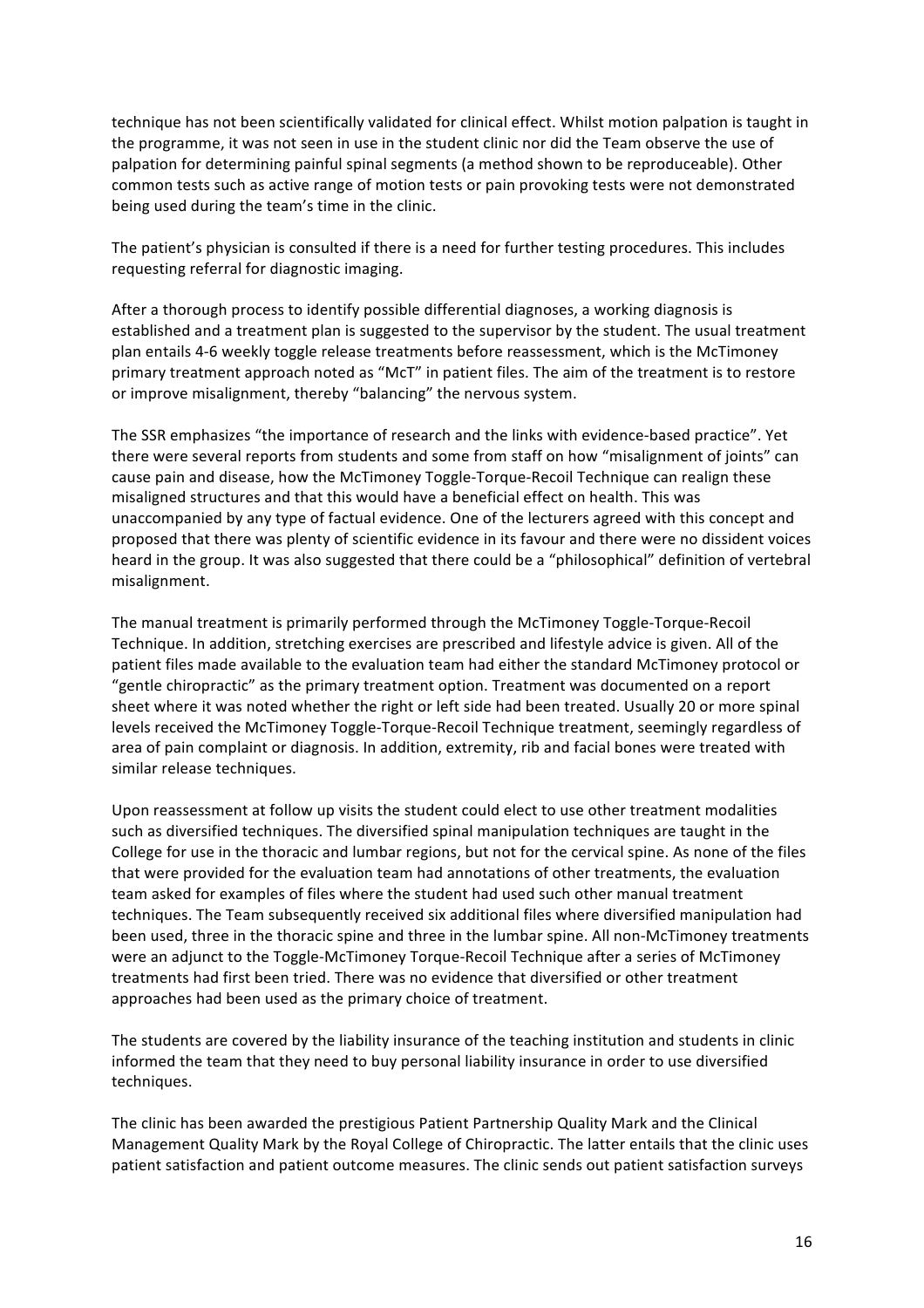using Survey Monkey to collect CPAQ data, and Care Response questionnaires to collect patient baseline data regarding the areas of complaint and psychosocial issues (these are validated tools such as Start Back and Mymop). Care Response automatically sends out follow up questionnaires to the patient but the follow up outcome questionnaires are not commonly used in patient management by either students or staff. The primary outcome tool used is the student subjective assessment of spinal alignments using the light palpation technique for spinal misalignment that determines which area/segment to treat as well as any perceived improvement of the misalignment.

The patient's comments on progress are also recorded.

The clinic supervisor monitors each treatment room and can observe communication between student and patient.

## *4.2.7b Analysis*

The students have early clinical training and are exposed to a chiropractic treatment which may, or may not be a McTimoney treatment approach even before entering the programme. It is apparent that the programme model teaches and trains its students to be proficient in a mono-therapy approach to manage a range of health complaints. However, from the files it was apparent that the students had done an extensive work up and evaluation of possible differential diagnoses and that they have the ability to arrive at a conventional medical diagnosis. There is thus a perceived mismatch between the diagnostic ability of the student and the ability to provide evidence based approach to patient management, as it appears that the classical diagnostic aspect is more or less forgotten when the spinal palpation has been completed and recorded as a "misalignment chart", which thereafter largely determines the treatment.

The decision making process of where to treat (or not to treat) is significantly influenced by the McTimoney assessment method rather than by validated tests such as palpation of tender areas. It is not in line with evidence based chiropractic practice to rely on a single, non-validated test for misalignment to justify treating a range of health complaints. The concept of balancing the nervous system by removing misalignments is not well accepted by the scientific community today. In particular, the Team did not find it acceptable that the "palpation diagnosis" seemed to be at times more relevant than the pathological diagnosis such as the case of the patient with diabetes previously described.

Regardless of the symptoms and diagnosis, the same technique system appears to be applied in the majority of cases. The team found, for example, one patient with possible neurogenic symptoms in the feet because of diabetes and others with a probable biomechanical type of back pain, all receiving the same treatment package.

Patient management plans and prognosis were reported in all patient records made available to the team. The initial treatment plan seems to be standardised and not patient or diagnosis centred. Students are taught to "research" each patient case for differential diagnosis but critical thinking is not demonstrated when choosing how to treat the condition presented, as all presenting conditions receive the same therapy.

Patient satisfaction is reported as high and while this is part of quality assurance of the working of the clinic, it is not a tool to assess a treatment's effectiveness. Patient clinical outcome measures are available and could be better used in the patient management and in addressing psychosocial issues important for good patient care. Asking patients to report outcomes and not using the report in case management might be wasting the patient's time and giving a false sense of good outcome communication.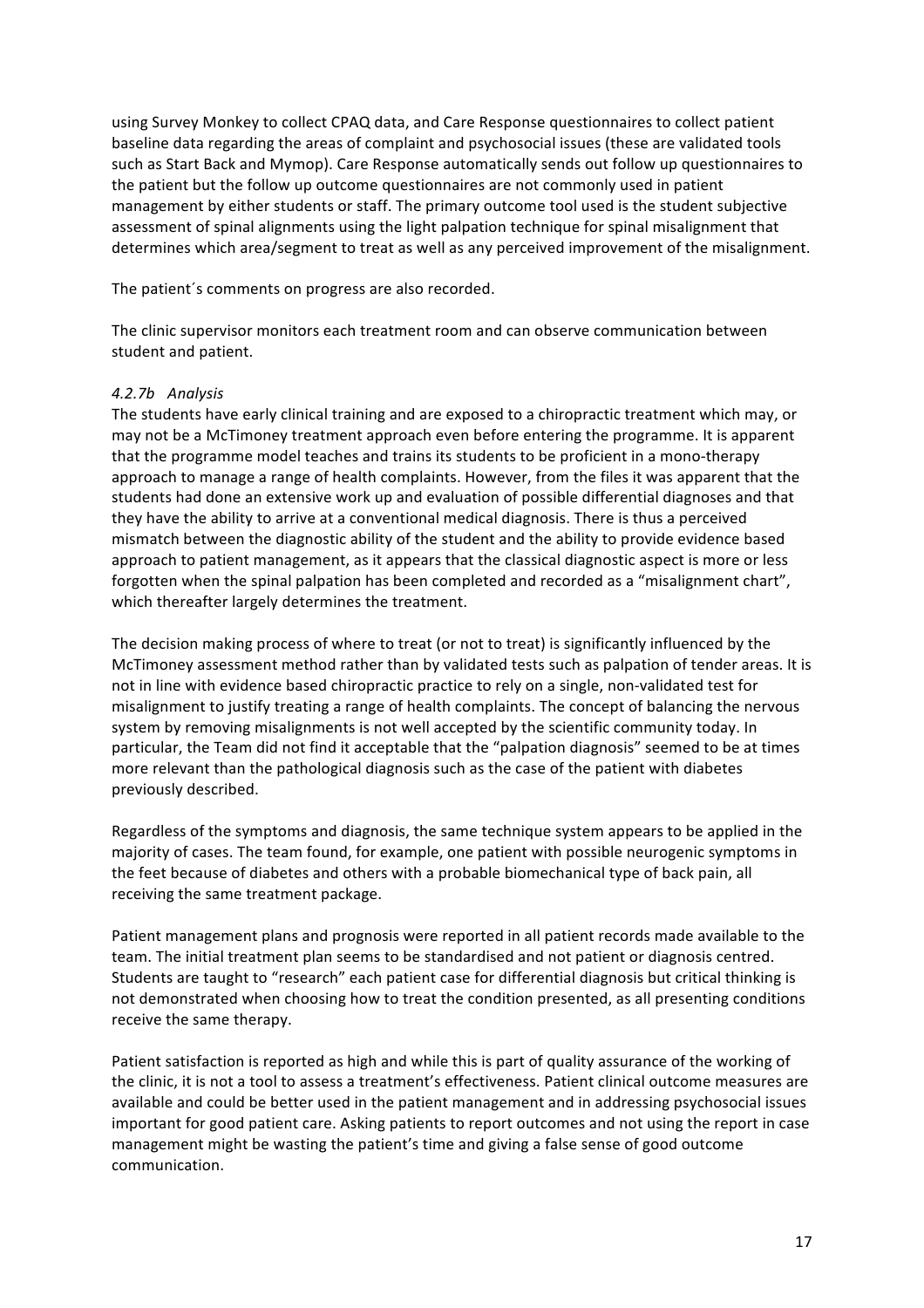The use of gentle techniques was argued to be good evidence based practice allowing for patient's values and expectation to be considered since they have sought the care of a McTimoney clinic known for soft treatment. The McTimoney approach is perceived as very safe as there is very little tissue displacement during the procedure. In spite of this, contraindications to treating the cervical area are the same as for other manual therapies. Students were of the impression that extra insurance was required in order to be able to use alternative manipulative techniques to McTimoney. It appears that this assumption has restricted students in their choice of treatment options. Although safety should be a hallmark for safe and competent practice, unnecessary focus on safety can adversely affect the ability to act as a competent practitioner.

The students observed had good communication skills and the use of monitors in the treatment rooms enables feedback from supervisors at all stages of the student-patient encounter. When all treatment rooms are occupied it is difficult for the clinic supervisor to follow conversations because he/she has to focus on eight monitors. The use of recording for later replay could possibly be used to enhance good practice and further develop communication skills.

Although exposed to a range of patient demographics and health conditions, the primary treatment approach is a single technique, full body protocol where there is a lack of overarching logic between obtaining a diagnosis and the treatment rationale. Thus neither the scientific evidence available for diagnosis and treatment choice, the patient reported outcomes to guide treatment plan nor the expertise of the student in independent choice of a treatment package are in line with the evidence based practice model.

## *4.2.7c Conclusion*

McTimoney College (BPP) does not comply with Standard 2.7.

## **4.2.8 Curriculum Structure, Composition and Duration**

The institution/programme must describe the content, duration and sequencing of courses that guide both staff and students on the learning outcomes expected at each stage of the programme, and the level of integration between the basic sciences and clinical sciences.

## *4.2.8a Description*

The four year Integrated Undergraduate Masters in Chiropractic by BPP University already satisfies the GCC requirements for graduates to practice in the UK. The learning outcomes are matched to the criteria of the GCC. The college also submitted its Pathway to Higher Education (HE) Certificate in Health which is essentially an Access to HE programme that widens the points of entry to the programme. 

The length of the programme is 480 UK credits.

All of the modules have learning outcomes. In the recent curriculum revision in preparation for BPP validation the major focus was on the vertical and horizontal integration of the basic and clinical sciences

## *4.2.8b Analysis*

Integration is being achieved at each level although sometimes the content being integrated could be treated in greater depth and with more rigour.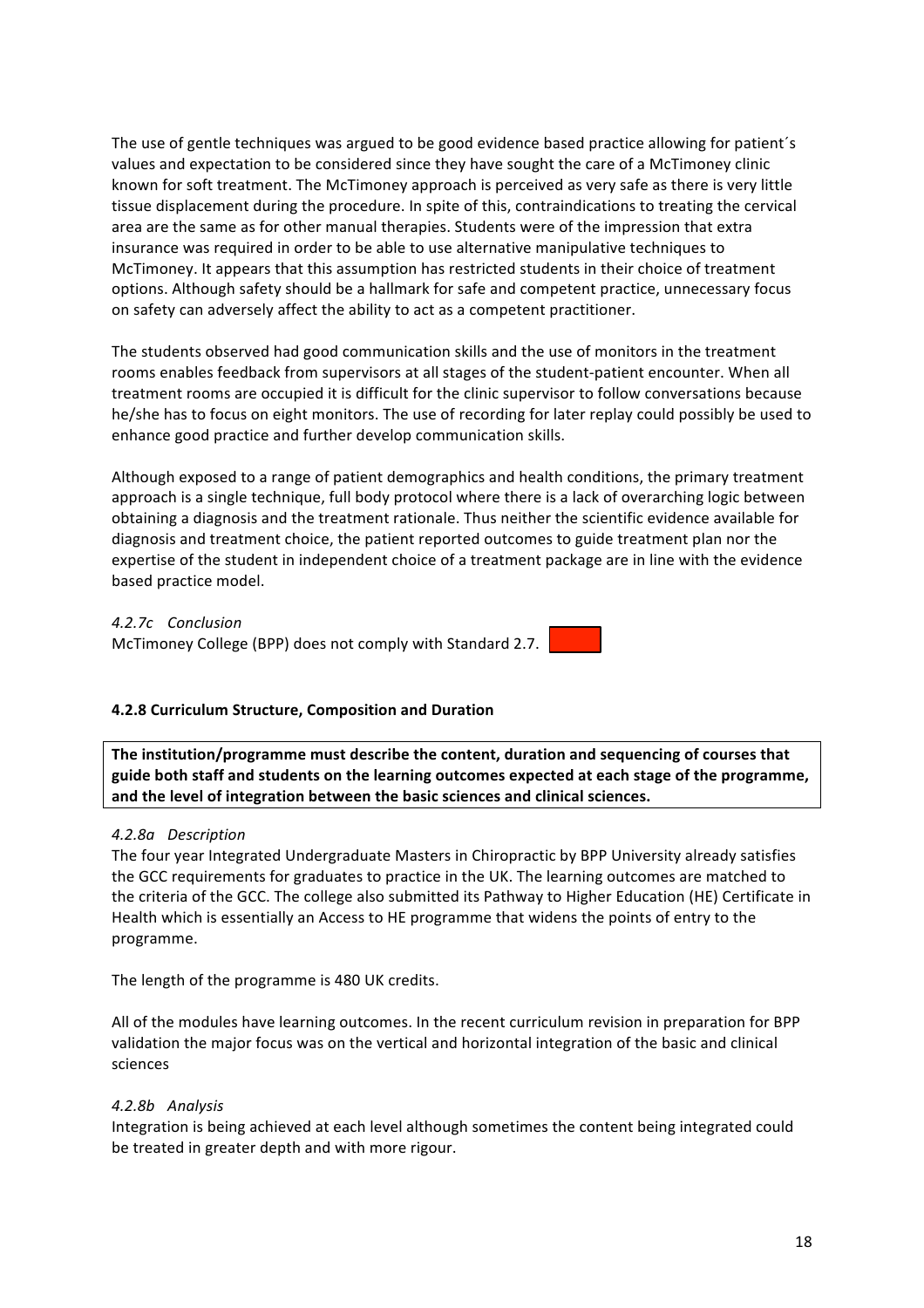The curriculum is developmental and focused upon the training of a safe and proficient practitioner. However, the academic breadth and depth being achieved is restricted because, as the students stated on several occasions, the primary focus is upon McTimoney style treatment. This was in distinct contradiction to the aim of senior managers to increase the depth and breadth of chiropractic skills as the college emerges from the perceived control of the McTimoney Trust. The outcomes are insufficient to enable students to be fully conversant with all the models of selfdirected learning. Nevertheless, they do indicate promising directions to areas of study in the dissertation. 

## *4.2.8c Conclusion* McTimoney College (BPP) substantially complies with Standard 2.8.

## **4.2.9 Programme management**

A curriculum committee (or equivalent (s)) must be given the resources, responsibility, authority and capacity to plan, implement and review the curriculum to achieve the aims and objectives of the chiropractic programme.

## *4.2.9a Description*

The MChiro programme is managed on a daily basis by the administrative staff and the Principal of the college who is also the Dean of the BPP University School of Health. The College's Programme Development Committee is responsible for the design, development and academic management of the programme. All chiropractors on this committee are McTimoney trained graduates. Changes are handled under the General Academic Regulations and Procedures of the BPP University.

## *4.2.9b Analysis*

Procedures for programme management are well defined and followed. The Programme Development committee includes input from all key stakeholders and is commended for including patient representation. However, a lack of external expertise in relevant subject areas from the wider chiropractic profession and health care community needs addressing. The senior management of the school has shown impressive leadership capability throughout the process of establishing the full time programme within a university system.

## *4.2.9c Conclusion*

McTimoney College (BPP) substantial complies with Standard 2.9.



## **4.2.10** Linkage with subsequent stages of education and training, chiropractic practice and the **health care system**

Operational linkage must be assured between the first qualification programme and the subsequent stage of training or practice that the student will enter after graduation. **The curriculum must reflect the environment in which graduates will be expected to work and be** responsive to feedback from graduates, the profession and the community.

## *4.2.10a Description*

Well-organized procedures have been put into place in order to facilitate the transition from the chiropractic programme and the start of a professional career. The post-graduation training programme offered to the graduates by the Royal College of Chiropractors may be undertaken at a distance, with the tutor and the newly graduated chiropractor working in different clinics and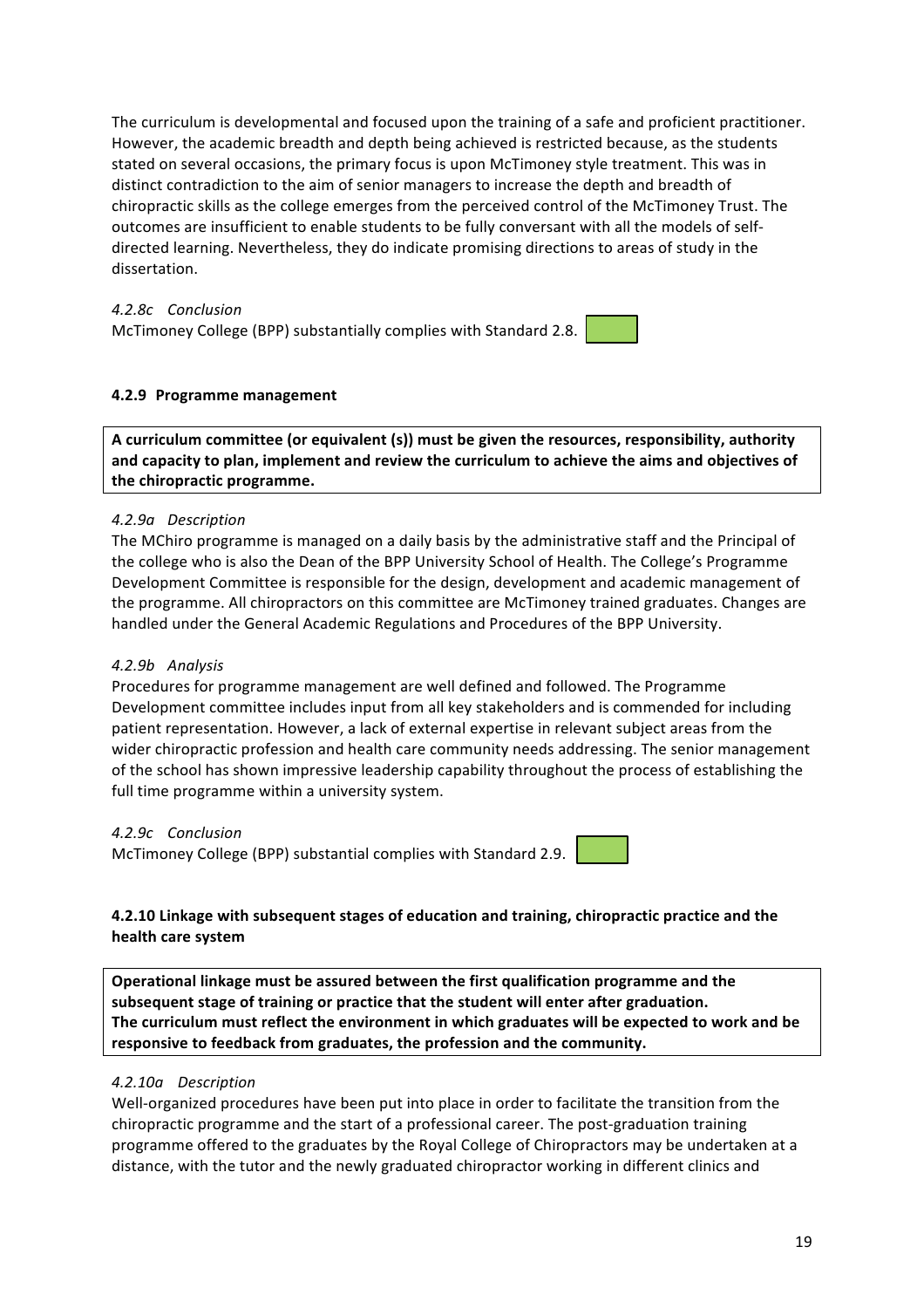therefore not being able to meet up easily to discuss cases. Students at the college are enrolled as student members of the Royal Society of Medicine.

## *4.2.10b Analysis*

The relative isolation of McTimoney chiropractic within UK chiropractic has limited the possibilities to cross over into other chiropractic "cultural" groups, which in turns limits further intellectual crossfertilization between chiropractors of different educational backgrounds.

The Post-Registration Training period run by the Royal College of Chiropractors encourages all graduates to meet and share experiences. However, there is a need for some refinements in terms of closer supervision and better intergroup collaboration in order that the good experience of post registration training could be enhanced.

## *4.2.10c Conclusion*

McTimoney College (BPP) substantially complies with Standard 2.10.

## **4.3 ASSESSMENT OF STUDENTS**

## **4.3.1 Assessment methods**

The chiropractic institution/programme must define and document the methods used for assessment, including the criteria for progression and appeals procedures. Assessment methods must be regularly evaluated, and new assessment methods developed as appropriate.

## *4.3.1a Description*

The College has developed a range of assessment methods that have been validated and accredited by the University and the GCC respectively. The assessment methods used are described in the Programme Handbook for each Module. Assessment policy is set by the College's Programme Development Committee and endorsed by the University. The reliability of assessments is monitored by the Examination Board assisted by the reports from the External Examiners which are overseen by the School of Health Board, the Education and Training Committee and BPP Academic Council.

Varied summative assessment methods are used including multiple choice exams, short answer exams, several 1500 word essays, practical assessments, a clinic entrance and exit examination in addition to the master's research project. A wide variety of formative assessments and student feedback is provided.

There is an appeals system which is well documented. Four external examiners are used to moderate all papers.

The clinic entry and exit examinations seen by the team raised several issues detailed below.

Patients have been involved in some aspects of assessment in Year 4.

## *4.3.1b Analysis*

Both the summative and formative assessments are documented in the Programme Handbook although in the latter case the information is vague, "formative work will be set to encourage knowledge acquisition and understanding". An indication of the type of assessment, its timing, duration and format could be given.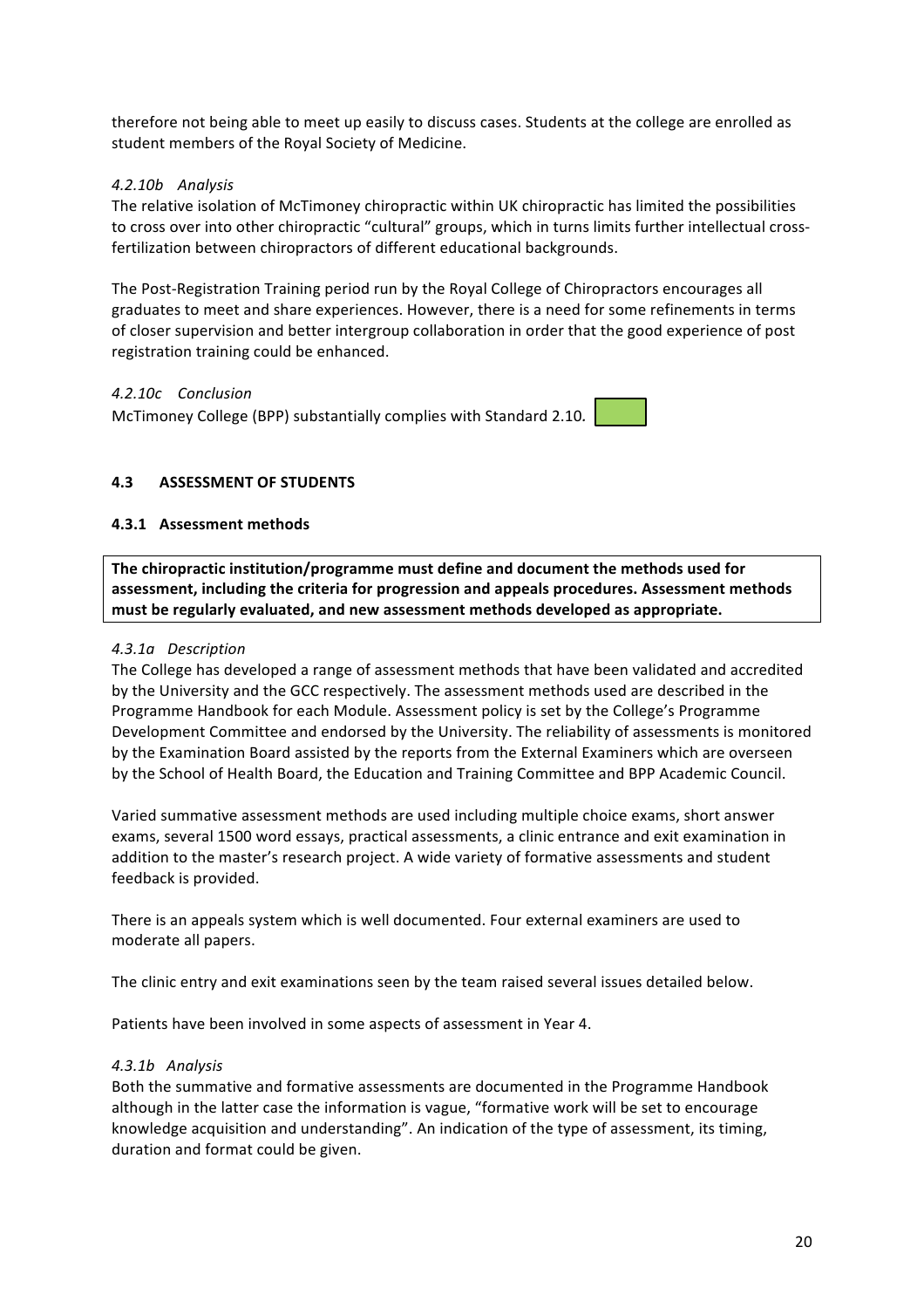The monitoring of assessments did appear to be the responsibility of too many committees. Some of the assessments, despite meeting GCC accreditation standards, did appear to be rather basic for the future training needs of a chiropractor. For instance, assessments in radiology were rather basic and did not assess whether the student was competent to use x rays when in the clinic or subsequent practice. Students are trained as referrers and not radiology practitioners.

While the number of external examiners is more than adequate for the current number of students, it would improve the quality of the assessment process if there were more examiners with a chiropractic qualification and, possibly, a chiropractic qualification from another UK chiropractic institution. At least one external examiner with expertise in health care education is recommended in the GCC's Criteria for Degree Recognition and Code of Practice, and Standard of Proficiency regulations. 

The clinic entry and exit assessments utilised the same format of three short and one long case examination of patients. The use of long cases has been questioned in health care education because it lacks reliability and involves a different examination case for each candidate with obvious implications for comparability of assessments for each student. The three short cases were found to be occasionally identical at both entry and exit examinations and gave no indication of progression other than indicating that the entry examination was at Level 6 and the exit examination at Level 7. The case mix is predictable with  $1 \times$  spine,  $1 \times$  extremity and  $1 \times$  visceral in every entry and exit examination. More spinal cases and a greater unpredictability of the case mix would increase the rigor of the Level 7 clinic exit examination in particular.

*4.3.1c Conclusion*

McTimoney College (BPP) partially complies with Standard 3.1.

## **4.3.2 Relation between assessment and learning**

The assessment principles, methods and practices must be appropriate to the learning outcomes and the educational aims and objectives, and promote appropriate learning practices.

## *4.3.2a Description*

Assessment methods and criteria are clear and transparent for the students. They are assessed at multiple points in time throughout their study period. The integration of several topics into one assessment has been instigated with positive results.

Observations of the clinic activities revealed that assessments of students who treated patients center mainly around technical issues, i.e. on the detailed gathering of information that forms an essential part of the McTimoney Toggle-Torque-Recoil Technique. The indications for this technique are recorded on a pro-forma consisting of multiple (n=50) spinal levels/anatomical observations. Treatment is administered in a predetermined manner according to observations of articular "misalignments". 

More comprehensive assessments of patients are programmed to occur every fourth or fifth visit which was confirmed by a check of the patient files provided by the College. All but one student managed to pass all examinations/resits the last 5 years.

## *4.3.2b Analysis*

Adherence to some assessment methods in higher education tends to neglect some of the more established assessment methods in modern health care education. For instance, the extensive use of essay form questions and exit examinations that were not undertaken at the same point in time for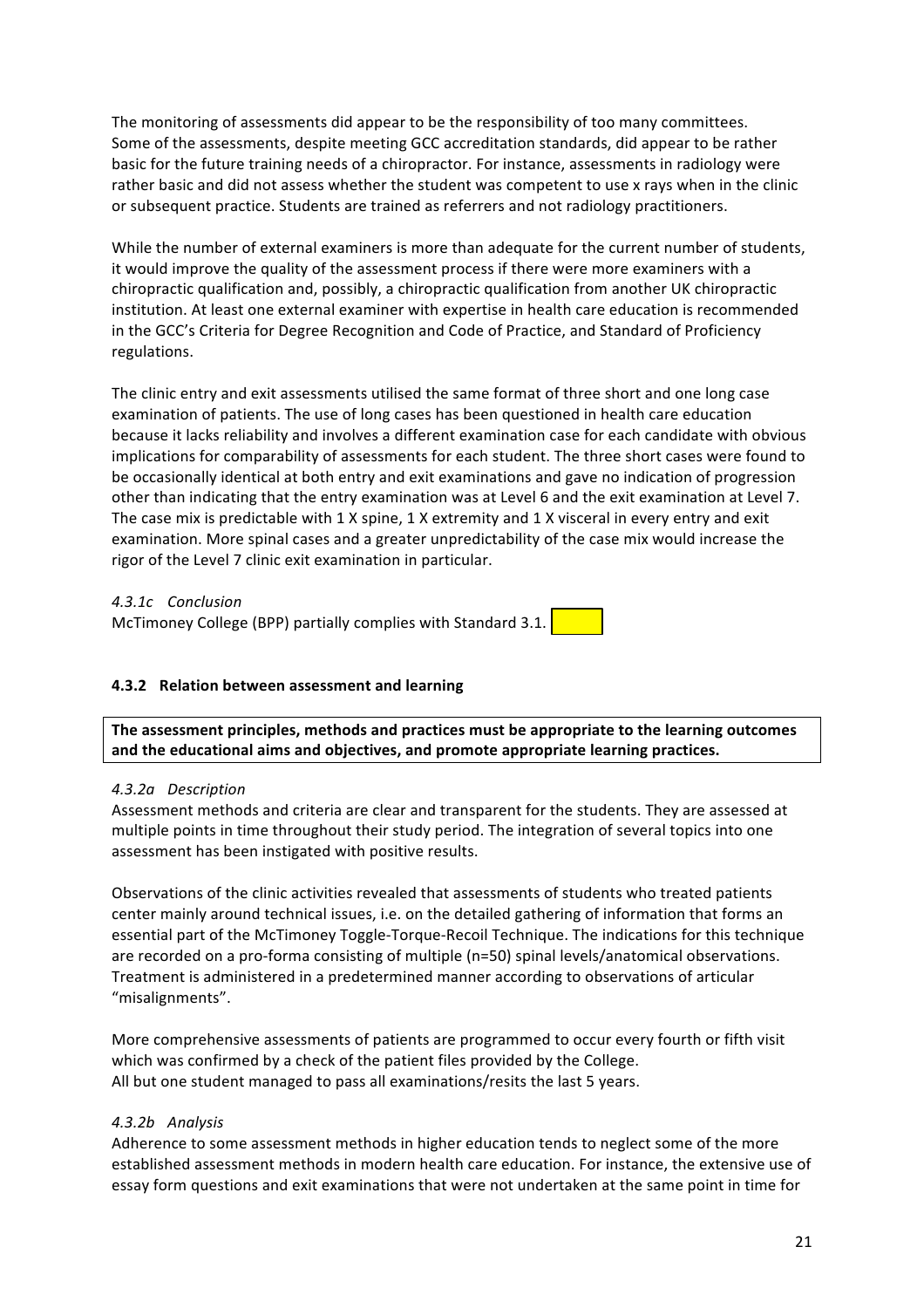all, necessitating different questions for different groups of students. This brings the reproducibility and validity into question. The apparent use of an examination question pool that resulted in the same examination question being used both in the clinic entry and exit examinations on at least one occasion.

According to the students the assessment load seems fair and adequate. The small cohort size allows for identification and close follow-up of struggling students. The team is concerned by the very high pass rate whereby all students are successful at either first or second attempt to pass to the subsequent year. This raises questions concerning the appropriateness of the level of assessment.

Not enough time was spent by the student clinicians with the clinical supervisor following up on treatments from a more global perspective. This results in less attention given to assessing the student on the pertinence of the tentative diagnosis, the long-term strategy and the prognosis than on the technical issues of the specific technique. There was little evidence found that pointed to a structured methodology for the simultaneous supervision of up to eight students when only one clinic supervisor was on duty.

The computer monitoring system, although making it possible to keep an eye on all eight treatment rooms at the same time, is not conducive to in-depth, individualized supervision, and the fact that only one clinician is on duty during a four hour shift indicates that fatigue may also interfere with the observational powers. If the clinician focuses on one specific case the other cases will inevitably go unobserved. 

The relative isolation of this college in the chiropractic community has resulted in an apparent lack of insight into modern assessment principles across health care education. Problem solving questions appear to be lacking and in clinical practice too much emphasis is put on mere technical issues and patient assessments are performed in a predetermined mechanistic, recipe-like manner.

*4.3.2c Conclusion* McTimoney College partially complies with Standard 3.2.

## **4.4 STUDENTS**

## **4.4.1 Admission policies and selection**

The institution/programme must have a clearly defined admission policy that is consistently applied, and that includes a clear statement on the rationale and process of selection of students.

## *4.4.1a Description*

The college's admission policies have been developed in conjunction with BPP. There is a college prospectus which informs the applicant of the minimum criteria for selection 3 grade C, A Levels or equivalent including especially biological science. Candidates are expected to have experienced a chiropractic treatment. Students with other degree qualifications and those returning to education are encouraged to apply. The Pathway programme has been designed for those who lack the appropriate entry qualifications to enable them to obtain the standard for entry onto the main programme. The numbers applying for the programme are relatively small, 20-25 despite it being a part of the UCAS application system for higher education. At present there are few applicants from international students.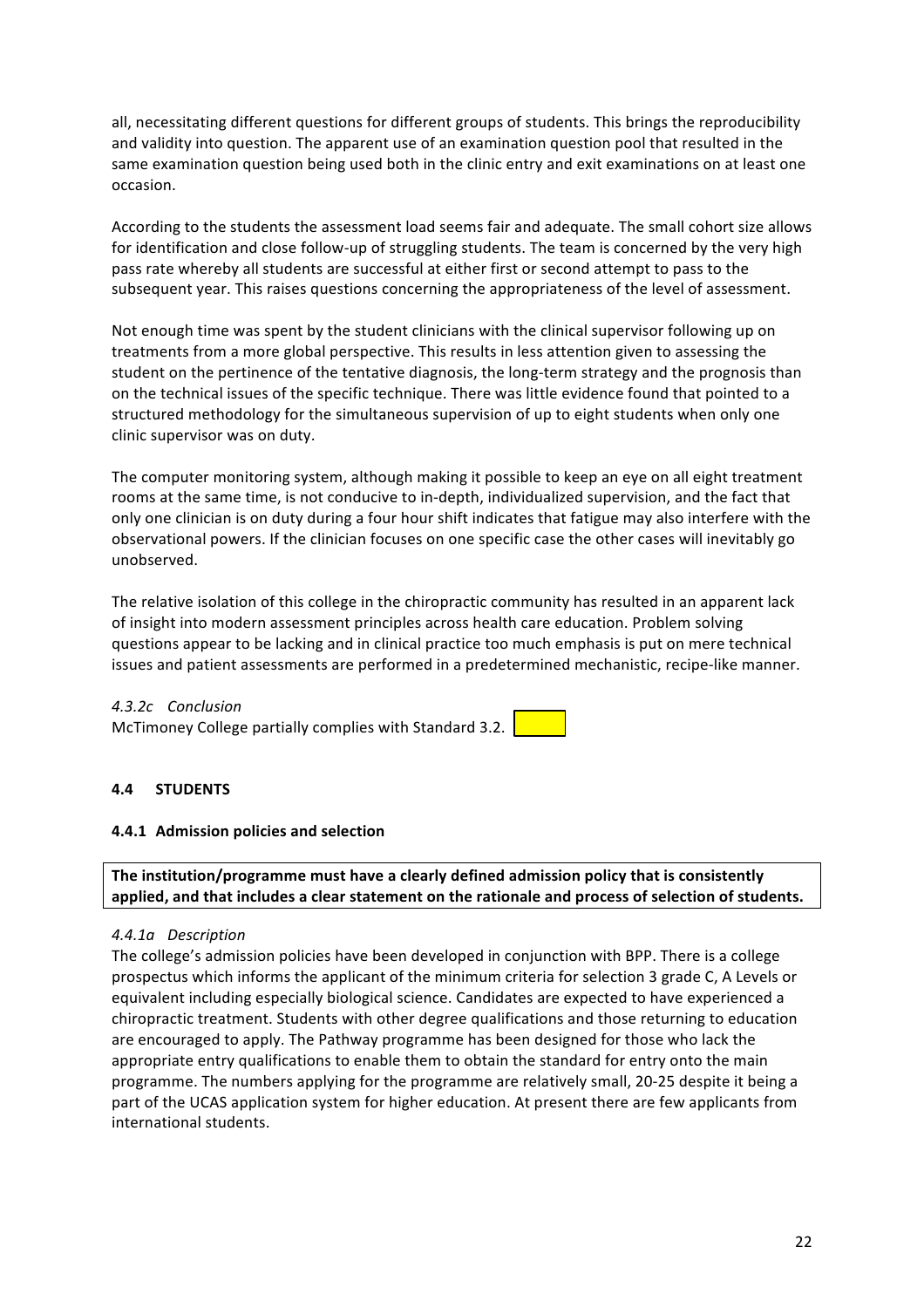## *4.4.1b Analysis*

Currently 15-20 students are accepted onto the programme each year of whom 40-45% have A level qualifications. The rest come through the pathway programme and many of these (40%) approximately) are aged over 25. The average points score of entrants with A levels is 270 and the minimum entry level is 240 points. It is to the credit of the college that it is recruiting students from a variety of academic backgrounds which results in a high value added cohort of students upon graduation. Up to 80% of applicants have been referred by practising chiropractors and most were referred by former students of the college.

## *4.4.1c Conclusion*

McTimoney College (BPP) fully complies with Standard 4.1.

## **4.4.2 Student intake**

The size of student intake must be defined and related to the capacity of the chiropractic institution/programme to provide adequate resources at all stages of the programme.

## *4.4.2a Description*

Currently the intake is 15-20 annually although there are plans to increase the intake to 40 students. The current building can easily accommodate such an increase. The number of students coming from a "McTimoney background" is diminishing and is currently 20% of the intake.

## *4.4.2b Analysis*

The current entry numbers enable the college to function efficiently within its current premises. Increased entry numbers may place stress on the clinic facilities although other areas of the college will be able to cope with greater numbers.

*4.4.2c Conclusion* McTimoney College (BPP) fully complies with Standard 4.2.

## **4.4.3** Student support and counselling

The institution/programme must offer appropriate student support, including induction of new students, counselling in terms of student progress and other academic matters, and personal and **social needs of students.**

## *4.4.3a Description*

The Self-Study Report states that there is a wide range of support mechanisms available to students, described as academic guidance and pastoral care. Every student is allocated a tutor to whom they can go for academic guidance, support and advice. The same tutor monitors attendance and performance and reviews them quarterly on the Formative Committee to identify struggling students. Students identified as struggling will be contacted directly by their tutor. Struggling students can also be appointed mentors that guide the students through the programme. Students described a very close relationship with their personal tutors and their teachers. Several examples were given of the College specially developing and fitting out individualised studying spaces for students requiring special needs.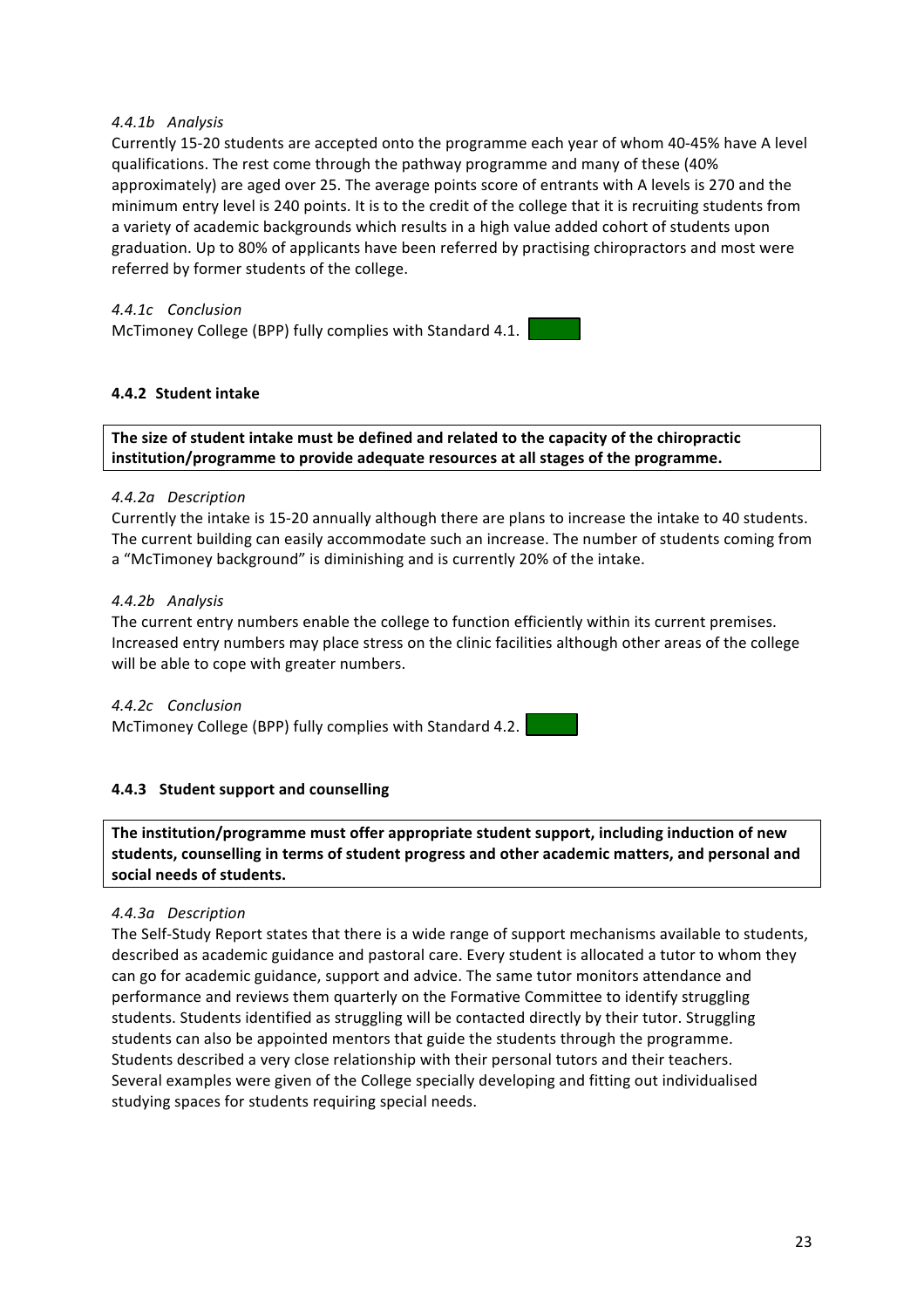## *4.4.3b Analysis*

During the visit the team found the focus upon and resources put into student support and counselling to be quite extraordinary and extremely commendable. The very high retention rate throughout the course from beginning to end, may be due, in many respects, to this close support. There is very close personal support for students, as well as a comprehensive and informative induction programme for new students.

There is also an outstanding willingness to help and support students with learning- or other disabilities. The evaluation team were impressed by the way that the facilities management team were able to adjust the learning environment to cater for a range of disabilities.

*4.4.3c Conclusion* McTimoney College (BPP) fully complies with Standard 4.3.

## **4.4.4 Student representation**

The institution/programme must support student representation and appropriate participation in the design, management and evaluation of the curriculum, and in other matters relevant to **students.**

#### *4.4.4a Description*

The College has a very good working relationship with its students, who are represented at multiple levels within the College and University committee structures. Representatives are present at the Staff Student Liaison Committee, the Programme Development Committee as well as the School of Health Board

Student representatives from all cohorts are present in the Staff Student Liaison Committee. The Committee receives feedback from students through the Students Association as well as through feedback questionnaires.

#### *4.4.4b Analysis*

The students seem to be well represented throughout the College and University. Students are able to provide feedback on individual classes, modules, semesters and the year as a whole.

At the heart of this process is the desire to take early action in order to address any real or perceived concerns, and the College encourages interaction between staff, students and the management of the College so that matters can be raised as early as possible and appropriate action taken. This might be as simple as extending library opening hours, or dealing with less than satisfactory teaching.

*4.4.4c Conclusion* McTimoney College (BPP) fully complies with Standard 4.4.

## **4.5 ACADEMIC and CLINICAL FACULTY (STAFF)**

## **4.5.1 Faculty (Staff) recruitment**

The institution/programme must have a faculty recruitment policy which outlines the type, responsibilities and balance of faculty required to deliver the curriculum adequately, including the balance between chiropractic and non-chiropractic faculty, and between full-time and part-time **faculty.**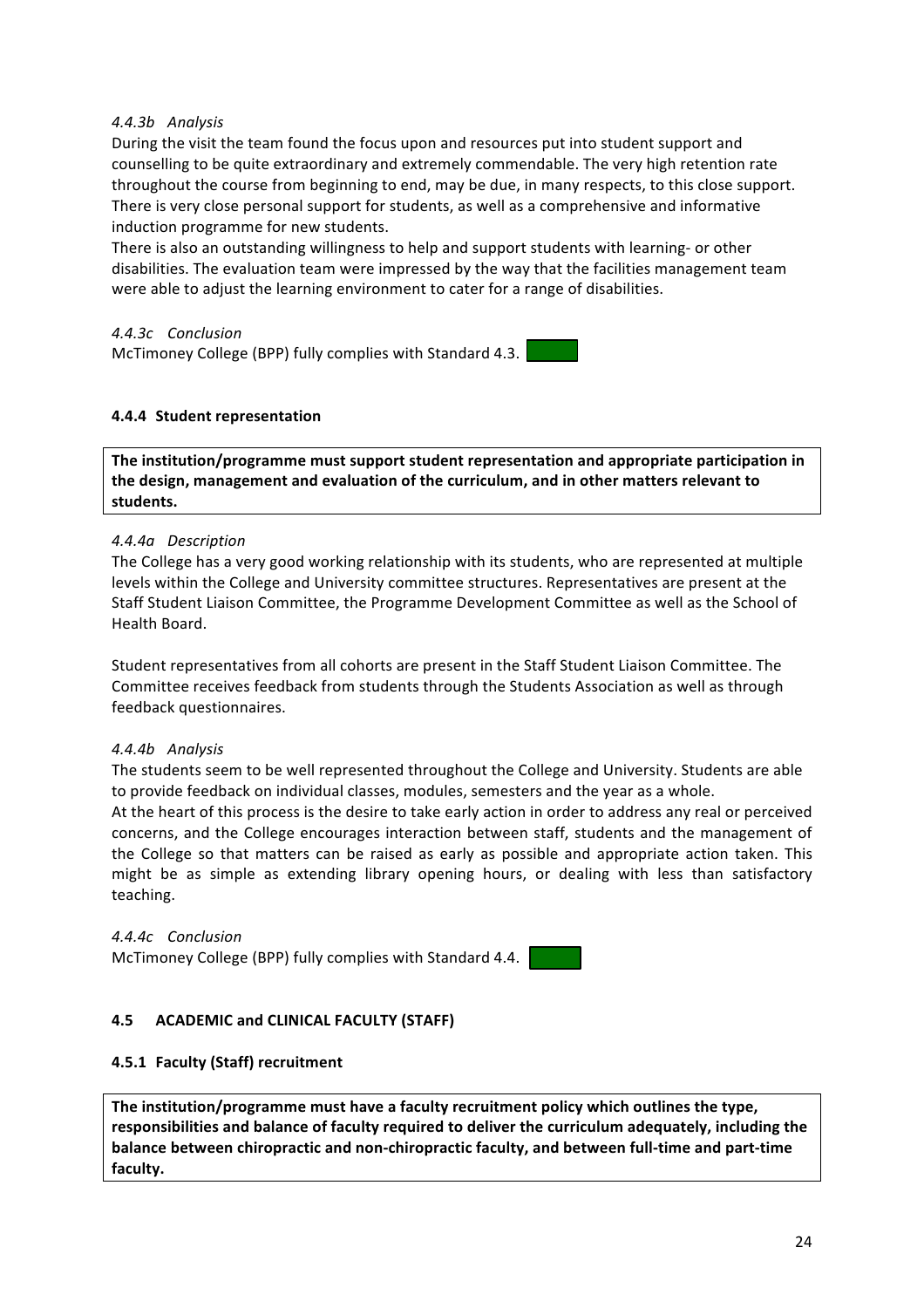## *4.5.1a Description*

Staff recruitment has been constrained by the small size of the college. Since joining the University, the recruitment policy has begun to be opened up so that less reliance is placed on staffing the college with those who have been trained in the McTimoney methods. Much reliance is placed on the small, dedicated team of full-time staff. This is inevitable given the small size of the college. Parttime staff provide much of the academic support for chiropractic and clinic teaching and these have been justifiably drawn from the community of McTimoney graduates. Many of the staff are engaged on other programmes taught with the college such as the 5 year part-time degree in chiropractic. All new staff are subject to a probation period including an induction course.

## *4.5.1b Analysis*

The staff profile of full and part timers, chiropractors and non-chiropractors fits the current structure of the programme and size of the student body. Clinical staff have a supervised training year. New staff are offered training in assessment techniques "appropriate for the level of learning". The team were concerned that new staff training might need to be reviewed in order that the variety, type, rigor, breadth and depth of summative assessments is enhanced.

When the team asked questions related to teaching of Evidence Based Practice (EBP), only a few of the staff members seemed familiar with the concept and definition of EBP. Although two administrative staff members knew about the consensus recommendations of Evidence-Based Clinical Practise from the World Federation of Chiropractic education conference 2012, EBP had clearly not been adopted by the rest of the staff and implemented in the teaching of the programme. Mechanisms need to be established to ensure that new and established staff follow the direction set by the management.

## *4.5.1c Conclusion*

McTimoney College (BPP) substantially complies with Standard 5.1.

## **4.5.2 Faculty Promotion and Development**

The institution must have a faculty policy that addresses processes for development and appraisal of academic staff, and ensures recognition of meritorious academic activities with appropriate **emphasis on teaching and research**.

## *4.5.2a Description*

The College employs a limited number of full-time staff and a larger number of part-time staff. The inclusion of the College into BPP University has brought with it the BPP University system for staff promotion and the opportunity to be promoted into senior positions. As a consequence, two of the full-time staff members went through the process and were awarded professorships.

A strategy of faculty development is in place including in-house ongoing education and support for attendance at external meetings and seminars. Members of staff are encouraged to enroll on Masters and PhD programmes. Some funding is available for supporting the staff with fees etc. both from the University and from the College and the McTimoney Trust.

In recognition of various positive activities/achievements of the part-time staff the College awards them by sponsoring their participation at conferences and external academic activities.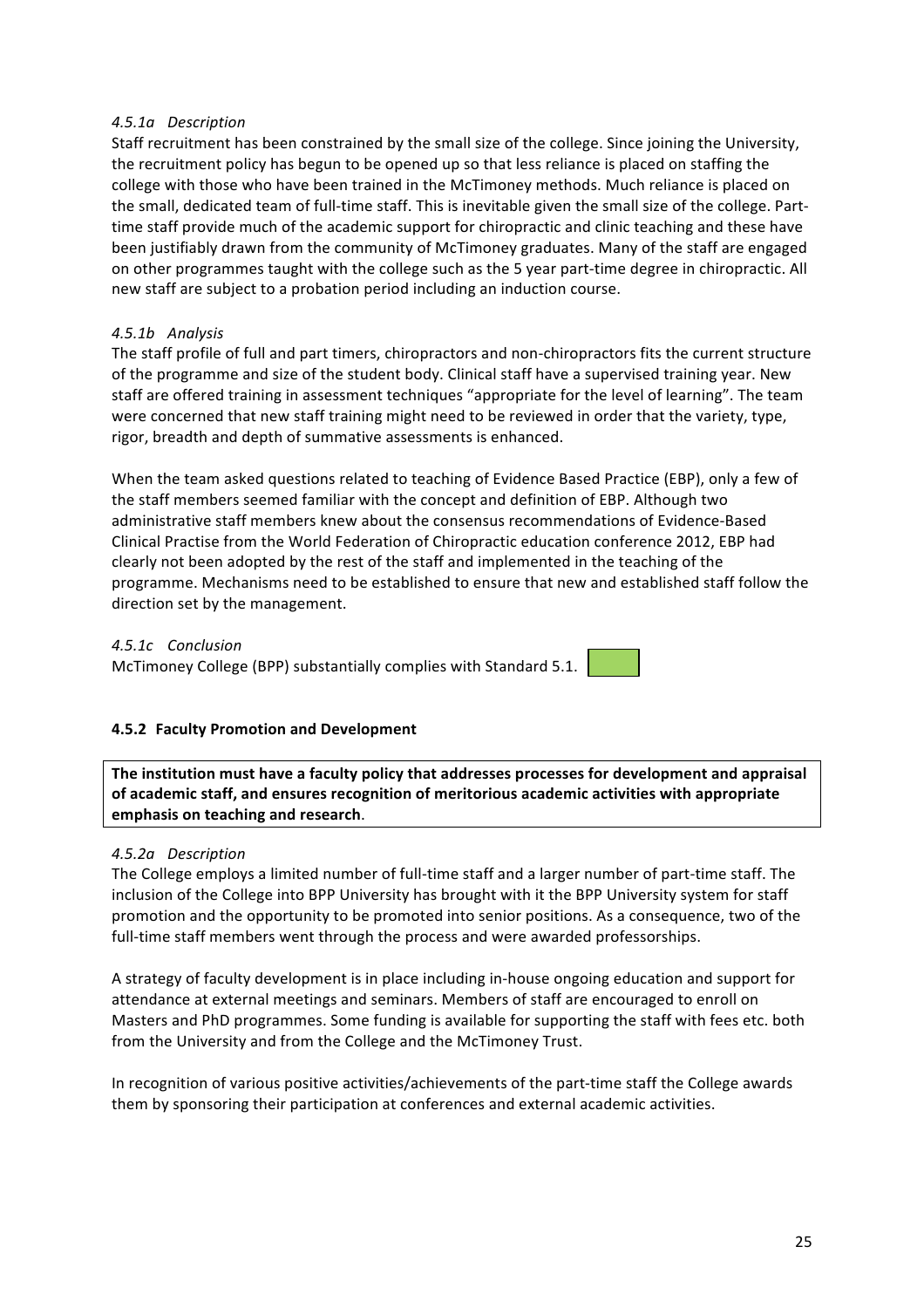## *4.5.2b Analysis*

The fact that the College is firmly embedded within the BPP University assures that the appraisal and development of staff activities are transparent and achievable. There is a will and positive signs of upgrading of the educational background of staff.

Some staff have masters and doctoral degrees that were awarded by the College (e.g. in animal chiropractic). Some but not all, of the awarded qualifications do not necessarily bring relevant advanced pedagogic and academic chiropractic knowledge to this course.

*4.5.2c Conclusion* McTimoney College (BPP) fully complies with Standard 5.2.

## **4.6 EDUCATIONAL RESOURCES**

## **4.6.1 Physical facilities**

The institution/programme must have sufficient physical facilities for the faculty, staff and the student population to ensure that the curriculum can be delivered adequately, and library facilities available to faculty, staff and students that include access to computer-based reference systems, support staff and a reference collection adequate to meet teaching and research needs.

## *4.6.1a Description*

McTimoney College is located in a newly renovated former office building. Their most notable facilities include:

- 110-seater purpose-built, tiered lecture theatre with modern educational equipment including PA system, PowerPoint projector and x-ray light box. There is also the opportunity to stream a live television feed from the wet lab next door, or the student clinic, to a television in the lecture theatre.
- A practical/technique room with benches of various types, PA system, power point projector, digital smart whiteboard and flip charts.
- Three seminar rooms which can be used as a flexible resource/conference room, small technique room and seminar style tutorial room with all appropriate facilities.
- A dedicated mixed-use seminar and practical space fitted with tables, chairs and benches and containing smart boards and projection equipment.
- Two student common rooms with refreshment facilities, together with an outer paved recreation area with benches.
- A library/information centre.
- A student clinic facility with eight clinic rooms and a study space for students. Each clinic room is equipped with a video camera and microphone. They are linked to the clinic supervisor's office and can also be linked to the lecture theatre.
- A small Wet Laboratory with two microscopes.
- A small research laboratory with equipment that can be used for student projects.
- A reception area for College visitors and clinic patients with a clinic filing room adjoining.
- A dedicated boardroom fitted with smart board.
- Administrative offices including senior staff offices and meeting rooms.
- The college also run satellite clinics in Manchester and London but not for this programme.

It was noted that the clinic and first floor facilities are wheelchair accessible. There are also good parking facilities around the College/Clinic.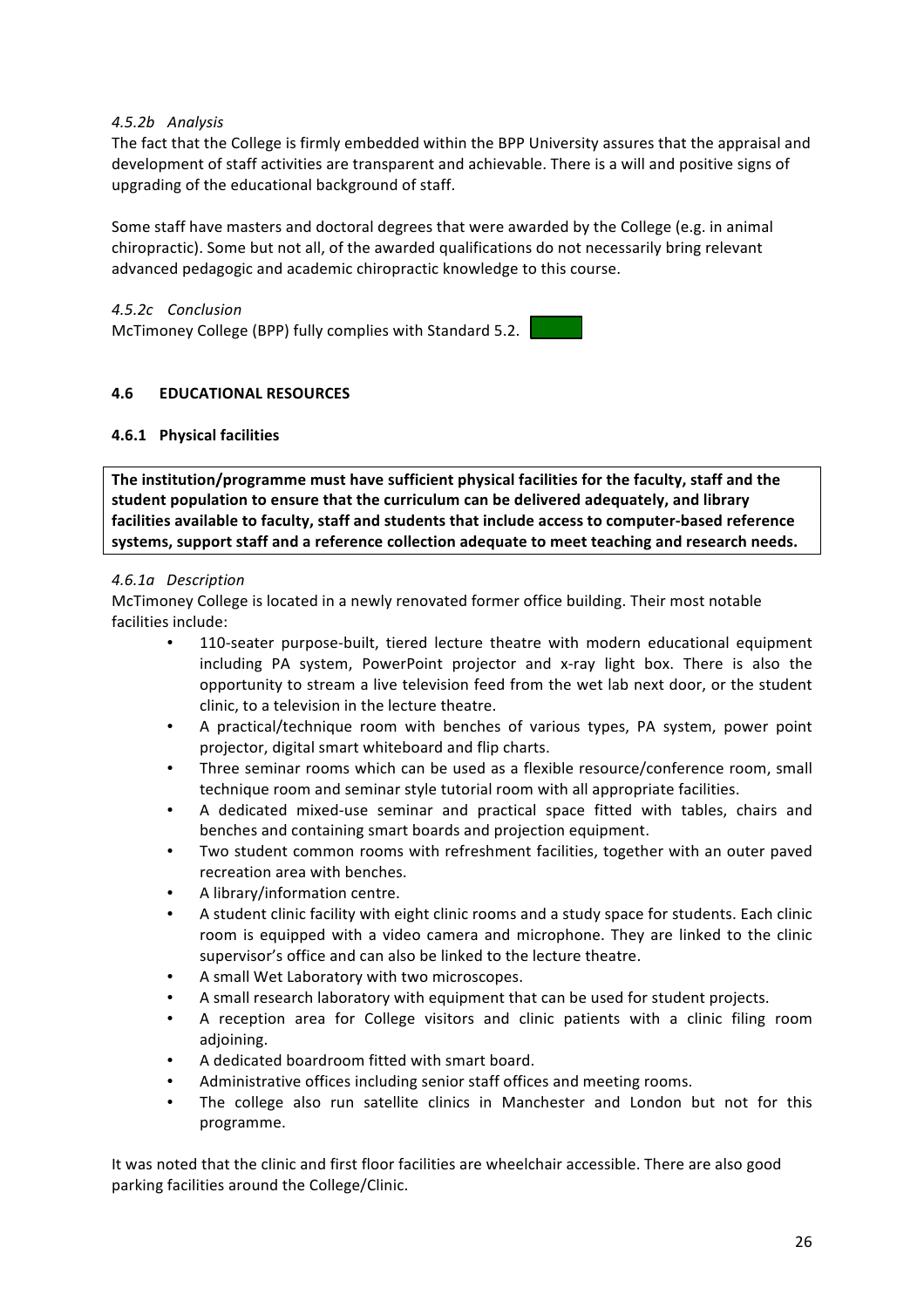## *4.6.1b Analysis*

The McTimoney College of Chiropractic could easily sustain a larger student body with its current physical facilities. The lack of rehabilitation facilities for training purposes and the small size of the Wet laboratory were noted as areas that could be improved.

The 8-screen monitoring system in the student clinic, with one supervisor monitoring up to 8 students at a time during 4 hour shifts, limits the amount of attention that the supervisor can put into individual feedback and skills assessment. Particularly history taking and communication skills are a challenge.

*4.6.1c Conclusion* McTimoney College (BPP) fully complies with Standard 6.1.

## **4.6.2 Clinical training resources**

The institution/programme must ensure adequate clinical experience and the necessary resources, including sufficient patients with an appropriate case-mix, and sufficient clinical training facilities including sufficient equipment and treatment rooms.

## *4.6.2a Description*

The College has equipped a student clinic on the ground floor with 8 treatment rooms, a technique room fully fitted for educational purposes and 50 treatment benches and together with another smaller technique room.

Students confirmed that training hours in the technique rooms were easy access and students in the clinic described that there were enough patients for the current cohort size. During the clinic year students are required to see a minimum of 40 new patients and have sufficient additional patient contacts to ensure competency, normally set to around 300 existing patient follow-ups. Last year students averaged 42 new patients and 342 existing patient follow-ups. Fellow students, friends and family count as new patients.

While in the clinic, students are supervised remotely by the supervisor via a webcam and microphone in the treatment room. All 8 treatment rooms are supervised by the same supervisor viewing eight monitors.

Students in the clinic year go on a rotation at a local stroke unit and a community care home for clinical experience of other healthcare professions.

The College is opening clinics in London and Manchester, but these are not yet taking student interns from the integrated programme.

## *4.6.2b Analysis*

The patient flow seems to be sufficient to provide the current body of students with clinical experience. The number of treatment rooms might become an issue if the volume were to be increased, but the Manchester and London clinics could be used, with adequate supervision arrangements, to provide more patients and relieve pressures on the Abingdon student clinic to find more patients.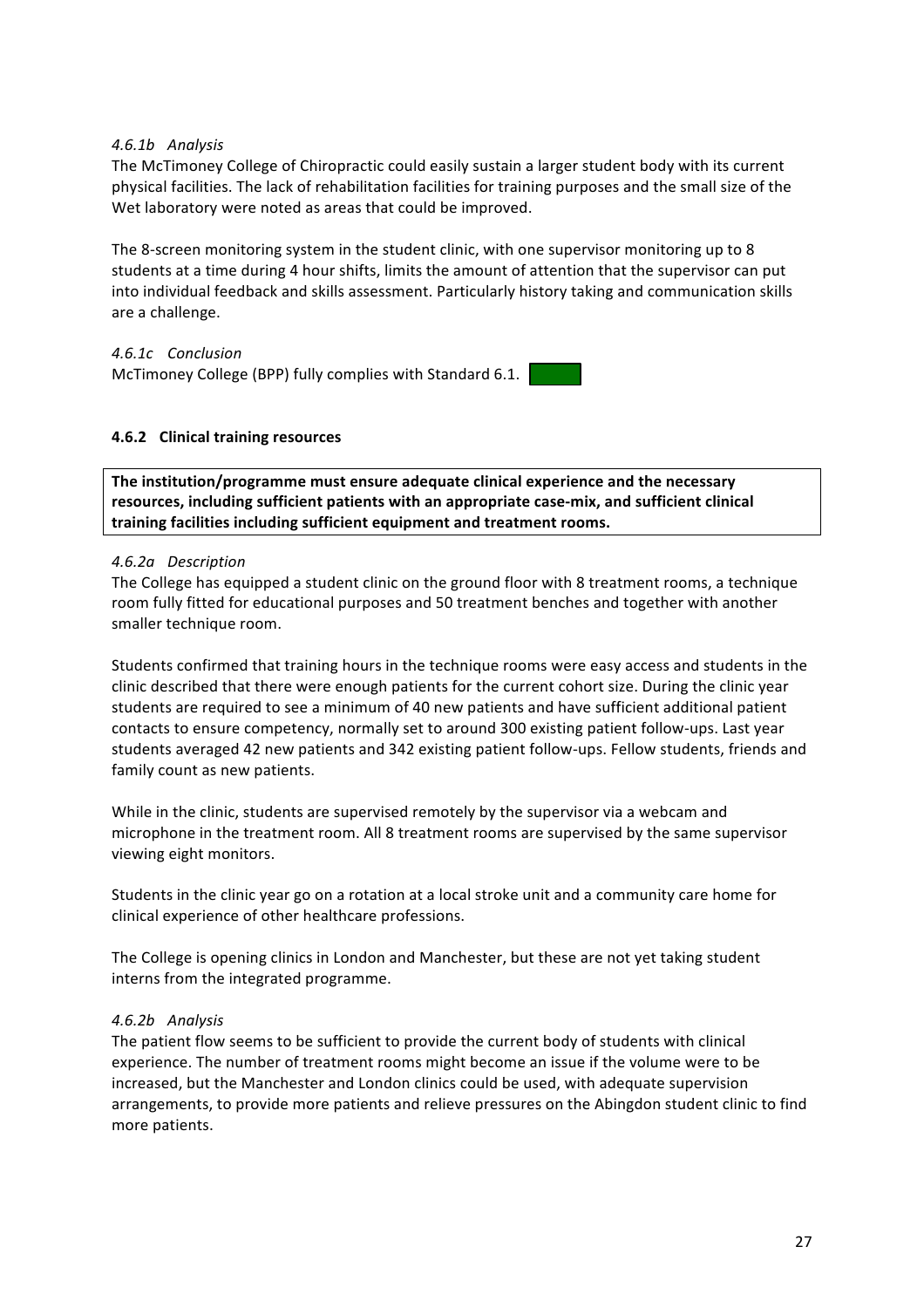The supervision in the clinic, with one supervisor monitoring up to 8 students at a time during 4-hour shifts, limits the amount of attention that the supervisor can put into individual feedback and skills assessment. Particularly history taking and communication skills are a challenge.

*4.6.2c Conclusion* McTimoney College (BPP) fully complies with Standard 6.2

## **4.6.3 Information Technology**

The institution/programme must have sufficient IT facilities for faculty, staff and students to ensure the curriculum can be delivered adequately, and that IT is effectively used in the **curriculum.** 

Students must be able to use IT for self-learning, accessing information and managing patients.

#### *4.6.3a Description*

The College has been equipped with the latest IT support. Wi-Fi is accessible everywhere. Power point projectors and a new Virtual Learning Environment have been rolled out recently. All students are required to have a laptop computer.

Students are provided with learning support materials through the University/College VLE (Blackboard) which can be linked to other resources on the internet. There are special computers designed for dyslexic students available in the library.

Students are given instruction at the start of the course by the College Librarian and Research Associate on how to access journals through the databases that the College subscribes to (Science Direct, RSM, Lippincott).

## *4.6.3b Analysis*

McTimoney College is well equipped as a modern educational institution in the digital age. There is scope for the systems to be expanded.

The lack of a reference manager available to the students was noted. The need to update their paper based patient card system to a digital journal system in the near future would enhance student preparation for modern clinic practice.

*4.6.3c Conclusion*

McTimoney College (BPP) fully complies with Standard 6.3.

## **4.6.4 Educational expertise**

The institution must ensure the appropriate use of educational expertise in the design and development of the chiropractic curriculum and instructional (teaching and learning) and **assessment methods.**

#### *4.6.4a Description*

The self-study report describes the history of the educational development of the College, which indicates that the course contents have been developed with pertinent assistance from experts.

At the time of the evaluation, several staff have diplomas in education, various masters and PhD degrees. Staff with more advanced knowledge in broader aspects of health care education are few in number although advice is sought from a broad range of experts when the programme was reviewed.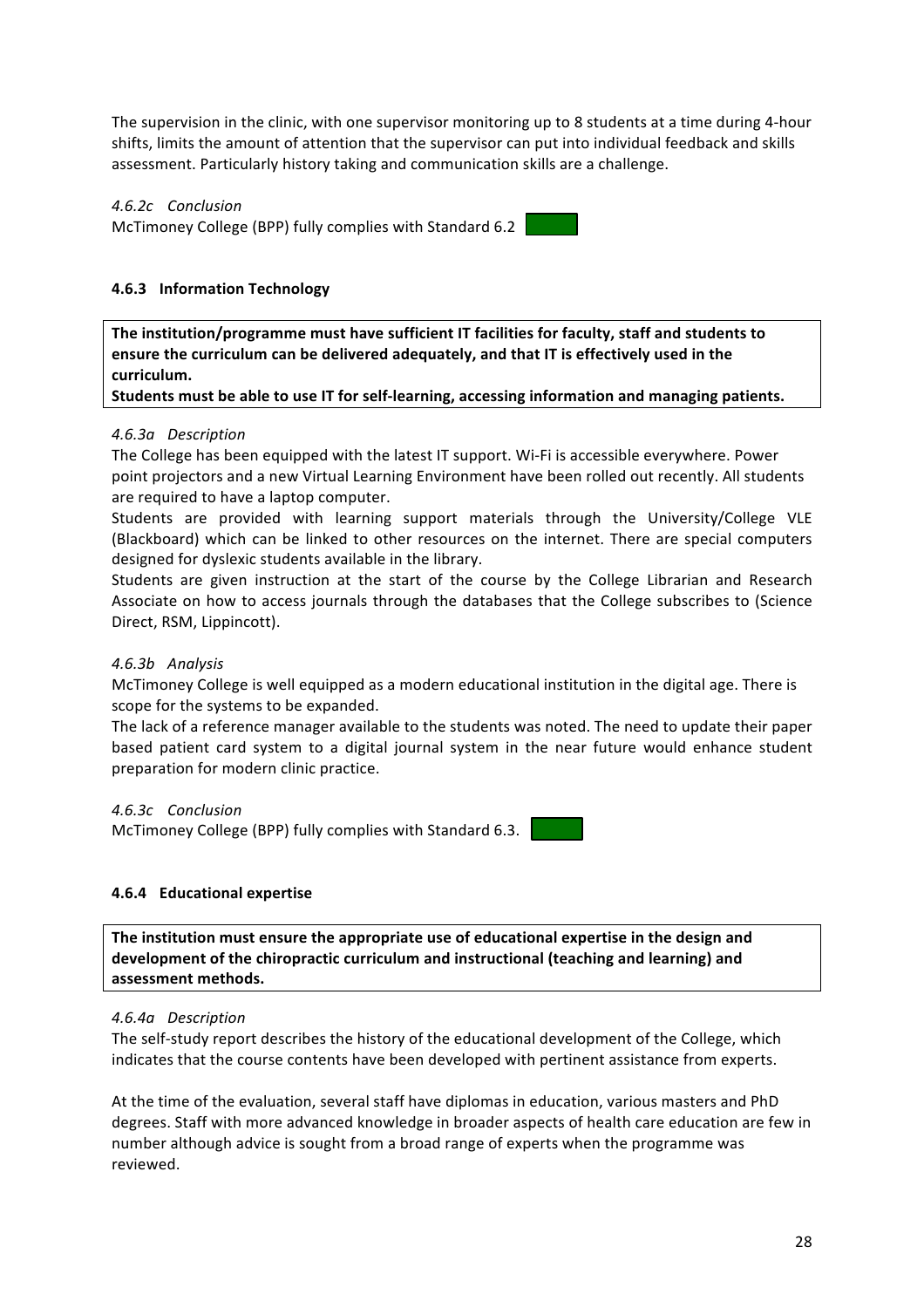The learning outcomes listed in many of the course outlines often use terminology that is not consistent with the definition of a learning outcome.

## *4.6.4b Analysis*

Pedagogic expertise could be used to draw attention to the fact that different examination questions are used for logistic reasons to assess the same student cohort at the clinical entrance and exit examinations. The same expertise would point out that the same clinical case was used twice with the same study cohort in their clinic entry and subsequently, their clinic exit examination. Such practice points to the need for enhanced external assistance in relation to the choice of assessment methods and the design of examination questions.

*4.6.4c Conclusion* McTimoney College (BPP) partially complies with Standard 6.4.

## **4.6.5** Administrative and technical staff and management

The administrative and technical staff of the institution/programme must be appropriate to support the implementation of the institution's undergraduate programme and other activities, and to ensure good management and deployment of its resources.

The management must include a programme of quality assurance, and the management itself should submit itself to regular review.

## *4.6.5a Description*

There is an impressive group of support and technical staff who are all well qualified in their field of responsibility from the facilities management, secretarial, financial, IT and library service to the BPP University QA and Human Resources staff. The college benefits from its position within a wellresourced university able to support a range of facilities on site and across its campuses. All staff undergo annual appraisal in accordance with the BPP University procedures.

## *4.6.5b Analysis*

The administrative, support and technical staff members are well qualified and provide superb support to student and to the implementation of the programme.

## *4.6.5c Conclusion*

McTimoney College (BPP) fully complies with Standard 6.5.

## **4.7 RELATIONSHIP BETWEEN TEACHING AND RESEARCH**.

The chiropractic institution/programme must facilitate the relationship between teaching and research, and must describe the research facilities to support this relationship as well as the research priorities at the institution/programme.

## *4.7.1a Description*

The main aim of teaching research methodology and critical thinking in the College is to graduate chiropractors who are relatively competent research consumers. This should have the potential to transform the profession into a more evidence-based group of practitioners, rather than being mainly experience-based. Staff are encouraged to do research and it appeared that facilities are being provided on an individual basis but not necessarily in a transparent manner. The staff who supervised student research projects had formal education in research or an experience thereof.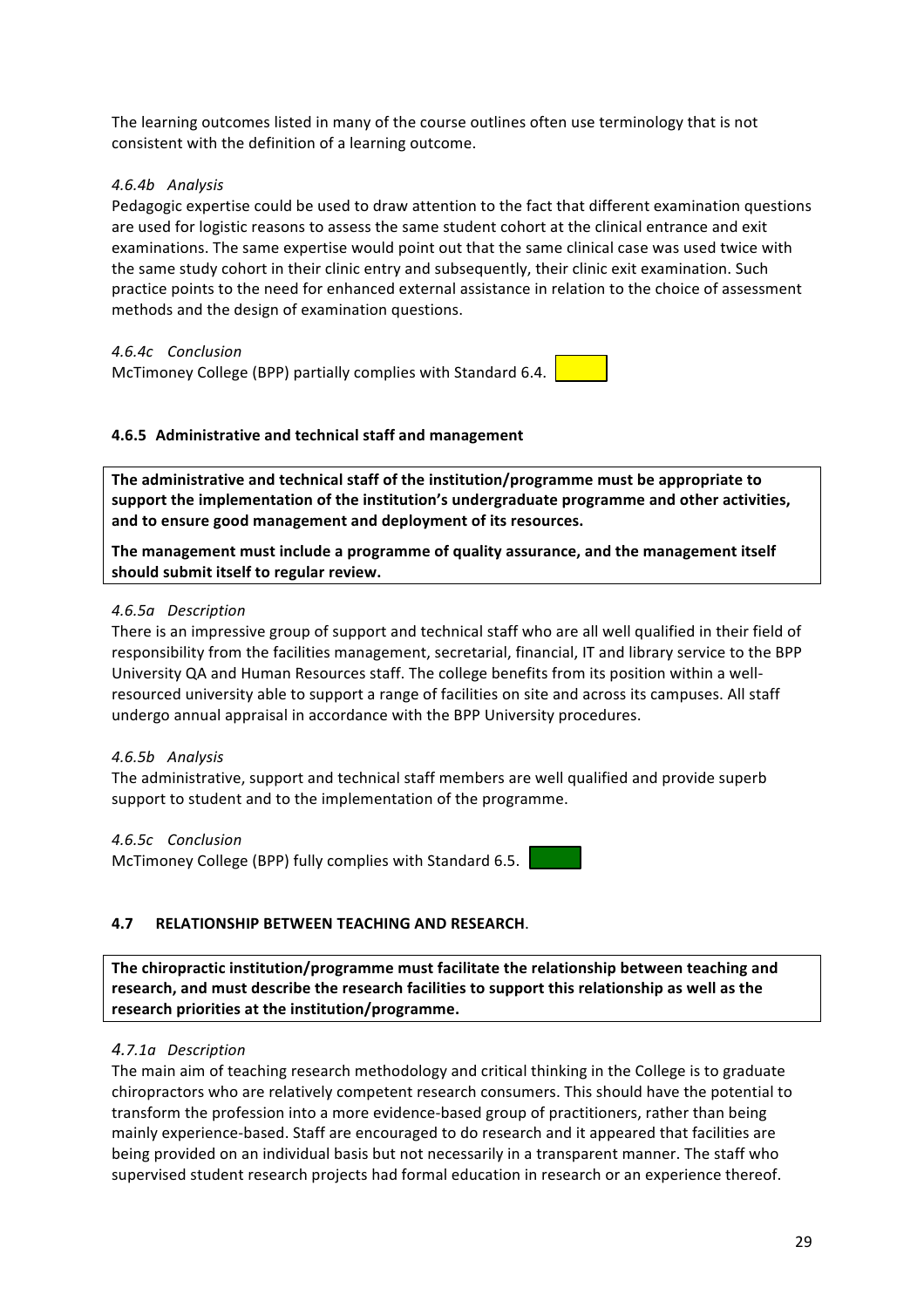Research activities are managed by the Research Director. There is an Ethics Committee and all projects are presented to that committee.

The SSR lists 70 publications but does not differentiate between conference abstracts and those papers published in peer-reviewed journals. Seven previously published papers written by presently employed staff at the College were located by the team in the commonly cited indices. The seven full text articles published since 2005 comprise of 2 surveys on education, 1 survey on patient satisfaction, 1 position paper, 1 experimental paper looking at force time profile of the McTimoney Toggle-Torque-Recoil Technique, 1 pilot cohort study on outcome of neck pain after treatment and 1 non-randomised clinical trial on effect of manipulation on blood pressure.

## *4.7.1b Analysis*

It is understandable that a teaching university with its major focus on educating safe and competent chiropractors, with only few staff with a research education and the limited available time for other activities than teaching cannot and should not be compared to a classical research university course. There are clear signs of an effort to tie research into the teaching activities with staff expressing an interest in and having a stated habit of bringing research articles into their teaching.

There are obvious signs of an emerging attempt to introduce the concept of evidence-based practice in the College but it has not penetrated to all staff. The College has not calibrated its activities in relation to other comparable research institutions.

McTimoney College seems to be grappling with two approaches; evidence-based practice on the one hand and a somewhat dated non-evidence-based practice procedure including the misalignmentnervous system improvement model. The College management did indicate that they are keen to introduce evidence-based practice across the curriculum on a couple of occasions during the meetings. However, it is not clear to what degree the broader staff body is ready to outgrow the McTimoney model in favour of the more modern concepts of etiology of pain and treatment effect models as would be expected in a modern, evidence-based approach. This is essential if research is to be integrated more effectively into teaching and learning. If not, the research aspect might remain as yet another subject to study and pass and clinical practice will continue to rest on questionable concepts such as the misaligned spine causing disease.

There are obviously members of staff who do not know the scientific literature in their area or do not know how to read that literature critically. An interesting illustration of this point was the list of the five most common indications for chiropractic treatment provided by one of the scientifically educated lecturers during the visit. These were stated to be: discal herniation, pelvic pain in pregnant women, stress, diabetes and irritable bowel syndrome. The indication for diabetes was said to be evidence-based as there was a case-report  $(n=1)$  in the Journal of Vertebral Subluxation in which the blood profile had been reversed towards the better with chiropractic treatment. This indicates an inability to deal correctly with the research literature, which is likely to filter into the teaching and can have important negative repercussions on the future clinicians in relation to safety and a realistic clinical approach.

The Sacket three-legged concept of evidence-based medicine (the research evidence, the patient perspective and the clinician's knowledge and experience) was not well understood by some of the students and staff that attended the meetings. Also, the potential weaknesses associated with clinical observations ("practice-based evidence") were not demonstrated to be understood. In other words, the problems of observer bias, obsequiousness bias, and lack of validity of observations that are apparent when a clinician judges his own treatment results need to be better understood by staff and explored in greater detail.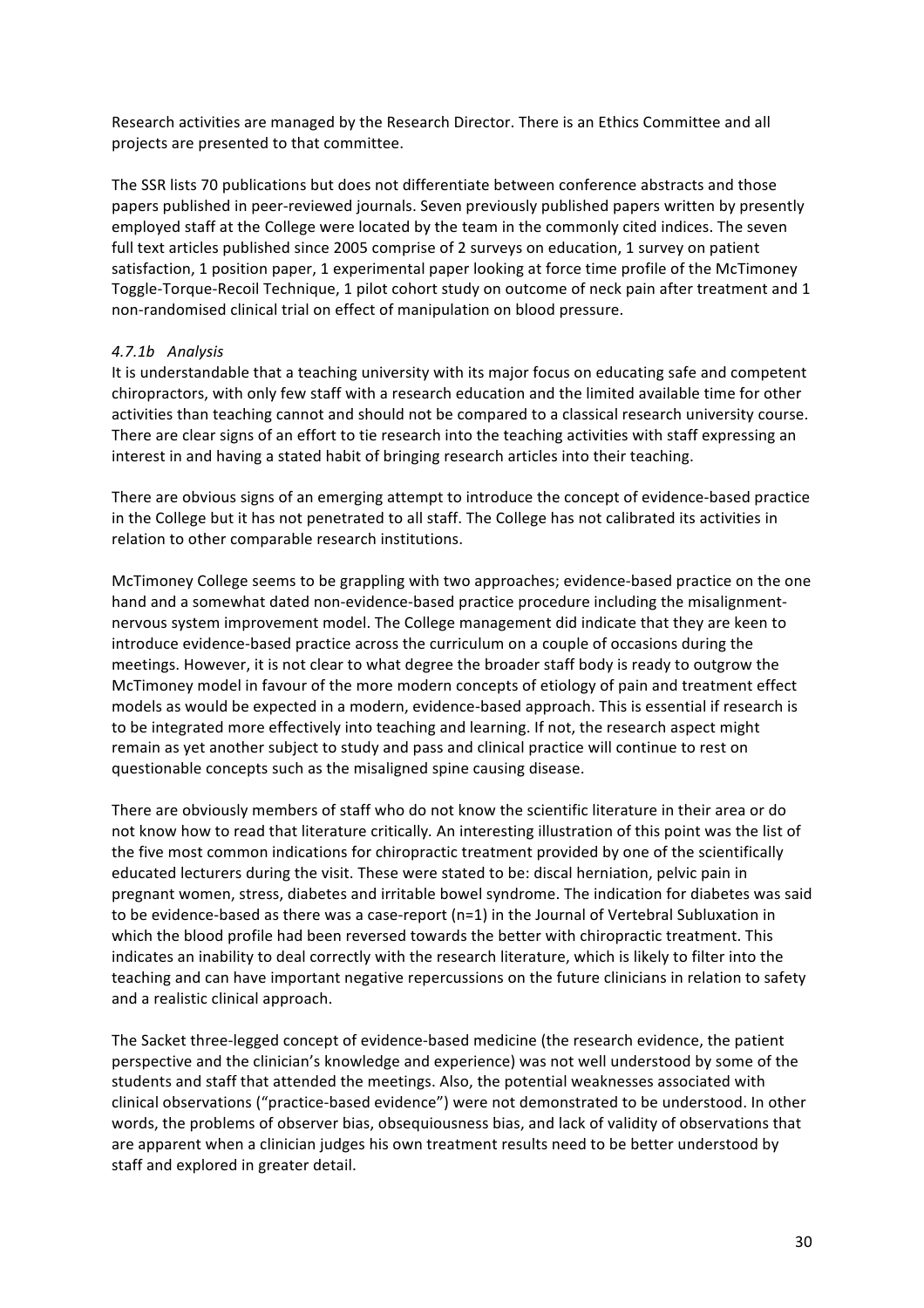Although the college partially adheres to the ECCE standards on various aspects, there are some important weaknesses that are likely to overshadow the strong points to such a degree that the point could be considered "non-compliant". These weaknesses are of importance because they are strongly related to patient safety and realistic practice behaviour. This point is closely linked to the team's observations under standard 4.2.7 where the lack of evidence in the clinical training and procedures is inevitably caused by a lack of research evidence in the teachings of some parts of the programme. 

*4.7.1c Conclusion* McTimoney College (BPP) partially complies with Standard 7.1

## **4.8 PROGRAMME EVALUATION**

## **4.8.1 Mechanisms for programme evaluation**

The institution/programme must establish a mechanism for programme evaluation that monitors the curriculum, quality of teaching, student progress and student outcomes, and ensures that concerns are identified and addressed.

#### *4.8.1a Description*

Programme evaluation which was once college based, is now fully integrated in the university system managed by BPP's Director of Quality and Academic Policy. As a teaching university emphasis is placed on a broad range of programme evaluation mechanisms, student feedback on modules, staff feedback, peer observation, external examiner reports and summarised in the Annual Programme Monitoring review (APMR).

## *4.8.1b Analysis*

The institutional procedures involve the detailed and rigorous collection and collation of information that ensures that concerns are identified and addressed. Both staff and students were aware of concerns that had been addressed and the outcomes reported back. A potential weakness in the monitoring of the programme is the absence of external examiners from the broader chiropractic profession and chiropractic education. At present potential over-reliance is placed on one practising chiropractor and well qualified, both administratively and academically, university lecturers from other complementary and alternative medical disciplines. Rotation of external examiners can and does provide for a wider evaluative input over the years.

#### *4.8.1c Conclusion*

McTimoney College (BPP) substantially complies with Standard 8.1.

#### **4.8.2 Faculty and student feedback**

Both faculty and student feedback must be systematically sought, analysed and responded to so as to develop and improve the curriculum.

#### *4.8.2a Description*

According to the Self-Study Report feedback is always forthcoming both formally and informally. Student feedback is collected after every semester and evaluated in the Staff Student Liaison committee. Meetings with students confirmed that feedback is multi-dimensional.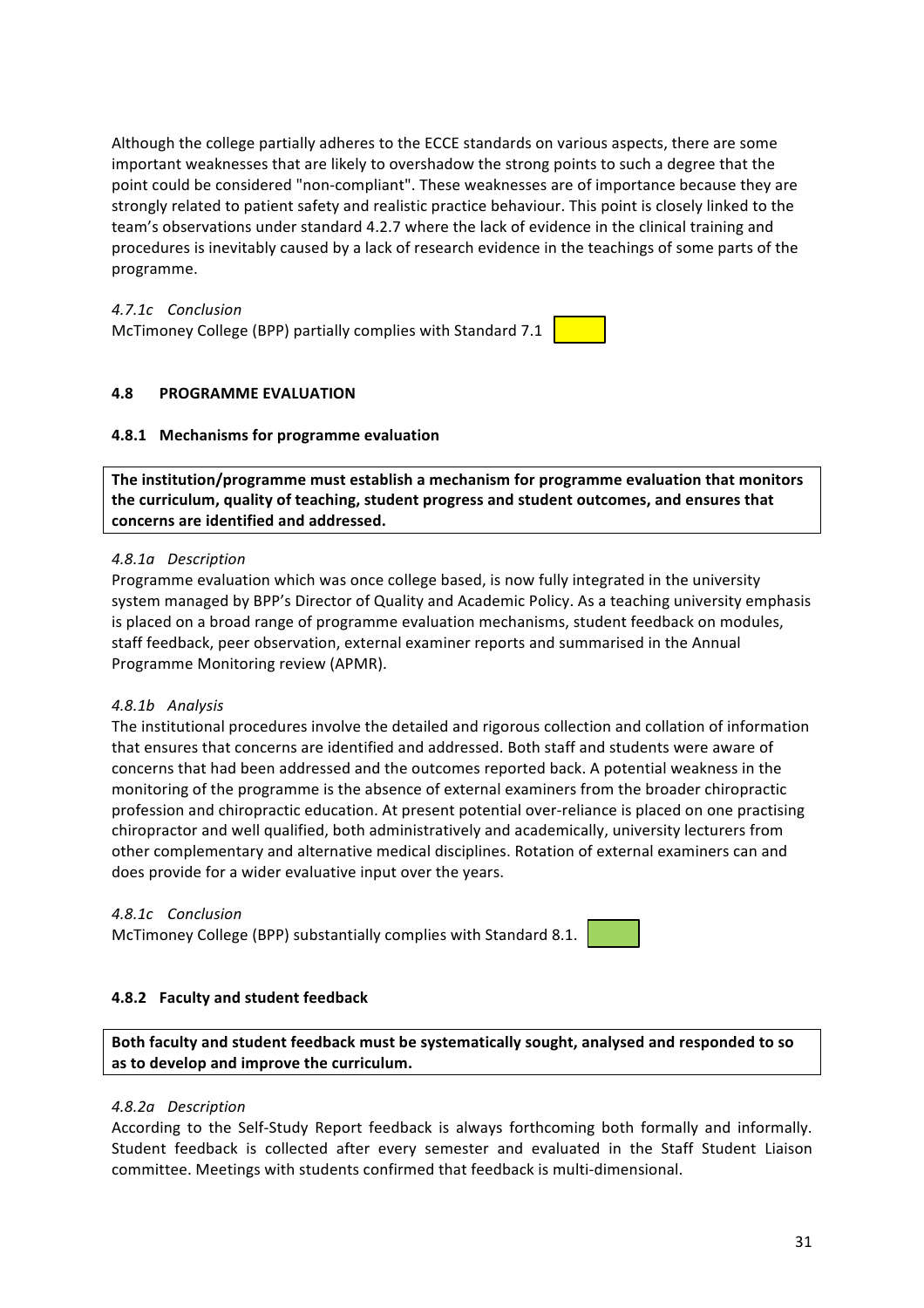The opinions of faculty are collected through Staff Meetings and Programme Development meetings.

## *4.8.2b Analysis*

There is a constant dialogue between the students, their tutors and other members of the faculty. Feedback is acted upon on almost every occasion with due alacrity.

## *4.8.2c Conclusion*

McTimoney College (BPP) fully complies with Standard 8.2.

## **4.8.3 Student cohort performance**

**Student cohort performance must be analysed in relation to the curriculum and the aims and objectives of the programme.** 

## *4.8.3a Description*

Data is collected on student performance by module and year group and the student progression rates and individual examination performance records were provided for review. Students receive an extraordinary amount of support from the College in a variety of areas and learning needs are identified and remedied as soon as possible.

## *4.8.3b Analysis*

Although a few students fail the initial exams and require a resit examination, it is extremely unusual for a student to fail a resit examination and only one example of a student failing in the clinical year could be provided. Students receive an extra-ordinary amount of support from the College in a variety of areas and learning needs are identified and remedied as soon as possible with special accommodation made for all possible learning needs. There are numerous processes in place to monitor student performance and intervene with help at the first sign of difficulties. This is likely one of the reasons for the very low number of student failures.

## *4.8.3c Conclusion*

McTimoney College (BPP) fully complies with Standard 8.3.

## **4.8.4** Involvement of stakeholders

Programme evaluation must involve the governance and administration of the institution, the faculty, staff and the students, and the outcomes communicated to a range of stakeholders.

## *4.8.4a Description*

Stakeholders, including students, faculty, management, BPP University, the General Chiropractic Council, the Royal College of Chiropractors, members of the McTimoney Chiropractic Association as well as patients have input into programme evaluation. Regular rigorous quality assurance processes are performed annually by BPP University.

## *4.8.4b Analysis*

Stakeholder input into the programme is strong and there is excellent support and mutual collaboration between the McTimoney College and BPP University and between the McTimoney Trust and the College.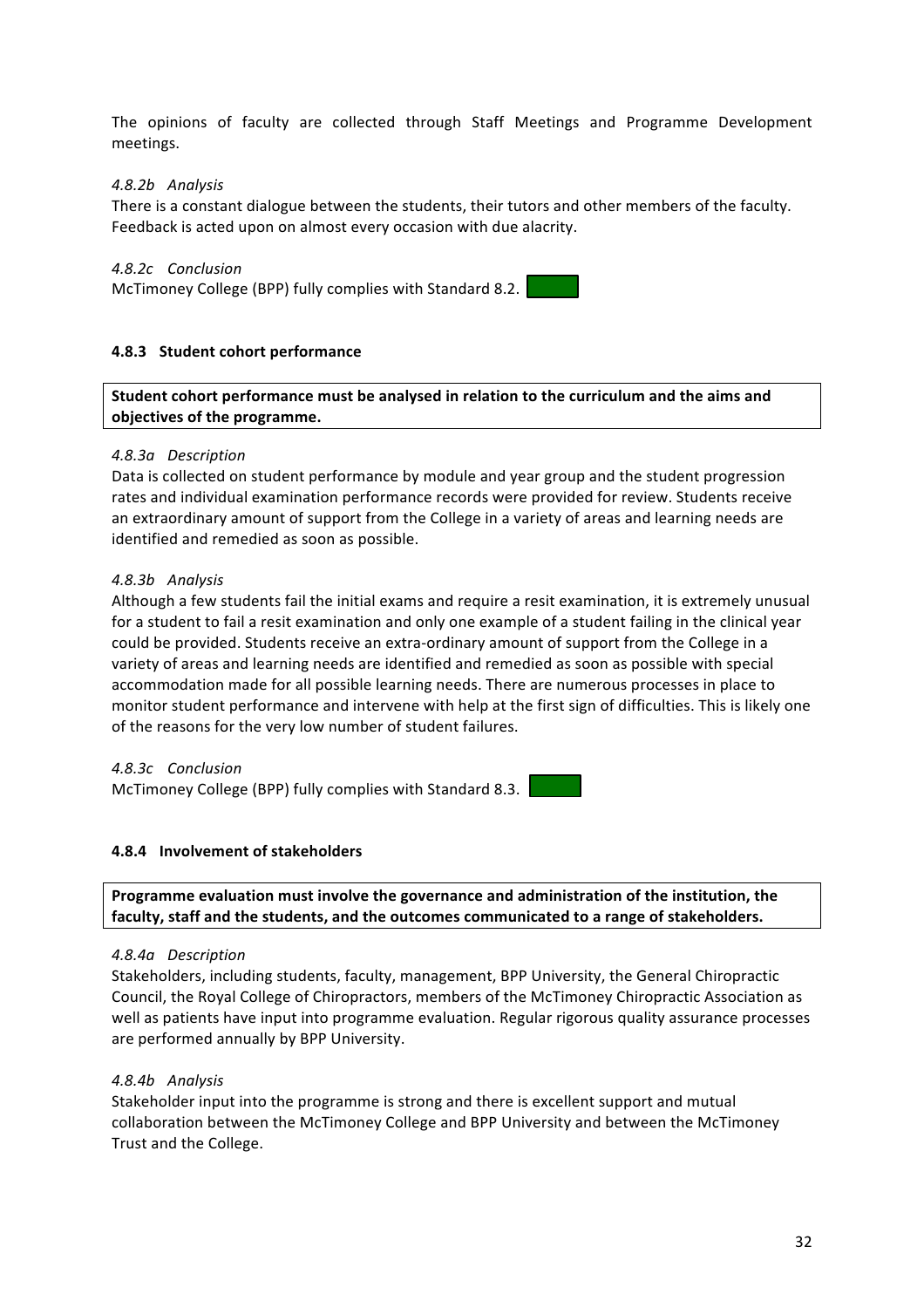

## **4.9 GOVERNANCE AND ADMINISTRATION**

## **4.9.1 Governance**

Governance and committee structures and functions of the chiropractic institution/programme must be defined, including their relationships within the university (as appropriate).

## *4.9.1a Description*

The college has been integrated into the School of Health of BPP University and the current Principal has been appointed Dean of the School of Health. The University's support for the school has extended to approving its committee structure, integrating procedures with those of the University and the appointment, using the university's criteria, of two Professorships in the School.

## *4.9.1b Analysis*

Integration has resulted in an increasingly outward looking college that is beginning to consider links with other health care professions. The quality assurance systems of the school are managed by the central quality assurance service of the University. The College's finances are managed by the University and the College is able to gain investments in facilities such as the library and IT from the University. The University is highly supportive of the college.

*4.9.1c Conclusion* McTimoney College (BPP) fully complies with Standard 9.1.

## **4.9.2 Academic leadership**

The responsibilities of the academic head of the first qualification chiropractic programme, and of the academic management structures, must be clearly stated.

#### *4.9.2a Description*

The job descriptions of the Academic Head, Vice-Principal and other senior management persons were provided and contained detailed information on their duties and responsibilities. All of the senior management team exceed the expectations of senior staff in higher education. The committee structures and linkages are clearly outlined by BPP University in various documents.

## *4.9.2b Analysis*

BPP University gives McTimoney College the autonomy to make their own decisions regarding the curriculum and processes within the college. BPP University has excellent evaluation processes, standard within higher education in the UK, to monitor the performance of the Academic head and senior staff. The Vice-Chancellor and Deputy Vice-Chancellor both expressed their confidence on the management structure within the School of Health and McTimoney College.

#### *4.9.2c Conclusion*

McTimoney College (BPP) fully complies with Standard 9.2.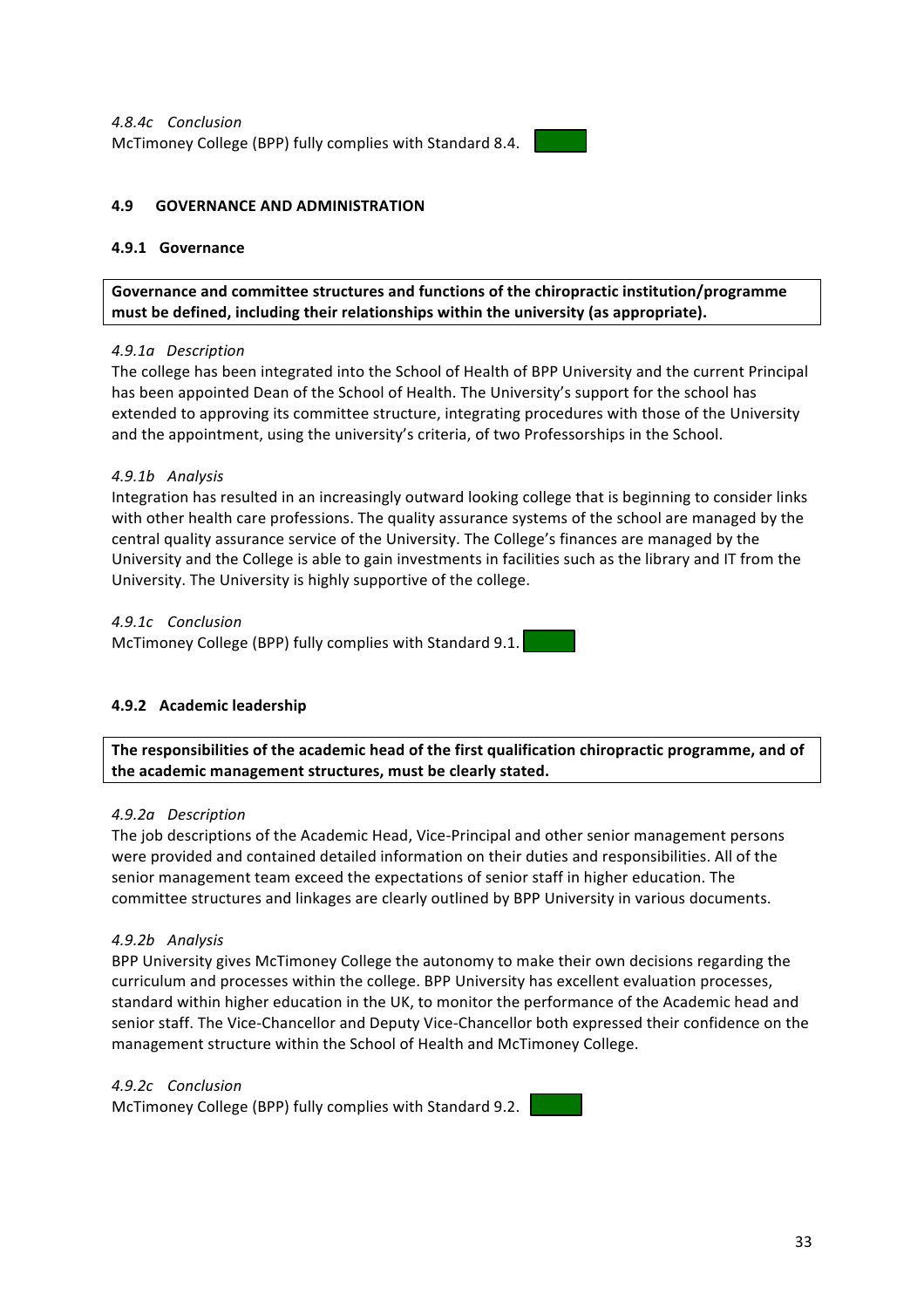## **4.9.3** Educational budget and resource allocation

The institution/programme must have a clear line of responsibility and authority for the curriculum and its resourcing, including remuneration of teaching staff, in order to achieve the **overall aims and objectives of the chiropractic programme.** 

## *4.9.3a Description*

The autonomy of the College within the BPP University was confirmed by both the College and the University. The University provides both a safety net and an excellent source of funding for new developments. The College retains the right to use its own funds as needed. In terms of insight and control, the thorough procedures of the BPP University are followed.

## *4.9.3b Analysis*

The financial security of the college is very high and there is little or no financial risk. These avenues of resourcing are clear and the college is in a comfortable economic situation, which is clearly observed when visiting their premises and watching their equipment, the cleanliness and the orderly organization. The McTimoney Trust provides further financial support and security for the college

*4.9.3c Conclusion* McTimoney College fully complies with Standard 9.3.

## **4.9.4 Interaction with professional sector**

The institution/programme must have a constructive interaction with the chiropractic and chiropractic-related (health-related) sectors of society and government.

## *4.9.4a Description*

Members of the McTimoney College faculty and management play a very active role within the General Chiropractic Council and the Royal College of Chiropractors. As members of the School of Health at BPP University they interact with the other professions within the school. The head of the programme regularly attends the World Federation of Chiropractic (WFC) meetings and the Association of Chiropractic Colleges (ACC) meetings. McTimoney College students attend the WFC student events. Additionally, McTimoney College is involved with the McTimoney Chiropractic Association and several other philanthropic and educational institutions.

## *4.9.4b Analysis*

McTimoney College has a large and varied interaction with a variety of professional sectors. Currently, McTimoney graduates are not allowed to become members of the British Chiropractic Association which has impeded interaction within the profession and fostered an environment of isolation. More integration into traditional healthcare settings is to be encouraged.

## *4.9.4c Conclusion*

McTimoney College (BPP) fully complies with Standard 9.4.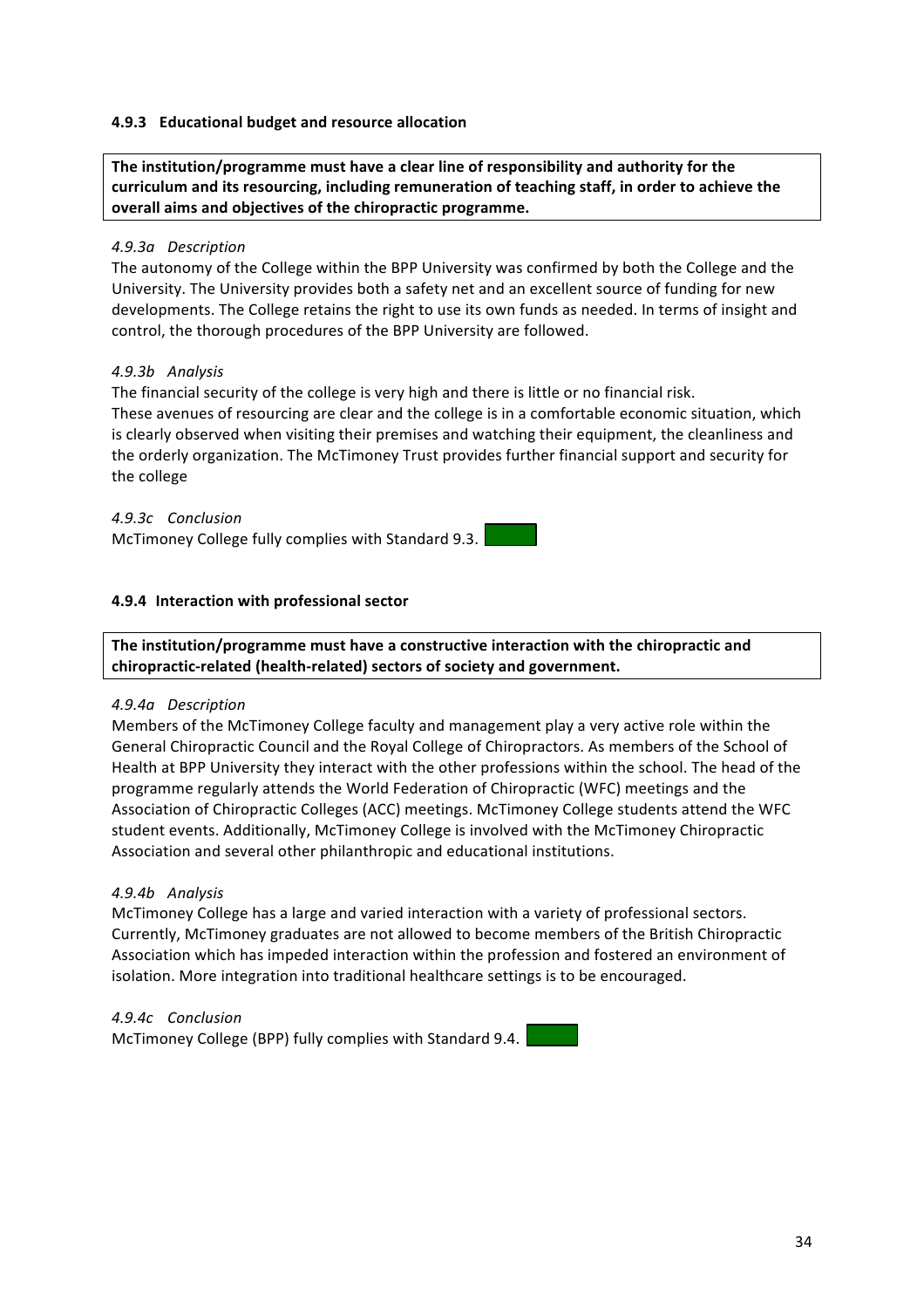## **4.10 CONTINUOUS RENEWAL AND IMPROVEMENT**

## The chiropractic institution/programme must have procedures for regular reviewing and updating of its structure and functions to rectify deficiencies and meet changing needs. (See 8.1 of **standards)**

#### *4.10.1a Description*

Reviews of the chiropractic programme and updates have occurred regularly, the last within the past two years. The process of renewal is in line with the protocols of BPP University.

#### *4.10.1b Analysis*

Reviews of the curriculum ensure that all processes associated with renewals and improvements are followed. However, they do not automatically ensure relevant improvements in all areas of the curriculum and its contents*.*

The college utilises external experts in the review process in addition to stakeholders. However, unless the review process takes into account the analysis and advice from a range of competent pedagogic experts, the College will not be able to improve the quality of its curriculum especially in relation to the observed gap between diagnosis and treatment plans. Other opportunities to enhance the teaching in the basic sciences, diagnostic sciences and clinical supervision may be missed if the advice comes only from former students and McTimoney chiropractors. The college should consider recruiting experts with broader experience of health care education, alternative approaches to chiropractic education and experts in the pedagogic development in higher education. 

The processes of renewal are in place yet the pedagogy needs more debate.

#### *4.10.1c Conclusion*

McTimoney College (BPP) substantially complies with Standard 10.1.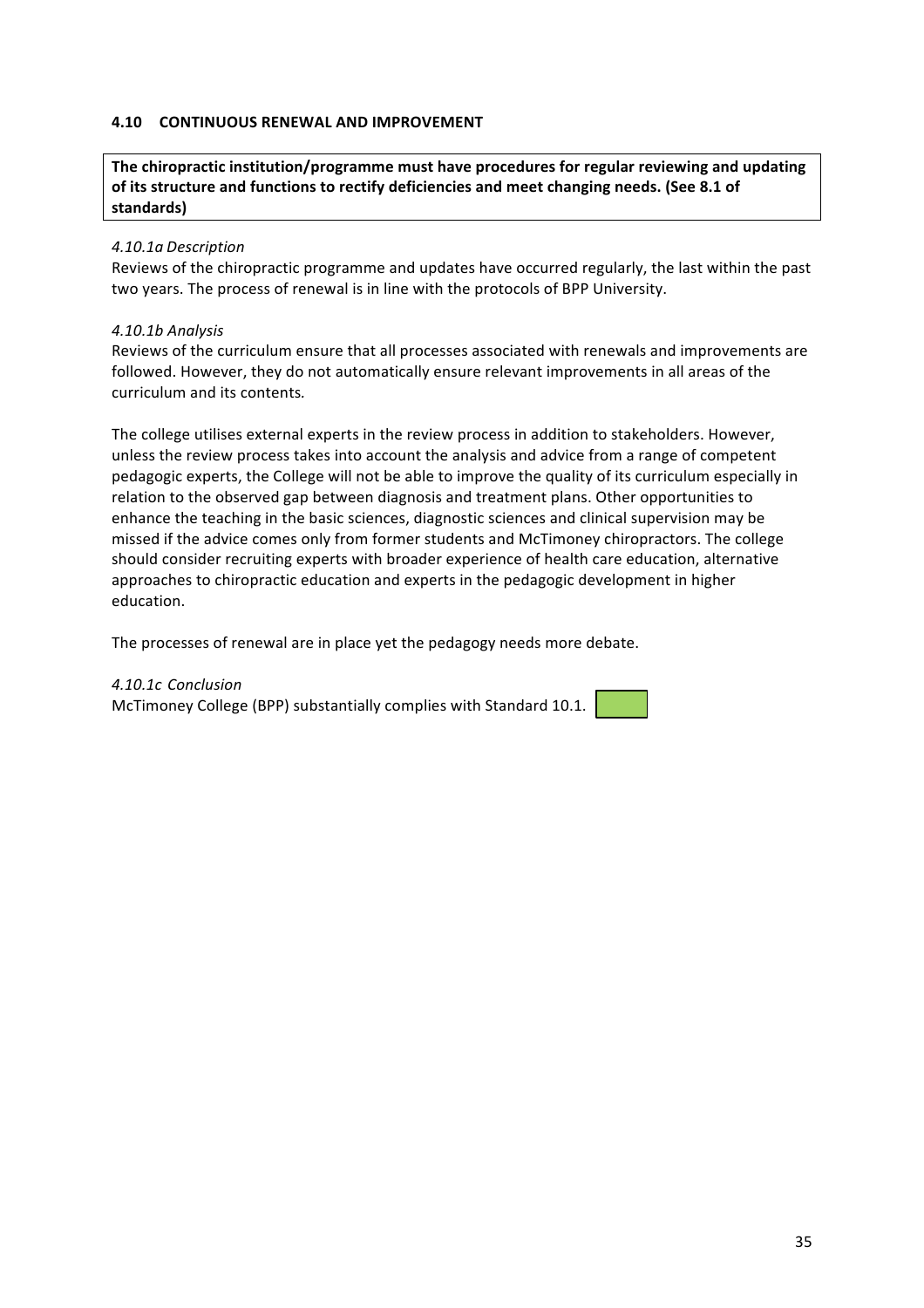## **5 CONCLUSIONS**

## **5.1 Summary**

In conclusion, the Evaluation Team acknowledges the commitment and work of the staff and students of McTimoney College in continuing the work of the college's founding fathers within a modern university setting. It welcomes the continuing development of the college and its potential role in the future education of chiropractors under the leadership of BPP University.

## **5.2 Commendations, recommendations and concerns**

For the purposes of this report the Evaluation Team adopted the following definitions from the Standards:

- **Commendations** Areas that meet or exceed the *Standards* and are worthy of specific recognition.
- Recommendations Areas requiring specific attention and action by an institution.
- **Concerns** Areas of substantial weakness/concern as to jeopardise the accreditation of an institution that require specific attention and action by the institution *as a matter of urgency.*

## 5.2.1 Commendations

- 5.2.1.1 The advantages afforded by being part of the School of Health, BPP University rather than a small college supported by a Trust.
- 5.2.1.2 The quality of leadership provided by the Principal supported by the senior management team.
- 5.2.1.3 The dedication of all faculty and staff in creating a learning environment that enables a wide range of students to achieve their professional goals.
- 5.2.1.4 The use of the Pathway Programme to broaden the entry profile in both age and ability terms, which has enabled the college to demonstrate value added to a broad range of applicants.
- 5.2.1.5 The exceptional student support systems provided by both the college and the wider university.
- 5.2.1.6 The excellent IT infrastructure and library facilities provided by the University that underpin learning in and beyond the classroom.
- 5.2.1.7 The involvement of patients as stakeholders and their role in educational processes.
- 5.2.1.8 The opportunities provided by being the sole occupier of a modern building that has been converted into a contemporary educational facility.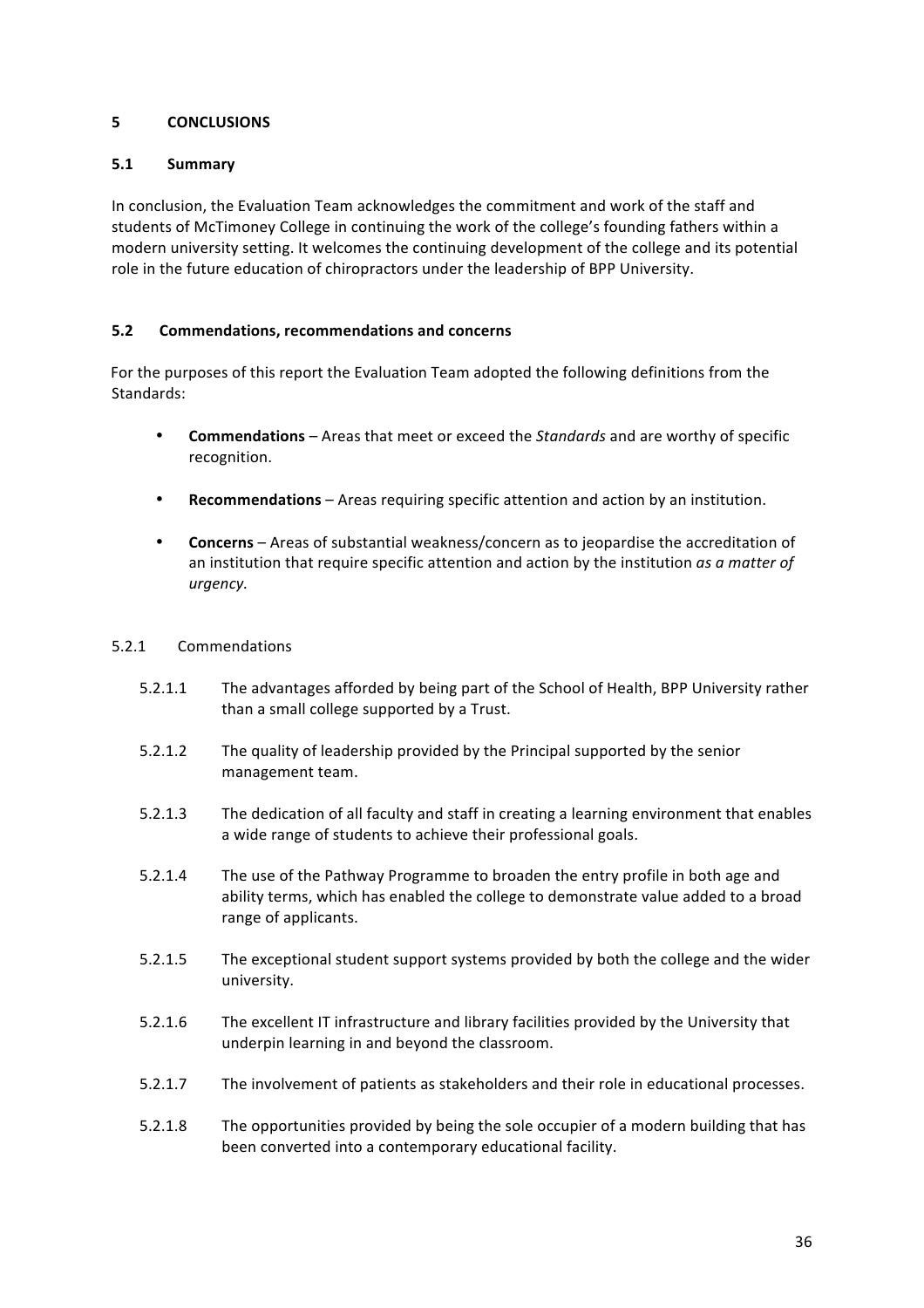## 5.2.2 Recommendations

- 5.2.2.1 The type, rigor, breadth and depth of the summative assessments should be investigated and supported by a wider spectrum of external examiners drawn from the chiropractic profession and chiropractic education.
- 5.2.2.2 The teaching and assessment of radiology should be brought into line with the needs of the chiropractor practicing in a primary care environment.
- 5.2.2.3 The apparent mismatch between the declared management team's aim to broaden the approaches to chiropractic management and the adherence of students and staff to the more limited "McTimoney" approach should be addressed.
- 5.2.2.4 The clinic facilities should move towards greater use of digital record keeping and patient encounter recording to match with modern clinic practice. This will enable greater use of electronic tools already in use such as Care Response in patient management.
- 5.2.2.5 The current clinic monitoring system, while impressive, places a great burden on a single tutor and its operation should be revised.
- 5.2.2.6 The video recordings of patient encounters in the clinic should be considered in order to improve the quality of clinical assessment.

## 5.2.3 Concern

5.2.3.1 The college has largely subscribed to the McTimoney philosophy and whole body approach, which to our knowledge has a limited scientific evidence base, often to the exclusion of treatments with a much stronger evidence base giving the graduating student a limited range of treatments to use in patient management.

## **5.3 Acknowledgements**

The Team wishes to extend its thanks to McTimoney College and BPP University for the hospitality and courtesy afforded to it during the on-site visit.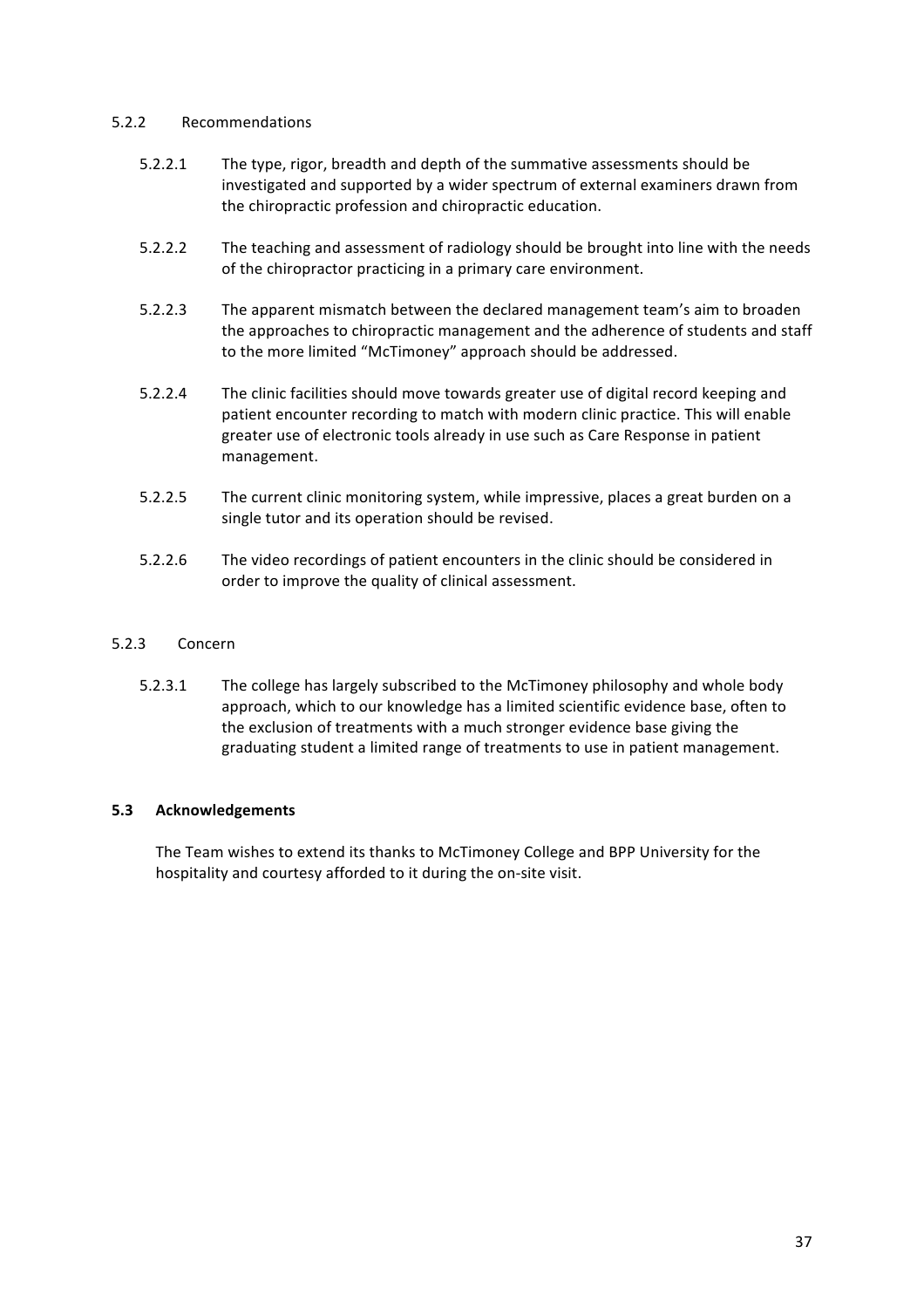## **APPENDIX 1 Timetable**

| <b>MONDAY 17</b> | Meeting with                          | Personnel                    | Team    | <b>Standards</b>           |
|------------------|---------------------------------------|------------------------------|---------|----------------------------|
| <b>NOVEMBER</b>  |                                       |                              | members |                            |
| 09.00            | Arrival                               |                              | All     |                            |
| 09.00-09.10      | Private meeting of the                | None                         | All     |                            |
|                  | Team                                  |                              |         |                            |
| 9.10-10.30       | Preliminary meeting                   | Principal/Dean of School of  | All     |                            |
|                  | with Senior                           | Health and senior            |         |                            |
|                  | Management Team                       | management                   |         |                            |
| 10.30-11.30      | Tour of campus                        |                              | All     |                            |
|                  | facilities to include                 |                              |         |                            |
|                  | teaching facilities and               |                              |         |                            |
|                  | library                               |                              |         |                            |
| 11.30-11.45      | Coffee break                          |                              |         |                            |
| 11.45-13.00      | Meeting with students                 | Up to 4 students from each   | All     | 4.1, 4.2, 4.3,             |
|                  |                                       | year                         |         | 4.4, 6.1, 6.3,             |
|                  |                                       | (apart from clinic year      |         | 8.2, 8.4                   |
|                  |                                       | students)                    |         |                            |
| 13.00-14.00      | Lunch with Part time                  |                              | All     |                            |
| 14.00-15,30      | <b>Teaching Staff</b><br>Meeting with | FT & PT teaching faculty to  | All     |                            |
|                  | Teaching Faculty (non-                | cover all areas of basic     |         | 1, 2 (with<br>exception of |
|                  | chiropractic)                         | science teaching a member    |         | $2.6$ , $3, 5.2$ ,         |
|                  |                                       | of staff who is research     |         | 6.1, 6.3, 6.5              |
|                  |                                       | active, module leader(s).    |         |                            |
| 15.30-16.30      | Meeting with                          | (NOT to include anyone       | All     | 1, 2 (with                 |
|                  | <b>Teaching Faculty</b>               | seen before)                 |         | exception of               |
|                  | (chiropractic)                        | FT & PT Teaching faculty to  |         | $2.6$ , $3, 5.2$ ,         |
|                  |                                       | cover all areas of clinical  |         | 6.1, 6.3, 6.5              |
|                  |                                       | science teaching including a |         |                            |
|                  |                                       | module leader(s), Full-time, |         |                            |
|                  |                                       | Part-time and a new          |         |                            |
|                  |                                       | member of staff (within past |         |                            |
|                  |                                       | 12 months).                  |         |                            |
| 16.30-18.00      | Meeting with clinic                   | Up to 6 students             | All     | 4.2, 4.3, 4.4,             |
|                  | year students                         |                              |         | 8.2, 6.1, 6.2,             |
|                  |                                       |                              |         | 6.3,                       |
| 17.30-18.00      | Private meeting                       | None                         | All     |                            |

| <b>TUESDAY 18</b><br><b>NOVEMBER</b> | Meeting with                                                                       | Personnel                           | Team<br>members | Standards |
|--------------------------------------|------------------------------------------------------------------------------------|-------------------------------------|-----------------|-----------|
| 09.00-09.10                          | Private meeting of the<br>Team                                                     | None                                |                 |           |
| 09.10-11.15                          | Tour of clinic facilities<br>and formal meeting<br>with Clinic teaching<br>faculty |                                     | LL/CP/JM        | 2.6, 6.2  |
| 9.15-10.00                           | Admissions                                                                         | Admissions Officer and<br>personnel | DB/CLY          | 4.1, 4.2  |
| 10.00-11.15                          | Research                                                                           | Member of staff who is              | CLY/DB          |           |